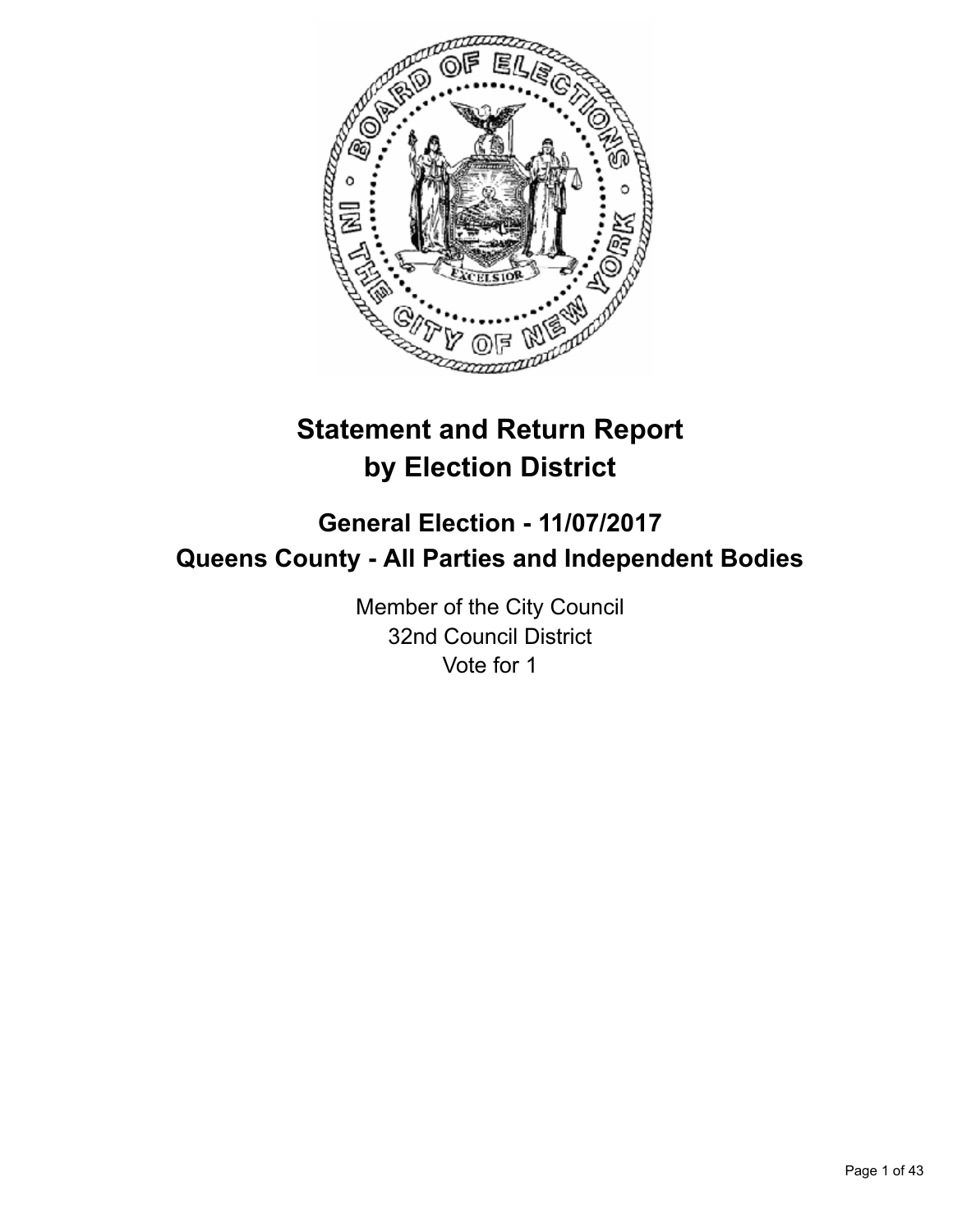

| <b>PUBLIC COUNTER</b>                                    | 558 |
|----------------------------------------------------------|-----|
| <b>MANUALLY COUNTED EMERGENCY</b>                        | 0   |
| ABSENTEE / MILITARY                                      | 30  |
| AFFIDAVIT                                                | 4   |
| <b>Total Ballots</b>                                     | 592 |
| Less - Inapplicable Federal/Special Presidential Ballots | 0   |
| <b>Total Applicable Ballots</b>                          | 592 |
| MICHAEL G. SCALA (DEMOCRATIC)                            | 83  |
| ERIC A. ULRICH (REPUBLICAN)                              | 361 |
| ERIC A. ULRICH (CONSERVATIVE)                            | 119 |
| ERIC A. ULRICH (INDEPENDENCE)                            | 12  |
| ERIC A. ULRICH (REFORM)                                  | 0   |
| SEAN CASEY (WRITE-IN)                                    | 1   |
| <b>Total Votes</b>                                       | 576 |
| Unrecorded                                               | 16  |

#### **002/23**

| <b>PUBLIC COUNTER</b>                                    | 599 |
|----------------------------------------------------------|-----|
| <b>MANUALLY COUNTED EMERGENCY</b>                        | 0   |
| ABSENTEE / MILITARY                                      | 20  |
| AFFIDAVIT                                                | 5   |
| <b>Total Ballots</b>                                     | 624 |
| Less - Inapplicable Federal/Special Presidential Ballots | 0   |
| <b>Total Applicable Ballots</b>                          | 624 |
| MICHAEL G. SCALA (DEMOCRATIC)                            | 108 |
| ERIC A. ULRICH (REPUBLICAN)                              | 366 |
| ERIC A. ULRICH (CONSERVATIVE)                            | 118 |
| ERIC A. ULRICH (INDEPENDENCE)                            | 14  |
| ERIC A. ULRICH (REFORM)                                  | 4   |
| <b>Total Votes</b>                                       | 610 |
| Unrecorded                                               | 14  |

| PUBLIC COUNTER                                           | 580 |
|----------------------------------------------------------|-----|
| MANUALLY COUNTED EMERGENCY                               | 0   |
| ABSENTEE / MILITARY                                      | 16  |
| AFFIDAVIT                                                | 4   |
| <b>Total Ballots</b>                                     | 600 |
| Less - Inapplicable Federal/Special Presidential Ballots | 0   |
| <b>Total Applicable Ballots</b>                          | 600 |
| MICHAEL G. SCALA (DEMOCRATIC)                            | 96  |
| ERIC A. ULRICH (REPUBLICAN)                              | 394 |
| ERIC A. ULRICH (CONSERVATIVE)                            | 83  |
| ERIC A. ULRICH (INDEPENDENCE)                            | 12  |
| ERIC A. ULRICH (REFORM)                                  | 2   |
| <b>Total Votes</b>                                       | 587 |
| Unrecorded                                               | 13  |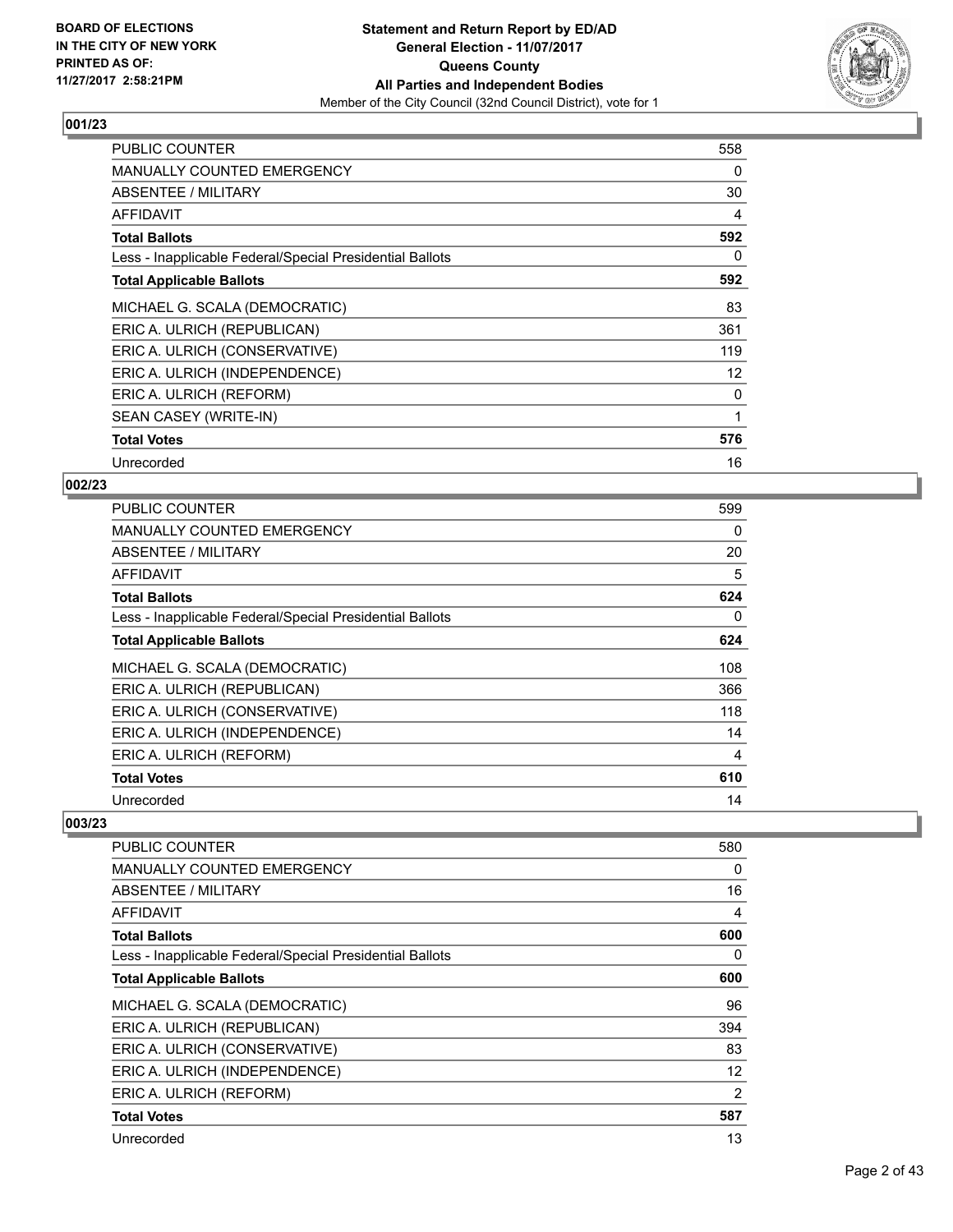

| <b>PUBLIC COUNTER</b>                                    | 106      |
|----------------------------------------------------------|----------|
| <b>MANUALLY COUNTED EMERGENCY</b>                        | 0        |
| ABSENTEE / MILITARY                                      | 0        |
| AFFIDAVIT                                                | 2        |
| <b>Total Ballots</b>                                     | 108      |
| Less - Inapplicable Federal/Special Presidential Ballots | 0        |
| <b>Total Applicable Ballots</b>                          | 108      |
| MICHAEL G. SCALA (DEMOCRATIC)                            | 25       |
| ERIC A. ULRICH (REPUBLICAN)                              | 66       |
| ERIC A. ULRICH (CONSERVATIVE)                            | 11       |
| ERIC A. ULRICH (INDEPENDENCE)                            |          |
| ERIC A. ULRICH (REFORM)                                  | $\Omega$ |
| <b>Total Votes</b>                                       | 103      |
| Unrecorded                                               | 5        |

| <b>PUBLIC COUNTER</b>                                    | 411 |
|----------------------------------------------------------|-----|
| <b>MANUALLY COUNTED EMERGENCY</b>                        | 0   |
| ABSENTEE / MILITARY                                      | 12  |
| AFFIDAVIT                                                | 2   |
| <b>Total Ballots</b>                                     | 425 |
| Less - Inapplicable Federal/Special Presidential Ballots | 0   |
| <b>Total Applicable Ballots</b>                          | 425 |
| MICHAEL G. SCALA (DEMOCRATIC)                            | 99  |
| ERIC A. ULRICH (REPUBLICAN)                              | 264 |
| ERIC A. ULRICH (CONSERVATIVE)                            | 34  |
| ERIC A. ULRICH (INDEPENDENCE)                            | 13  |
| ERIC A. ULRICH (REFORM)                                  | 2   |
| UNATTRIBUTABLE WRITE-IN (WRITE-IN)                       | 1   |
| <b>Total Votes</b>                                       | 413 |
| Unrecorded                                               | 12  |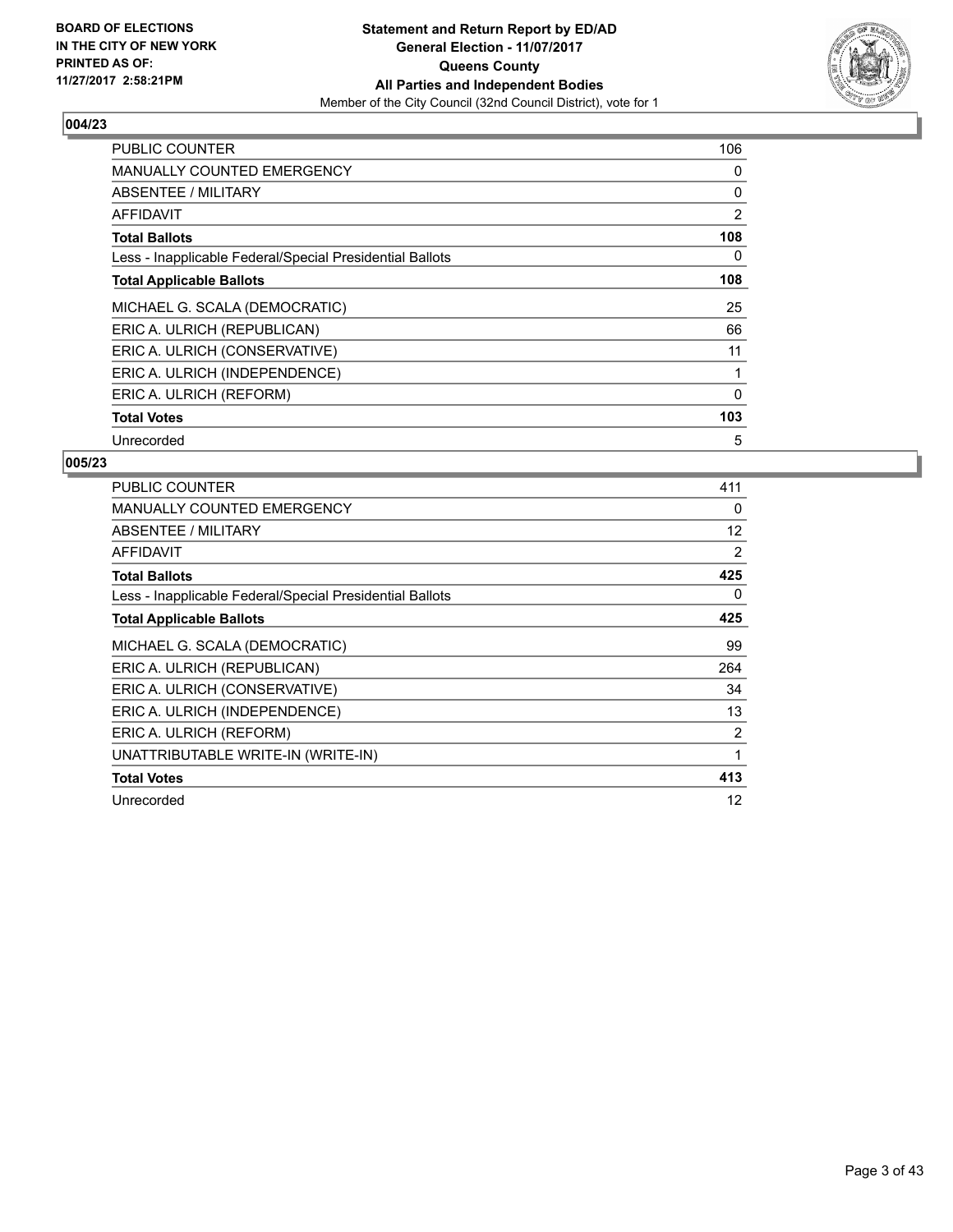

| <b>PUBLIC COUNTER</b>                                    | 428 |
|----------------------------------------------------------|-----|
| <b>MANUALLY COUNTED EMERGENCY</b>                        | 0   |
| ABSENTEE / MILITARY                                      | 10  |
| <b>AFFIDAVIT</b>                                         | 5   |
| <b>Total Ballots</b>                                     | 443 |
| Less - Inapplicable Federal/Special Presidential Ballots | 0   |
| <b>Total Applicable Ballots</b>                          | 443 |
| MICHAEL G. SCALA (DEMOCRATIC)                            | 87  |
| ERIC A. ULRICH (REPUBLICAN)                              | 285 |
| ERIC A. ULRICH (CONSERVATIVE)                            | 40  |
| ERIC A. ULRICH (INDEPENDENCE)                            | 7   |
| ERIC A. ULRICH (REFORM)                                  | 4   |
| LEW M. SIMON (WRITE-IN)                                  | 2   |
| SEAN FITZGERALD (WRITE-IN)                               | 1   |
| <b>Total Votes</b>                                       | 426 |
| Unrecorded                                               | 17  |

| <b>PUBLIC COUNTER</b>                                    | 450 |
|----------------------------------------------------------|-----|
| <b>MANUALLY COUNTED EMERGENCY</b>                        | 0   |
| ABSENTEE / MILITARY                                      | 18  |
| AFFIDAVIT                                                | 5   |
| <b>Total Ballots</b>                                     | 473 |
| Less - Inapplicable Federal/Special Presidential Ballots | 0   |
| <b>Total Applicable Ballots</b>                          | 473 |
| MICHAEL G. SCALA (DEMOCRATIC)                            | 75  |
| ERIC A. ULRICH (REPUBLICAN)                              | 314 |
| ERIC A. ULRICH (CONSERVATIVE)                            | 48  |
| ERIC A. ULRICH (INDEPENDENCE)                            | 22  |
| ERIC A. ULRICH (REFORM)                                  | 3   |
| LEW M SIMON (WRITE-IN)                                   | 2   |
| <b>Total Votes</b>                                       | 464 |
| Unrecorded                                               | 9   |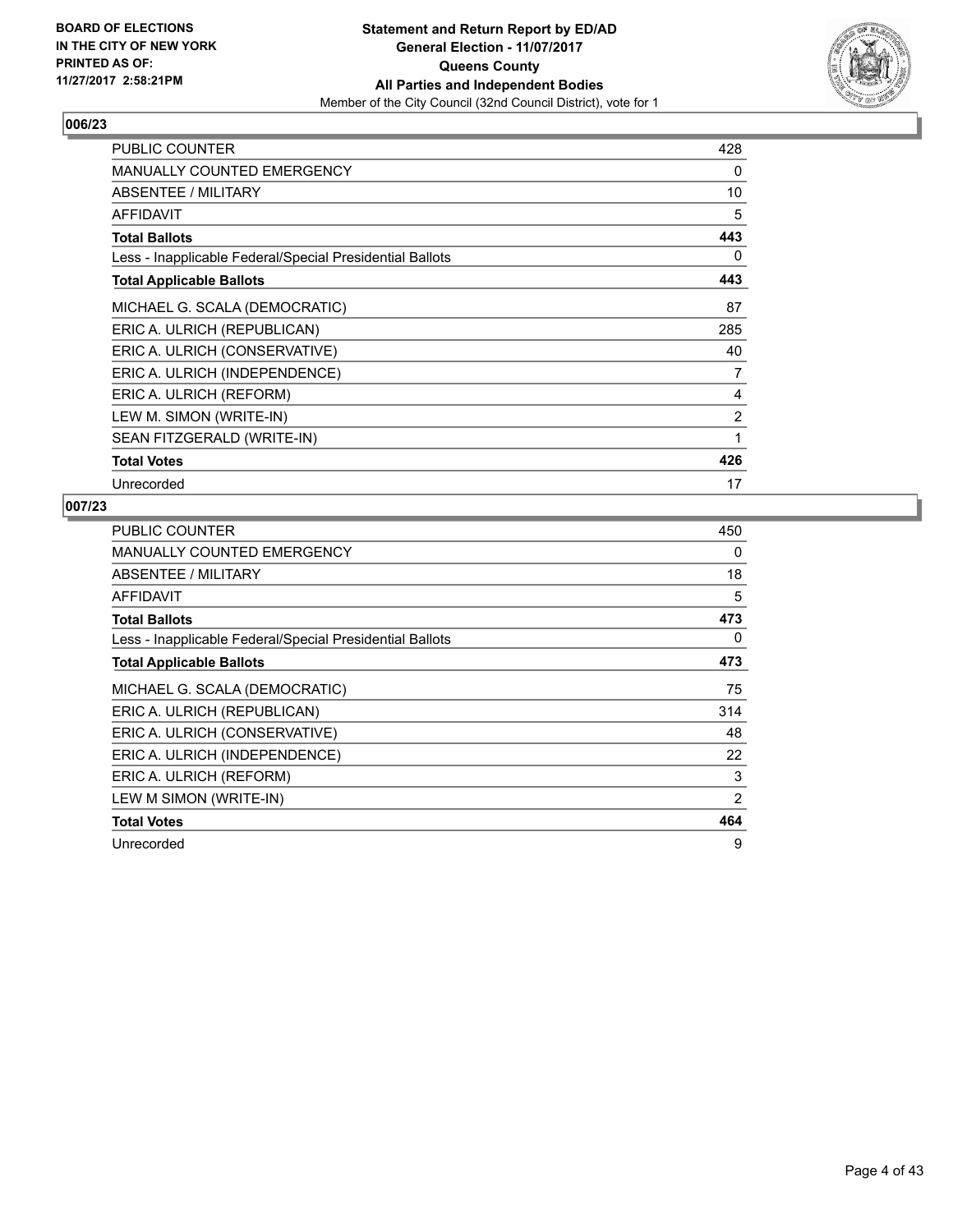

| PUBLIC COUNTER                                           | 483 |
|----------------------------------------------------------|-----|
| <b>MANUALLY COUNTED EMERGENCY</b>                        | 0   |
| ABSENTEE / MILITARY                                      | 18  |
| AFFIDAVIT                                                | 5   |
| <b>Total Ballots</b>                                     | 506 |
| Less - Inapplicable Federal/Special Presidential Ballots | 0   |
| <b>Total Applicable Ballots</b>                          | 506 |
| MICHAEL G. SCALA (DEMOCRATIC)                            | 89  |
| ERIC A. ULRICH (REPUBLICAN)                              | 334 |
| ERIC A. ULRICH (CONSERVATIVE)                            | 52  |
| ERIC A. ULRICH (INDEPENDENCE)                            | 12  |
| ERIC A. ULRICH (REFORM)                                  | 2   |
| ALLAN SHAW (WRITE-IN)                                    | 1   |
| ANTHONY WEINER (WRITE-IN)                                | 1   |
| <b>Total Votes</b>                                       | 491 |
| Unrecorded                                               | 15  |

| <b>PUBLIC COUNTER</b>                                    | 481 |
|----------------------------------------------------------|-----|
| <b>MANUALLY COUNTED EMERGENCY</b>                        | 0   |
| <b>ABSENTEE / MILITARY</b>                               | 11  |
| AFFIDAVIT                                                | 2   |
| <b>Total Ballots</b>                                     | 494 |
| Less - Inapplicable Federal/Special Presidential Ballots | 0   |
| <b>Total Applicable Ballots</b>                          | 494 |
| MICHAEL G. SCALA (DEMOCRATIC)                            | 102 |
| ERIC A. ULRICH (REPUBLICAN)                              | 321 |
| ERIC A. ULRICH (CONSERVATIVE)                            | 53  |
| ERIC A. ULRICH (INDEPENDENCE)                            | 12  |
| ERIC A. ULRICH (REFORM)                                  | 1   |
| <b>Total Votes</b>                                       | 489 |
| Unrecorded                                               | 5   |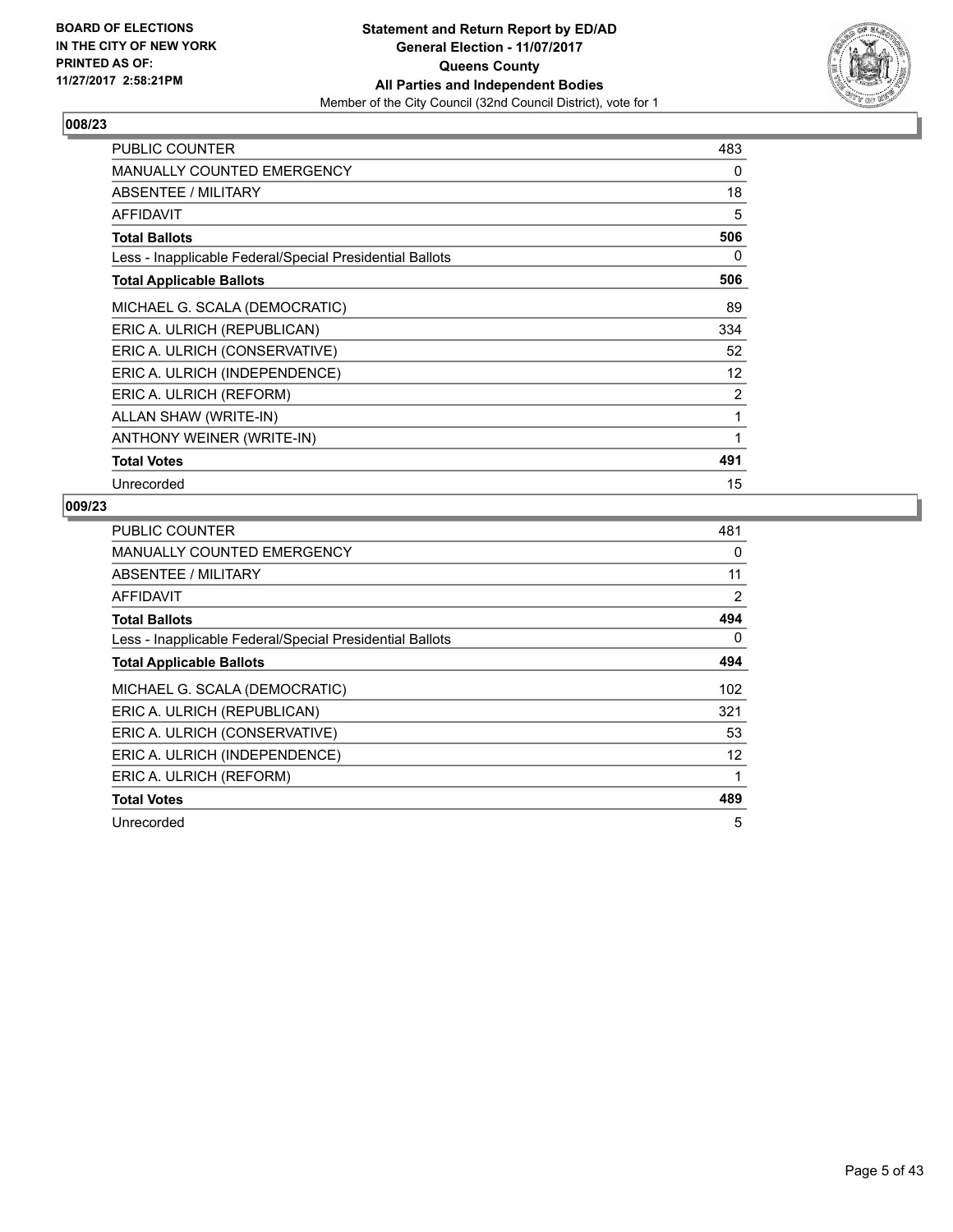

| <b>PUBLIC COUNTER</b>                                    | 415 |
|----------------------------------------------------------|-----|
| <b>MANUALLY COUNTED EMERGENCY</b>                        | 0   |
| ABSENTEE / MILITARY                                      | 11  |
| <b>AFFIDAVIT</b>                                         | 4   |
| <b>Total Ballots</b>                                     | 430 |
| Less - Inapplicable Federal/Special Presidential Ballots | 0   |
| <b>Total Applicable Ballots</b>                          | 430 |
| MICHAEL G. SCALA (DEMOCRATIC)                            | 130 |
| ERIC A. ULRICH (REPUBLICAN)                              | 223 |
| ERIC A. ULRICH (CONSERVATIVE)                            | 51  |
| ERIC A. ULRICH (INDEPENDENCE)                            | 9   |
| ERIC A. ULRICH (REFORM)                                  | 4   |
| LEW M SIMON (WRITE-IN)                                   | 1   |
| <b>OWEN BENJAMIN SMITH (WRITE-IN)</b>                    | 1   |
| <b>Total Votes</b>                                       | 419 |
| Unrecorded                                               | 11  |

| <b>PUBLIC COUNTER</b>                                    | 433 |
|----------------------------------------------------------|-----|
| <b>MANUALLY COUNTED EMERGENCY</b>                        | 0   |
| ABSENTEE / MILITARY                                      | 24  |
| AFFIDAVIT                                                | 8   |
| <b>Total Ballots</b>                                     | 465 |
| Less - Inapplicable Federal/Special Presidential Ballots | 0   |
| <b>Total Applicable Ballots</b>                          | 465 |
| MICHAEL G. SCALA (DEMOCRATIC)                            | 113 |
| ERIC A. ULRICH (REPUBLICAN)                              | 284 |
| ERIC A. ULRICH (CONSERVATIVE)                            | 40  |
| ERIC A. ULRICH (INDEPENDENCE)                            | 11  |
| ERIC A. ULRICH (REFORM)                                  | 2   |
| <b>Total Votes</b>                                       | 450 |
| Unrecorded                                               | 15  |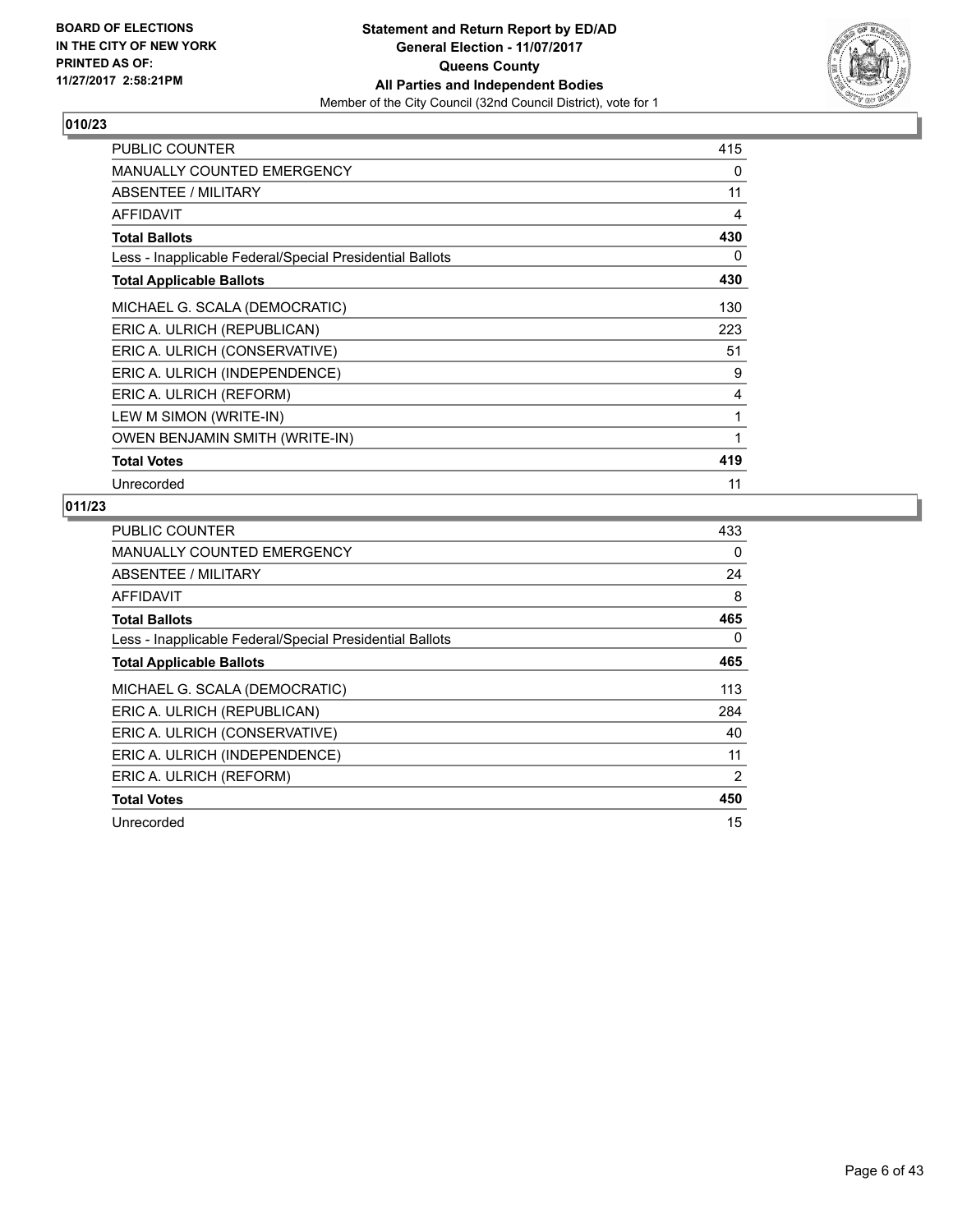

| <b>PUBLIC COUNTER</b>                                    | 288 |
|----------------------------------------------------------|-----|
| <b>MANUALLY COUNTED EMERGENCY</b>                        | 0   |
| <b>ABSENTEE / MILITARY</b>                               | 93  |
| AFFIDAVIT                                                | 6   |
| <b>Total Ballots</b>                                     | 387 |
| Less - Inapplicable Federal/Special Presidential Ballots | 0   |
| <b>Total Applicable Ballots</b>                          | 387 |
| MICHAEL G. SCALA (DEMOCRATIC)                            | 140 |
| ERIC A. ULRICH (REPUBLICAN)                              | 179 |
| ERIC A. ULRICH (CONSERVATIVE)                            | 37  |
| ERIC A. ULRICH (INDEPENDENCE)                            | 16  |
| ERIC A. ULRICH (REFORM)                                  | 2   |
| <b>Total Votes</b>                                       | 374 |
| Unrecorded                                               | 13  |

## **013/23**

| <b>PUBLIC COUNTER</b>                                    | 403 |
|----------------------------------------------------------|-----|
| <b>MANUALLY COUNTED EMERGENCY</b>                        | 0   |
| ABSENTEE / MILITARY                                      | 10  |
| AFFIDAVIT                                                | 2   |
| <b>Total Ballots</b>                                     | 415 |
| Less - Inapplicable Federal/Special Presidential Ballots | 0   |
| <b>Total Applicable Ballots</b>                          | 415 |
| MICHAEL G. SCALA (DEMOCRATIC)                            | 131 |
| ERIC A. ULRICH (REPUBLICAN)                              | 225 |
| ERIC A. ULRICH (CONSERVATIVE)                            | 34  |
| ERIC A. ULRICH (INDEPENDENCE)                            | 10  |
| ERIC A. ULRICH (REFORM)                                  | 1   |
| <b>Total Votes</b>                                       | 401 |
| Unrecorded                                               | 14  |

| PUBLIC COUNTER                                           | 478 |
|----------------------------------------------------------|-----|
| <b>MANUALLY COUNTED EMERGENCY</b>                        | 0   |
| ABSENTEE / MILITARY                                      | 11  |
| AFFIDAVIT                                                | 2   |
| <b>Total Ballots</b>                                     | 491 |
| Less - Inapplicable Federal/Special Presidential Ballots | 0   |
| <b>Total Applicable Ballots</b>                          | 491 |
| MICHAEL G. SCALA (DEMOCRATIC)                            | 130 |
| ERIC A. ULRICH (REPUBLICAN)                              | 279 |
| ERIC A. ULRICH (CONSERVATIVE)                            | 44  |
| ERIC A. ULRICH (INDEPENDENCE)                            | 16  |
| ERIC A. ULRICH (REFORM)                                  | 5   |
| DEREK HAMILTON (WRITE-IN)                                | 1   |
| <b>Total Votes</b>                                       | 475 |
| Unrecorded                                               | 16  |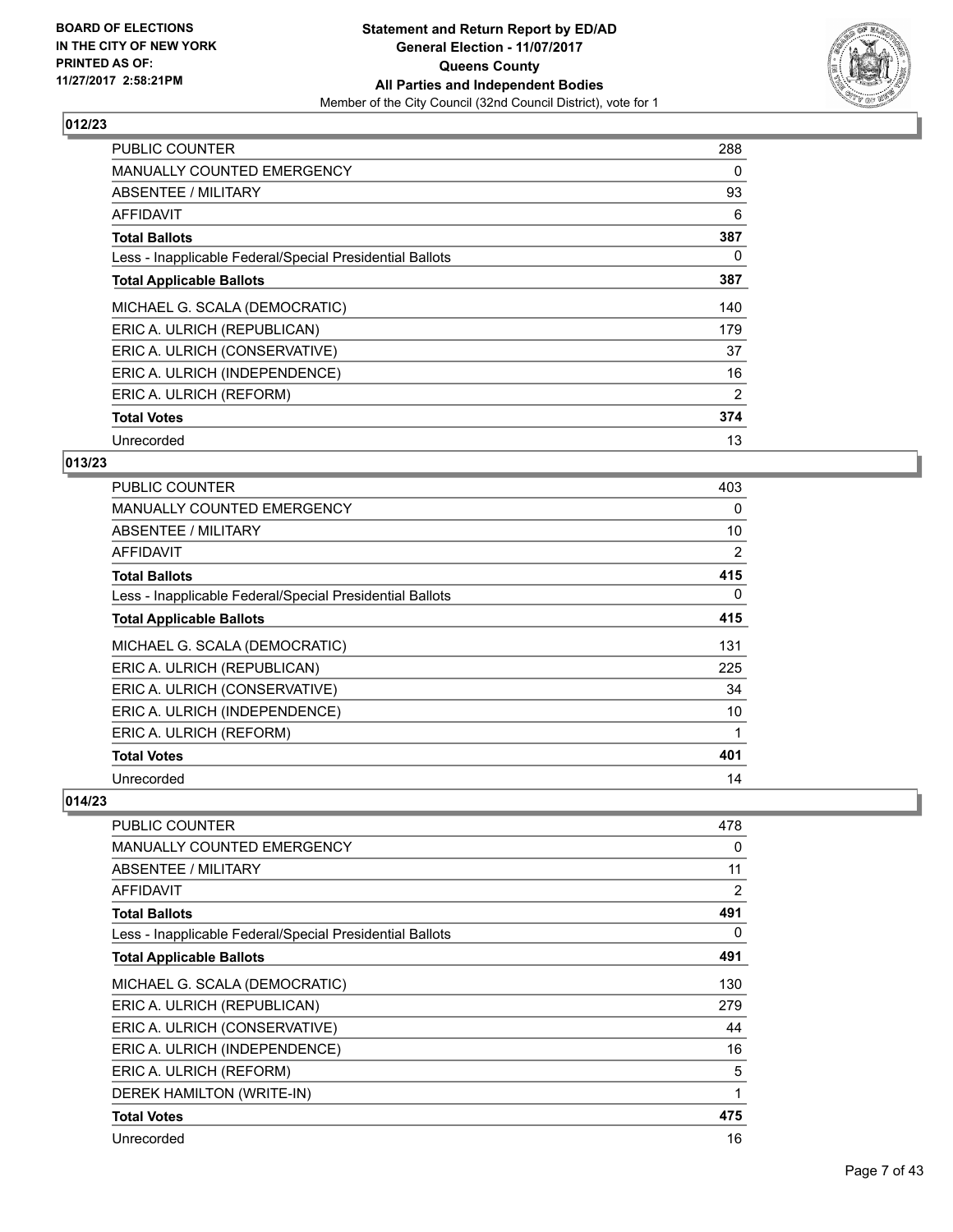

| <b>PUBLIC COUNTER</b>                                    | 275               |
|----------------------------------------------------------|-------------------|
| <b>MANUALLY COUNTED EMERGENCY</b>                        | 0                 |
| ABSENTEE / MILITARY                                      | 1                 |
| AFFIDAVIT                                                |                   |
| <b>Total Ballots</b>                                     | 277               |
| Less - Inapplicable Federal/Special Presidential Ballots | 0                 |
| <b>Total Applicable Ballots</b>                          | 277               |
| MICHAEL G. SCALA (DEMOCRATIC)                            | 135               |
| ERIC A. ULRICH (REPUBLICAN)                              | 105               |
| ERIC A. ULRICH (CONSERVATIVE)                            | $12 \overline{ }$ |
| ERIC A. ULRICH (INDEPENDENCE)                            | 4                 |
| ERIC A. ULRICH (REFORM)                                  |                   |
| HELENE LESKIN (WRITE-IN)                                 |                   |
| <b>Total Votes</b>                                       | 258               |
| Unrecorded                                               | 19                |

#### **016/23**

| <b>PUBLIC COUNTER</b>                                    | 229            |
|----------------------------------------------------------|----------------|
| <b>MANUALLY COUNTED EMERGENCY</b>                        | 0              |
| ABSENTEE / MILITARY                                      |                |
| AFFIDAVIT                                                | 3              |
| <b>Total Ballots</b>                                     | 233            |
| Less - Inapplicable Federal/Special Presidential Ballots | 0              |
| <b>Total Applicable Ballots</b>                          | 233            |
| MICHAEL G. SCALA (DEMOCRATIC)                            | 116            |
| ERIC A. ULRICH (REPUBLICAN)                              | 82             |
| ERIC A. ULRICH (CONSERVATIVE)                            | 13             |
| ERIC A. ULRICH (INDEPENDENCE)                            | $\overline{2}$ |
| ERIC A. ULRICH (REFORM)                                  | 3              |
| <b>Total Votes</b>                                       | 216            |
| Unrecorded                                               | 17             |

| PUBLIC COUNTER                                           | 253 |
|----------------------------------------------------------|-----|
| MANUALLY COUNTED EMERGENCY                               | 0   |
| ABSENTEE / MILITARY                                      | 3   |
| AFFIDAVIT                                                | 2   |
| <b>Total Ballots</b>                                     | 258 |
| Less - Inapplicable Federal/Special Presidential Ballots | 0   |
| <b>Total Applicable Ballots</b>                          | 258 |
| MICHAEL G. SCALA (DEMOCRATIC)                            | 137 |
| ERIC A. ULRICH (REPUBLICAN)                              | 75  |
| ERIC A. ULRICH (CONSERVATIVE)                            | 11  |
| ERIC A. ULRICH (INDEPENDENCE)                            | 8   |
| ERIC A. ULRICH (REFORM)                                  | 0   |
| <b>Total Votes</b>                                       | 231 |
| Unrecorded                                               | 27  |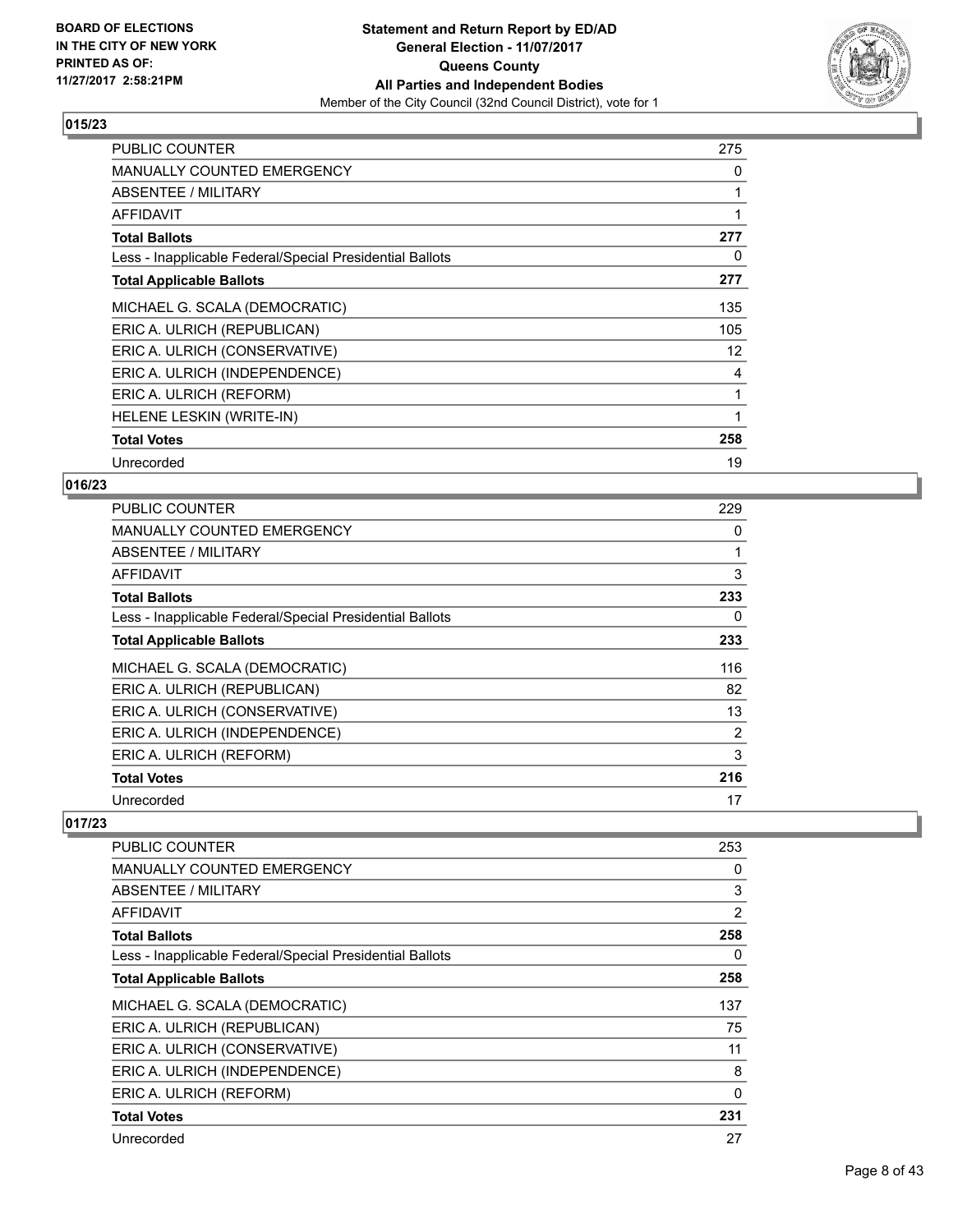

| <b>PUBLIC COUNTER</b>                                    | 191          |
|----------------------------------------------------------|--------------|
| <b>MANUALLY COUNTED EMERGENCY</b>                        | 0            |
| ABSENTEE / MILITARY                                      | 3            |
| <b>AFFIDAVIT</b>                                         | 1            |
| <b>Total Ballots</b>                                     | 195          |
| Less - Inapplicable Federal/Special Presidential Ballots | 0            |
| <b>Total Applicable Ballots</b>                          | 195          |
| MICHAEL G. SCALA (DEMOCRATIC)                            | 141          |
| ERIC A. ULRICH (REPUBLICAN)                              | 36           |
| ERIC A. ULRICH (CONSERVATIVE)                            | 7            |
| ERIC A. ULRICH (INDEPENDENCE)                            | 2            |
| ERIC A. ULRICH (REFORM)                                  | 0            |
| DEREK HAMILTON (WRITE-IN)                                | $\mathbf{1}$ |
| HETTIE V. POWELL (WRITE-IN)                              | 1            |
| <b>Total Votes</b>                                       | 188          |
| Unrecorded                                               | 7            |

| <b>PUBLIC COUNTER</b>                                    | 168 |
|----------------------------------------------------------|-----|
| <b>MANUALLY COUNTED EMERGENCY</b>                        | 0   |
| ABSENTEE / MILITARY                                      | 42  |
| <b>AFFIDAVIT</b>                                         | 3   |
| <b>Total Ballots</b>                                     | 213 |
| Less - Inapplicable Federal/Special Presidential Ballots | 0   |
| <b>Total Applicable Ballots</b>                          | 213 |
| MICHAEL G. SCALA (DEMOCRATIC)                            | 143 |
| ERIC A. ULRICH (REPUBLICAN)                              | 43  |
| ERIC A. ULRICH (CONSERVATIVE)                            | 14  |
| ERIC A. ULRICH (INDEPENDENCE)                            | 4   |
| ERIC A. ULRICH (REFORM)                                  | 0   |
| LEW M SIMON (WRITE-IN)                                   | 1   |
| <b>Total Votes</b>                                       | 205 |
| Unrecorded                                               | 8   |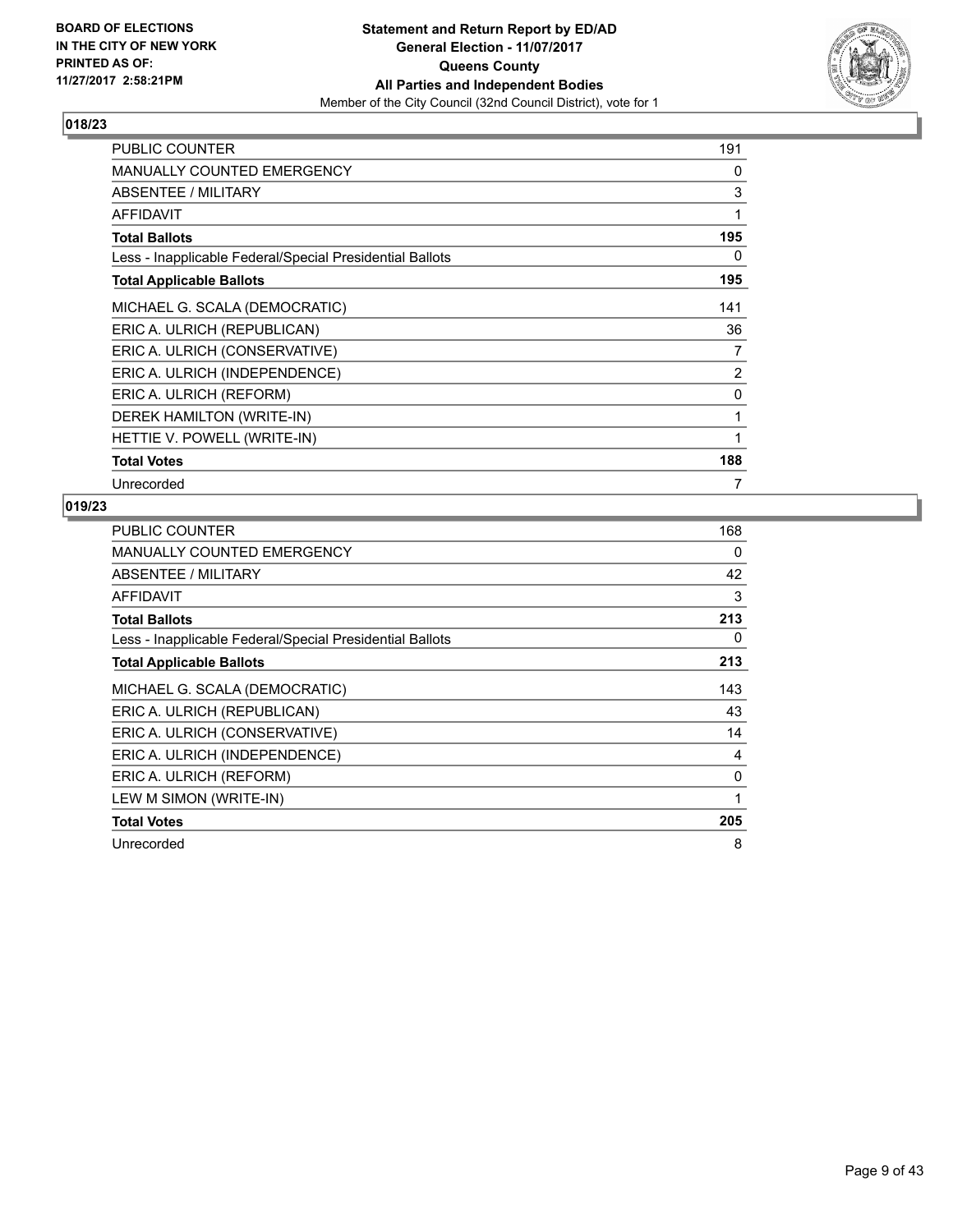

| <b>PUBLIC COUNTER</b>                                    | 0 |
|----------------------------------------------------------|---|
| <b>MANUALLY COUNTED EMERGENCY</b>                        | 0 |
| ABSENTEE / MILITARY                                      | 0 |
| <b>AFFIDAVIT</b>                                         | 0 |
| <b>Total Ballots</b>                                     | 0 |
| Less - Inapplicable Federal/Special Presidential Ballots | 0 |
| <b>Total Applicable Ballots</b>                          | 0 |
| MICHAEL G. SCALA (DEMOCRATIC)                            | 0 |
| ERIC A. ULRICH (REPUBLICAN)                              | 0 |
| ERIC A. ULRICH (CONSERVATIVE)                            | 0 |
| ERIC A. ULRICH (INDEPENDENCE)                            | 0 |
| ERIC A. ULRICH (REFORM)                                  | 0 |
| <b>Total Votes</b>                                       | 0 |
|                                                          |   |

#### **040/23**

| <b>PUBLIC COUNTER</b>                                    | 430 |
|----------------------------------------------------------|-----|
| MANUALLY COUNTED EMERGENCY                               | 0   |
| ABSENTEE / MILITARY                                      | 5   |
| AFFIDAVIT                                                | 3   |
| <b>Total Ballots</b>                                     | 438 |
| Less - Inapplicable Federal/Special Presidential Ballots | 0   |
| <b>Total Applicable Ballots</b>                          | 438 |
| MICHAEL G. SCALA (DEMOCRATIC)                            | 57  |
| ERIC A. ULRICH (REPUBLICAN)                              | 306 |
| ERIC A. ULRICH (CONSERVATIVE)                            | 46  |
| ERIC A. ULRICH (INDEPENDENCE)                            | 16  |
| ERIC A. ULRICH (REFORM)                                  | 7   |
| <b>Total Votes</b>                                       | 432 |
| Unrecorded                                               | 6   |

| <b>PUBLIC COUNTER</b>                                    | 310 |
|----------------------------------------------------------|-----|
| <b>MANUALLY COUNTED EMERGENCY</b>                        | 0   |
| ABSENTEE / MILITARY                                      | 3   |
| AFFIDAVIT                                                | 6   |
| <b>Total Ballots</b>                                     | 319 |
| Less - Inapplicable Federal/Special Presidential Ballots | 0   |
| <b>Total Applicable Ballots</b>                          | 319 |
| MICHAEL G. SCALA (DEMOCRATIC)                            | 35  |
| ERIC A. ULRICH (REPUBLICAN)                              | 238 |
| ERIC A. ULRICH (CONSERVATIVE)                            | 29  |
| ERIC A. ULRICH (INDEPENDENCE)                            | 10  |
| ERIC A. ULRICH (REFORM)                                  | 2   |
| SCOTT A. BATTAGLIA (WRITE-IN)                            | 1   |
| <b>Total Votes</b>                                       | 315 |
| Unrecorded                                               | 4   |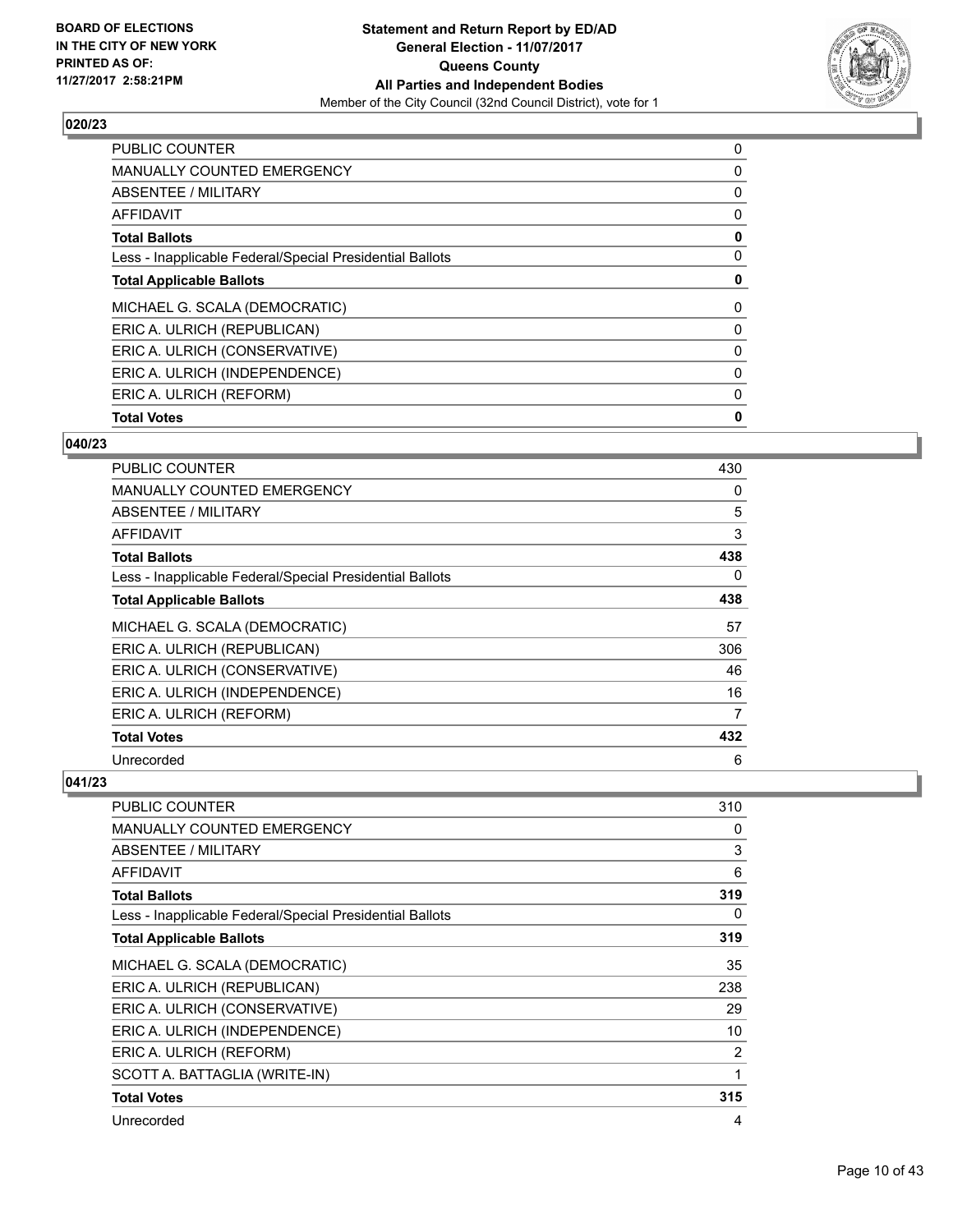

| <b>PUBLIC COUNTER</b>                                    | 96 |
|----------------------------------------------------------|----|
| <b>MANUALLY COUNTED EMERGENCY</b>                        | 0  |
| <b>ABSENTEE / MILITARY</b>                               | 0  |
| AFFIDAVIT                                                |    |
| <b>Total Ballots</b>                                     | 97 |
| Less - Inapplicable Federal/Special Presidential Ballots | 0  |
| <b>Total Applicable Ballots</b>                          | 97 |
| MICHAEL G. SCALA (DEMOCRATIC)                            | 52 |
| ERIC A. ULRICH (REPUBLICAN)                              | 39 |
| ERIC A. ULRICH (CONSERVATIVE)                            |    |
| ERIC A. ULRICH (INDEPENDENCE)                            | 0  |
| ERIC A. ULRICH (REFORM)                                  | 0  |
| <b>Total Votes</b>                                       | 92 |
| Unrecorded                                               | 5  |

## **044/23**

| <b>PUBLIC COUNTER</b>                                    | 281            |
|----------------------------------------------------------|----------------|
| <b>MANUALLY COUNTED EMERGENCY</b>                        | 0              |
| ABSENTEE / MILITARY                                      | 9              |
| AFFIDAVIT                                                | 0              |
| <b>Total Ballots</b>                                     | 290            |
| Less - Inapplicable Federal/Special Presidential Ballots | 0              |
| <b>Total Applicable Ballots</b>                          | 290            |
| MICHAEL G. SCALA (DEMOCRATIC)                            | 28             |
| ERIC A. ULRICH (REPUBLICAN)                              | 220            |
| ERIC A. ULRICH (CONSERVATIVE)                            | 31             |
| ERIC A. ULRICH (INDEPENDENCE)                            | 9              |
| ERIC A. ULRICH (REFORM)                                  | 0              |
| <b>Total Votes</b>                                       | 288            |
| Unrecorded                                               | $\overline{2}$ |

| PUBLIC COUNTER                                           | 448            |
|----------------------------------------------------------|----------------|
| <b>MANUALLY COUNTED EMERGENCY</b>                        | 0              |
| <b>ABSENTEE / MILITARY</b>                               | 19             |
| AFFIDAVIT                                                | 2              |
| <b>Total Ballots</b>                                     | 469            |
| Less - Inapplicable Federal/Special Presidential Ballots | 0              |
| <b>Total Applicable Ballots</b>                          | 469            |
| MICHAEL G. SCALA (DEMOCRATIC)                            | 63             |
| ERIC A. ULRICH (REPUBLICAN)                              | 335            |
| ERIC A. ULRICH (CONSERVATIVE)                            | 51             |
| ERIC A. ULRICH (INDEPENDENCE)                            | 5              |
| ERIC A. ULRICH (REFORM)                                  | $\overline{2}$ |
| DAN GUARINO (WRITE-IN)                                   | 1              |
| <b>Total Votes</b>                                       | 457            |
| Unrecorded                                               | 12             |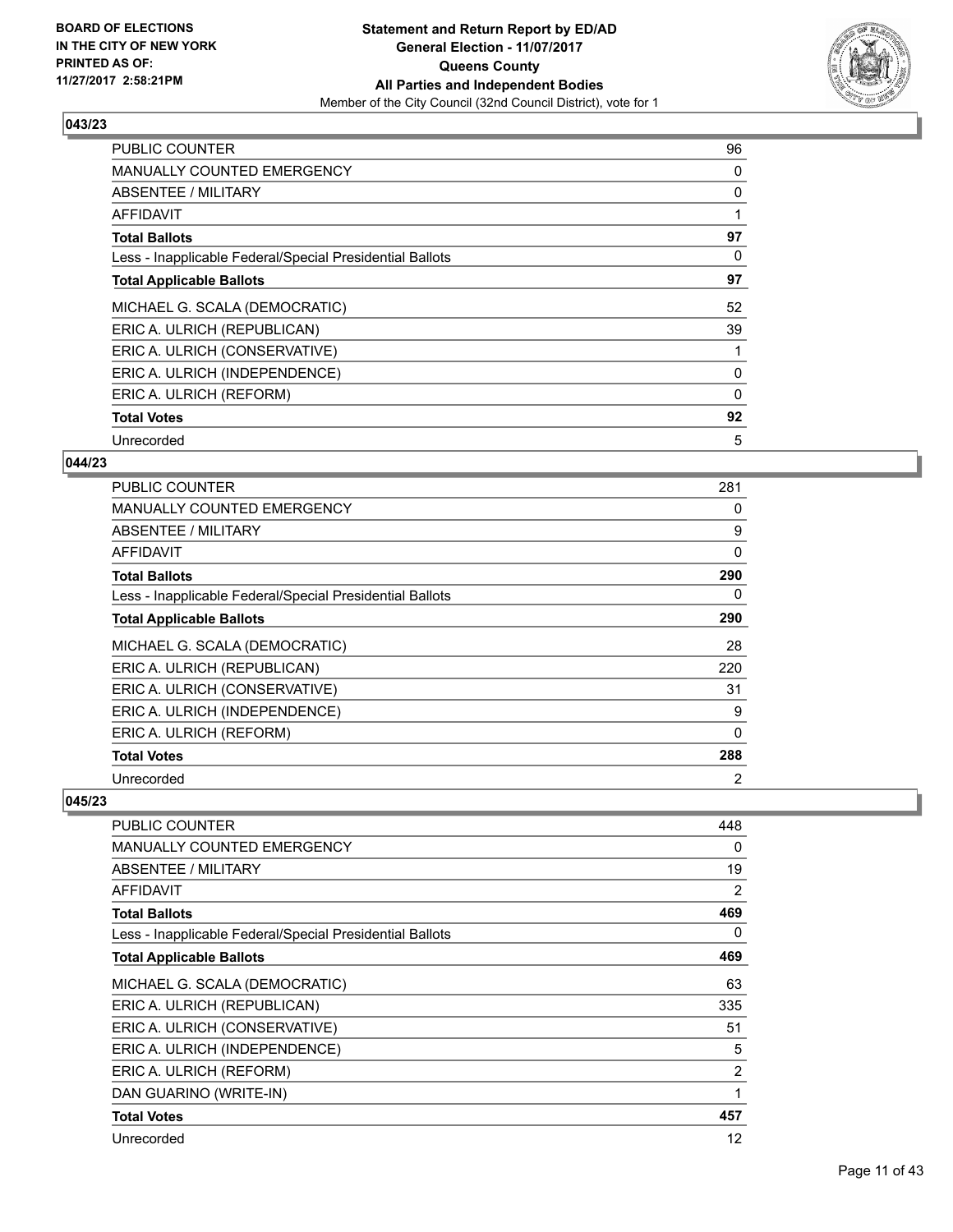

| <b>PUBLIC COUNTER</b>                                    | 348 |
|----------------------------------------------------------|-----|
| <b>MANUALLY COUNTED EMERGENCY</b>                        | 0   |
| ABSENTEE / MILITARY                                      | 9   |
| AFFIDAVIT                                                | 1   |
| <b>Total Ballots</b>                                     | 358 |
| Less - Inapplicable Federal/Special Presidential Ballots | 0   |
| <b>Total Applicable Ballots</b>                          | 358 |
| MICHAEL G. SCALA (DEMOCRATIC)                            | 43  |
| ERIC A. ULRICH (REPUBLICAN)                              | 252 |
| ERIC A. ULRICH (CONSERVATIVE)                            | 44  |
| ERIC A. ULRICH (INDEPENDENCE)                            | 8   |
| ERIC A. ULRICH (REFORM)                                  | 3   |
| <b>Total Votes</b>                                       | 350 |
| Unrecorded                                               | 8   |

## **047/23**

| PUBLIC COUNTER                                           | 272 |
|----------------------------------------------------------|-----|
| <b>MANUALLY COUNTED EMERGENCY</b>                        | 0   |
| ABSENTEE / MILITARY                                      | 3   |
| AFFIDAVIT                                                | 2   |
| <b>Total Ballots</b>                                     | 277 |
| Less - Inapplicable Federal/Special Presidential Ballots | 0   |
| <b>Total Applicable Ballots</b>                          | 277 |
| MICHAEL G. SCALA (DEMOCRATIC)                            | 44  |
| ERIC A. ULRICH (REPUBLICAN)                              | 204 |
| ERIC A. ULRICH (CONSERVATIVE)                            | 15  |
| ERIC A. ULRICH (INDEPENDENCE)                            | 2   |
| ERIC A. ULRICH (REFORM)                                  | 1   |
| <b>Total Votes</b>                                       | 266 |
| Unrecorded                                               | 11  |

| <b>PUBLIC COUNTER</b>                                    | 260 |
|----------------------------------------------------------|-----|
| <b>MANUALLY COUNTED EMERGENCY</b>                        | 0   |
| ABSENTEE / MILITARY                                      | 6   |
| <b>AFFIDAVIT</b>                                         |     |
| <b>Total Ballots</b>                                     | 267 |
| Less - Inapplicable Federal/Special Presidential Ballots | 0   |
| <b>Total Applicable Ballots</b>                          | 267 |
| MICHAEL G. SCALA (DEMOCRATIC)                            | 39  |
| ERIC A. ULRICH (REPUBLICAN)                              | 181 |
| ERIC A. ULRICH (CONSERVATIVE)                            | 23  |
| ERIC A. ULRICH (INDEPENDENCE)                            | 12  |
| ERIC A. ULRICH (REFORM)                                  | 2   |
| <b>Total Votes</b>                                       | 257 |
| Unrecorded                                               | 10  |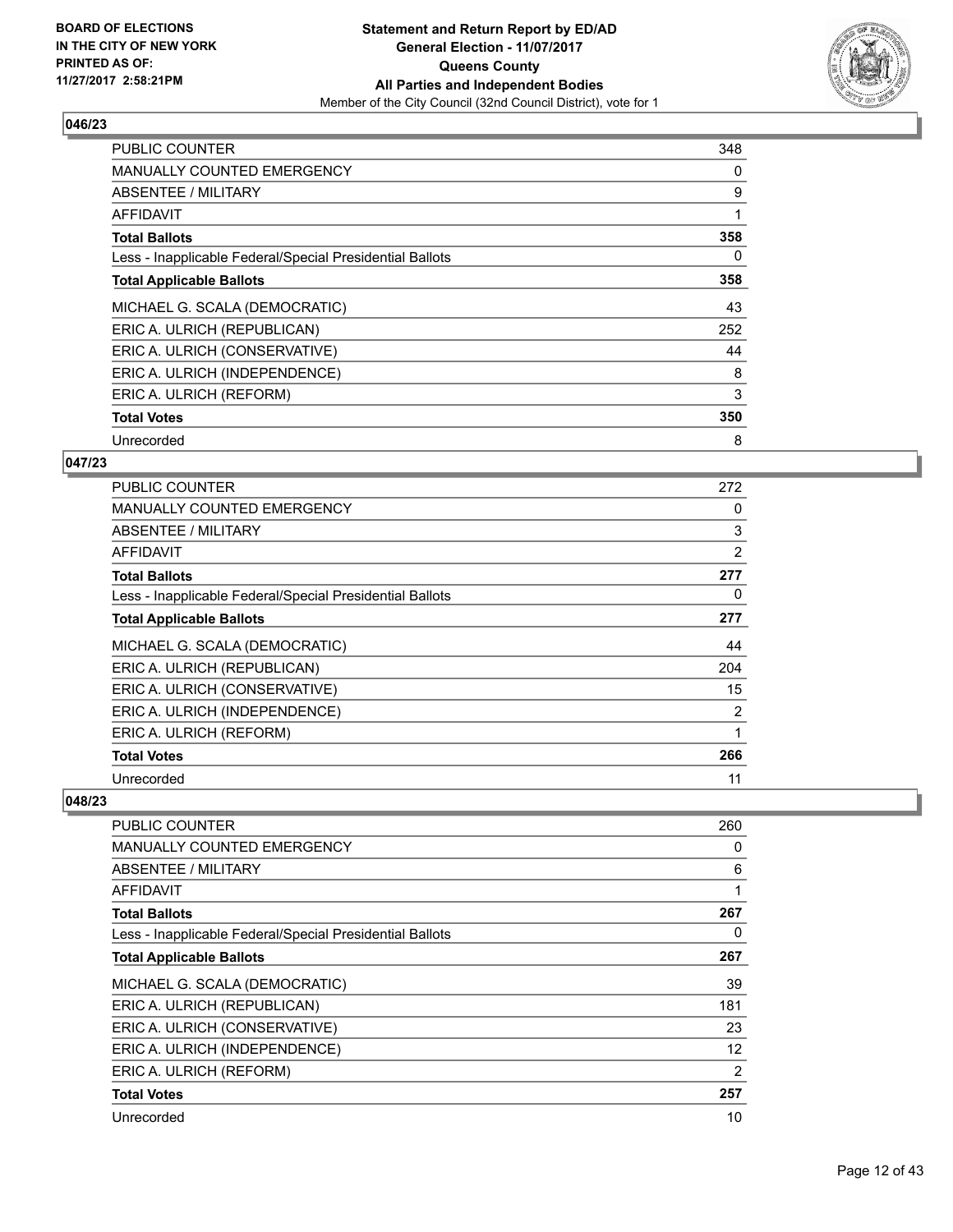

| <b>PUBLIC COUNTER</b>                                    | 441 |
|----------------------------------------------------------|-----|
| <b>MANUALLY COUNTED EMERGENCY</b>                        | 0   |
| ABSENTEE / MILITARY                                      | 17  |
| AFFIDAVIT                                                | 4   |
| <b>Total Ballots</b>                                     | 462 |
| Less - Inapplicable Federal/Special Presidential Ballots | 0   |
| <b>Total Applicable Ballots</b>                          | 462 |
| MICHAEL G. SCALA (DEMOCRATIC)                            | 73  |
| ERIC A. ULRICH (REPUBLICAN)                              | 327 |
| ERIC A. ULRICH (CONSERVATIVE)                            | 36  |
| ERIC A. ULRICH (INDEPENDENCE)                            | 10  |
| ERIC A. ULRICH (REFORM)                                  | 5   |
| <b>Total Votes</b>                                       | 451 |
| Unrecorded                                               | 11  |

## **050/23**

| <b>PUBLIC COUNTER</b>                                    | 404            |
|----------------------------------------------------------|----------------|
| <b>MANUALLY COUNTED EMERGENCY</b>                        | 0              |
| ABSENTEE / MILITARY                                      | $\overline{7}$ |
| AFFIDAVIT                                                | 8              |
| <b>Total Ballots</b>                                     | 419            |
| Less - Inapplicable Federal/Special Presidential Ballots | 0              |
| <b>Total Applicable Ballots</b>                          | 419            |
| MICHAEL G. SCALA (DEMOCRATIC)                            | 72             |
| ERIC A. ULRICH (REPUBLICAN)                              | 283            |
| ERIC A. ULRICH (CONSERVATIVE)                            | 31             |
| ERIC A. ULRICH (INDEPENDENCE)                            | 20             |
| ERIC A. ULRICH (REFORM)                                  | 0              |
| <b>Total Votes</b>                                       | 406            |
| Unrecorded                                               | 13             |

| <b>PUBLIC COUNTER</b>                                    | 469 |
|----------------------------------------------------------|-----|
| <b>MANUALLY COUNTED EMERGENCY</b>                        | 0   |
| ABSENTEE / MILITARY                                      | 6   |
| AFFIDAVIT                                                | 5   |
| <b>Total Ballots</b>                                     | 480 |
| Less - Inapplicable Federal/Special Presidential Ballots | 0   |
| <b>Total Applicable Ballots</b>                          | 480 |
| MICHAEL G. SCALA (DEMOCRATIC)                            | 59  |
| ERIC A. ULRICH (REPUBLICAN)                              | 346 |
| ERIC A. ULRICH (CONSERVATIVE)                            | 38  |
| ERIC A. ULRICH (INDEPENDENCE)                            | 13  |
| ERIC A. ULRICH (REFORM)                                  | 2   |
| <b>Total Votes</b>                                       | 458 |
| Unrecorded                                               | 22  |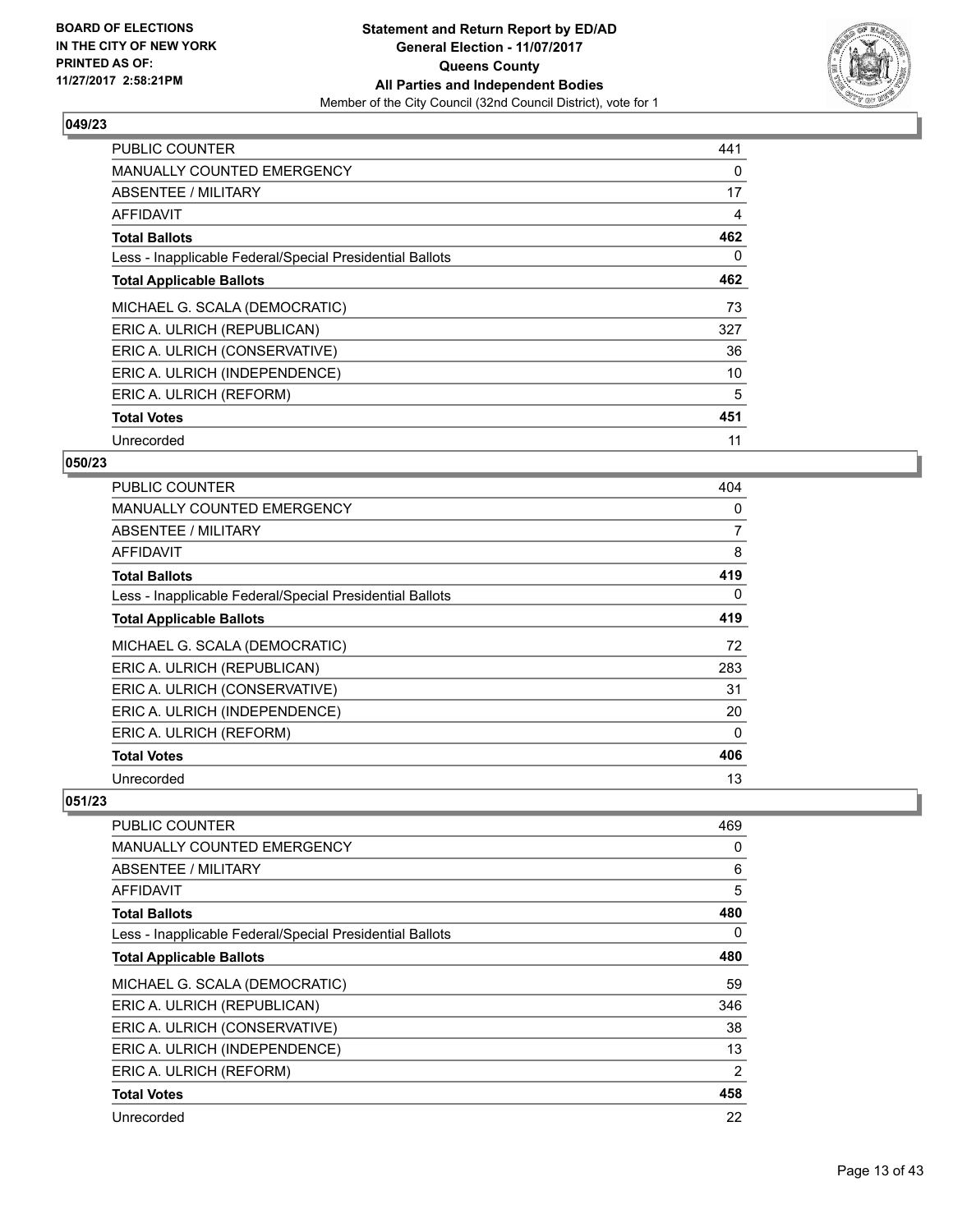

| <b>PUBLIC COUNTER</b>                                    | 400 |
|----------------------------------------------------------|-----|
| <b>MANUALLY COUNTED EMERGENCY</b>                        | 0   |
| ABSENTEE / MILITARY                                      | 4   |
| AFFIDAVIT                                                | 11  |
| <b>Total Ballots</b>                                     | 415 |
| Less - Inapplicable Federal/Special Presidential Ballots | 0   |
| <b>Total Applicable Ballots</b>                          | 415 |
| MICHAEL G. SCALA (DEMOCRATIC)                            | 77  |
| ERIC A. ULRICH (REPUBLICAN)                              | 278 |
| ERIC A. ULRICH (CONSERVATIVE)                            | 35  |
| ERIC A. ULRICH (INDEPENDENCE)                            | 7   |
| ERIC A. ULRICH (REFORM)                                  |     |
| <b>Total Votes</b>                                       | 398 |
|                                                          |     |

## **053/23**

| <b>PUBLIC COUNTER</b>                                    | 279 |
|----------------------------------------------------------|-----|
| <b>MANUALLY COUNTED EMERGENCY</b>                        | 0   |
| ABSENTEE / MILITARY                                      | 5   |
| AFFIDAVIT                                                | 3   |
| <b>Total Ballots</b>                                     | 287 |
| Less - Inapplicable Federal/Special Presidential Ballots | 0   |
| <b>Total Applicable Ballots</b>                          | 287 |
| MICHAEL G. SCALA (DEMOCRATIC)                            | 93  |
| ERIC A. ULRICH (REPUBLICAN)                              | 154 |
| ERIC A. ULRICH (CONSERVATIVE)                            | 20  |
| ERIC A. ULRICH (INDEPENDENCE)                            | 5   |
| ERIC A. ULRICH (REFORM)                                  | 3   |
| <b>Total Votes</b>                                       | 275 |
| Unrecorded                                               | 12  |

| PUBLIC COUNTER                                           | 276            |
|----------------------------------------------------------|----------------|
| <b>MANUALLY COUNTED EMERGENCY</b>                        | 0              |
| ABSENTEE / MILITARY                                      | 8              |
| <b>AFFIDAVIT</b>                                         | 0              |
| <b>Total Ballots</b>                                     | 284            |
| Less - Inapplicable Federal/Special Presidential Ballots | 0              |
| <b>Total Applicable Ballots</b>                          | 284            |
| MICHAEL G. SCALA (DEMOCRATIC)                            | 85             |
| ERIC A. ULRICH (REPUBLICAN)                              | 166            |
| ERIC A. ULRICH (CONSERVATIVE)                            | 18             |
| ERIC A. ULRICH (INDEPENDENCE)                            | 8              |
| ERIC A. ULRICH (REFORM)                                  | $\overline{2}$ |
| MICKEY MOUSE (WRITE-IN)                                  | 1              |
| <b>Total Votes</b>                                       | 280            |
| Unrecorded                                               | 4              |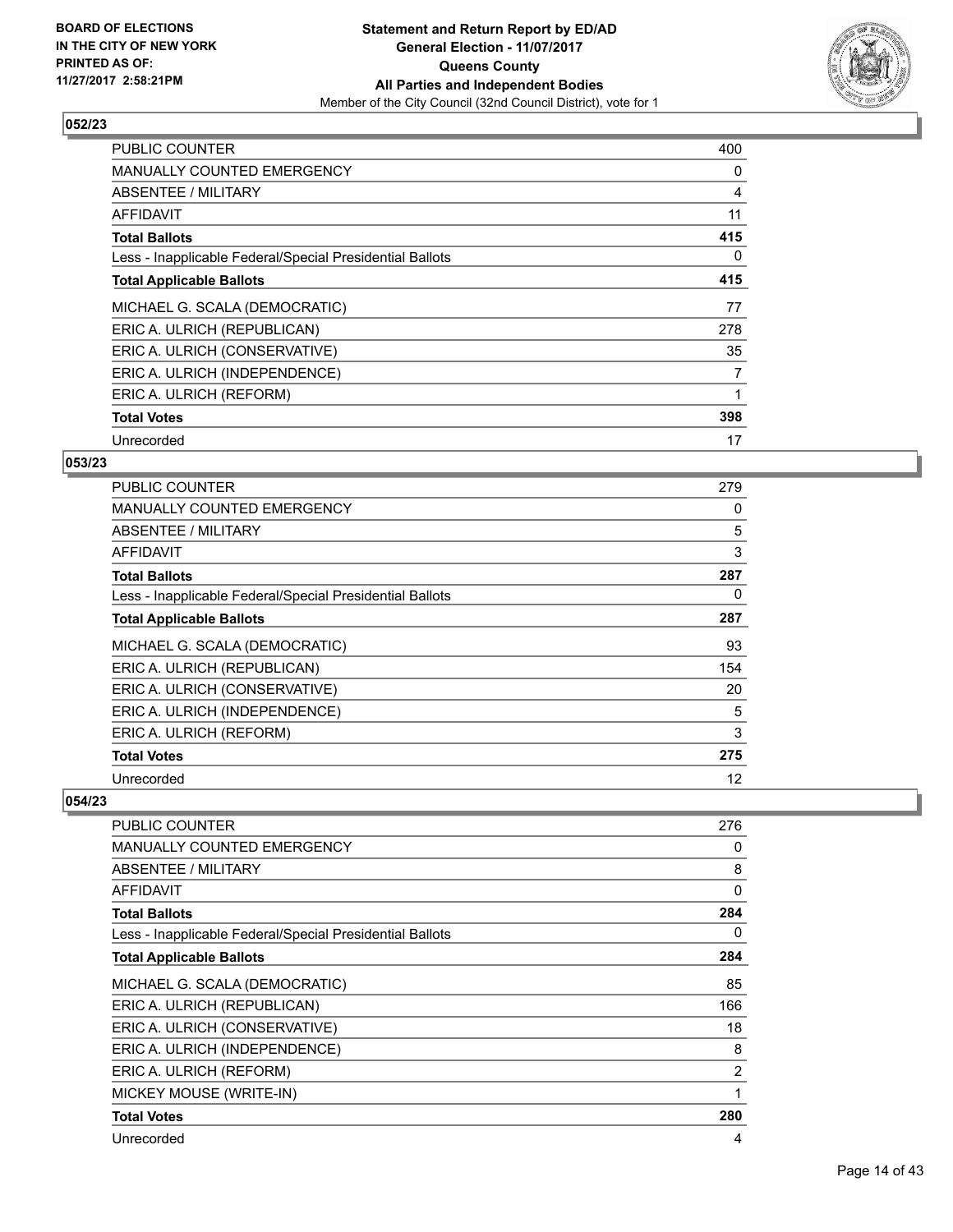

| <b>PUBLIC COUNTER</b>                                    | 224       |
|----------------------------------------------------------|-----------|
| <b>MANUALLY COUNTED EMERGENCY</b>                        | 0         |
| ABSENTEE / MILITARY                                      | 6         |
| AFFIDAVIT                                                | 2         |
| <b>Total Ballots</b>                                     | 232       |
| Less - Inapplicable Federal/Special Presidential Ballots | 0         |
| <b>Total Applicable Ballots</b>                          | 232       |
|                                                          |           |
| MICHAEL G. SCALA (DEMOCRATIC)                            | 77        |
| ERIC A. ULRICH (REPUBLICAN)                              |           |
| ERIC A. ULRICH (CONSERVATIVE)                            | 114<br>25 |
| ERIC A. ULRICH (INDEPENDENCE)                            | 4         |
| ERIC A. ULRICH (REFORM)                                  | $\Omega$  |
| <b>Total Votes</b>                                       | 220       |

## **056/23**

| <b>PUBLIC COUNTER</b>                                    | 192 |
|----------------------------------------------------------|-----|
| <b>MANUALLY COUNTED EMERGENCY</b>                        | 0   |
| ABSENTEE / MILITARY                                      |     |
| AFFIDAVIT                                                |     |
| <b>Total Ballots</b>                                     | 194 |
| Less - Inapplicable Federal/Special Presidential Ballots | 0   |
| <b>Total Applicable Ballots</b>                          | 194 |
| MICHAEL G. SCALA (DEMOCRATIC)                            | 82  |
| ERIC A. ULRICH (REPUBLICAN)                              | 82  |
| ERIC A. ULRICH (CONSERVATIVE)                            | 8   |
| ERIC A. ULRICH (INDEPENDENCE)                            | 9   |
| ERIC A. ULRICH (REFORM)                                  |     |
| <b>Total Votes</b>                                       | 182 |
| Unrecorded                                               | 12  |

| <b>PUBLIC COUNTER</b>                                    | 243 |
|----------------------------------------------------------|-----|
| <b>MANUALLY COUNTED EMERGENCY</b>                        | 0   |
| ABSENTEE / MILITARY                                      | 2   |
| AFFIDAVIT                                                | 3   |
| <b>Total Ballots</b>                                     | 248 |
| Less - Inapplicable Federal/Special Presidential Ballots | 0   |
| <b>Total Applicable Ballots</b>                          | 248 |
| MICHAEL G. SCALA (DEMOCRATIC)                            | 79  |
| ERIC A. ULRICH (REPUBLICAN)                              | 129 |
| ERIC A. ULRICH (CONSERVATIVE)                            | 19  |
| ERIC A. ULRICH (INDEPENDENCE)                            | 9   |
| ERIC A. ULRICH (REFORM)                                  | 3   |
| <b>Total Votes</b>                                       | 239 |
| Unrecorded                                               | 9   |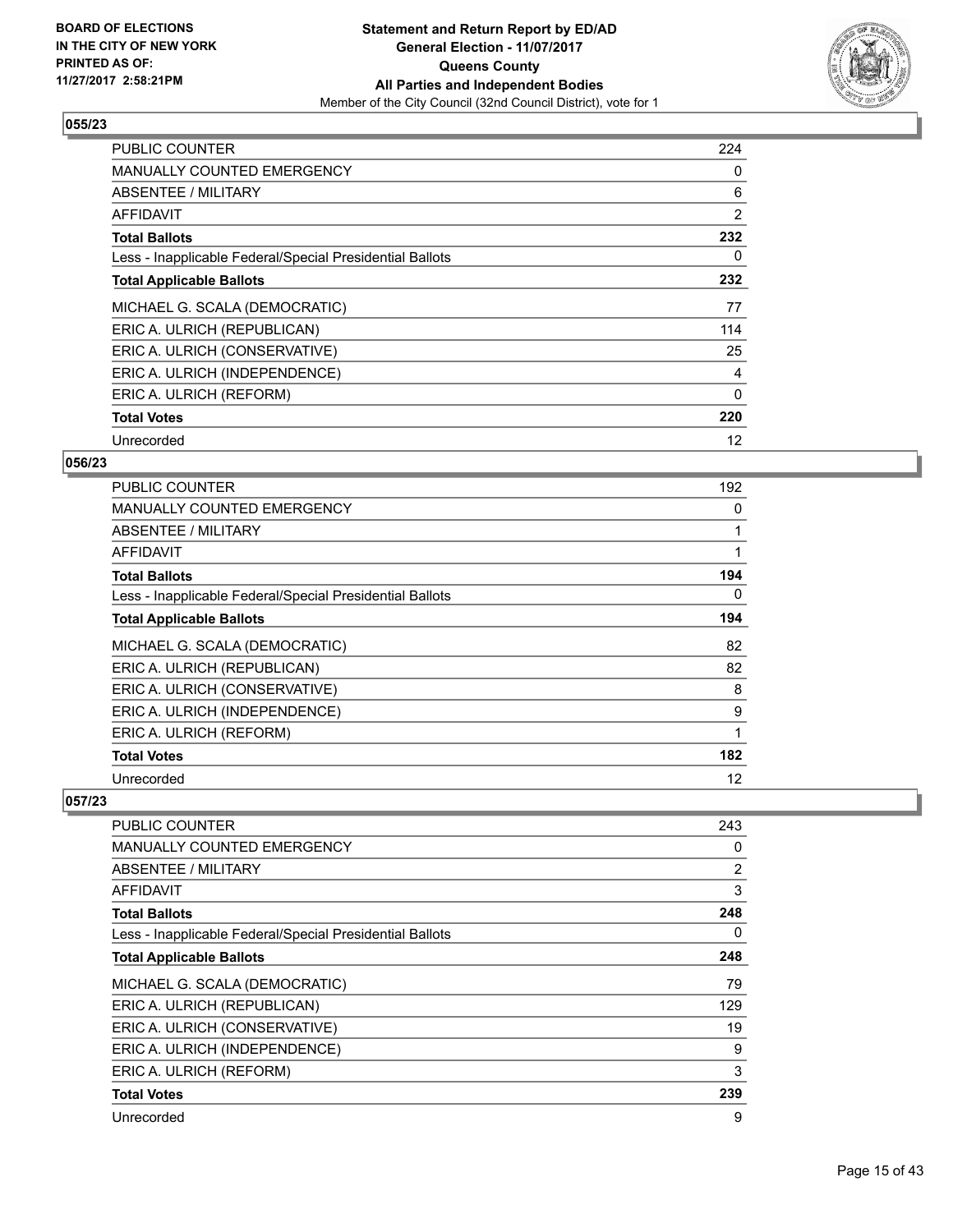

| PUBLIC COUNTER                                           | 265 |
|----------------------------------------------------------|-----|
| <b>MANUALLY COUNTED EMERGENCY</b>                        | 0   |
| <b>ABSENTEE / MILITARY</b>                               | 4   |
| <b>AFFIDAVIT</b>                                         | 0   |
| <b>Total Ballots</b>                                     | 269 |
| Less - Inapplicable Federal/Special Presidential Ballots | 0   |
| <b>Total Applicable Ballots</b>                          | 269 |
| MICHAEL G. SCALA (DEMOCRATIC)                            | 87  |
| ERIC A. ULRICH (REPUBLICAN)                              | 143 |
| ERIC A. ULRICH (CONSERVATIVE)                            | 17  |
| ERIC A. ULRICH (INDEPENDENCE)                            | 7   |
| ERIC A. ULRICH (REFORM)                                  | 3   |
| <b>Total Votes</b>                                       | 257 |
| Unrecorded                                               | 12  |

| <b>PUBLIC COUNTER</b>                                    | 210 |
|----------------------------------------------------------|-----|
| <b>MANUALLY COUNTED EMERGENCY</b>                        | 0   |
| <b>ABSENTEE / MILITARY</b>                               | 4   |
| <b>AFFIDAVIT</b>                                         | 0   |
| <b>Total Ballots</b>                                     | 214 |
| Less - Inapplicable Federal/Special Presidential Ballots | 0   |
| <b>Total Applicable Ballots</b>                          | 214 |
| MICHAEL G. SCALA (DEMOCRATIC)                            | 86  |
| ERIC A. ULRICH (REPUBLICAN)                              | 98  |
| ERIC A. ULRICH (CONSERVATIVE)                            | 15  |
| ERIC A. ULRICH (INDEPENDENCE)                            | 7   |
| ERIC A. ULRICH (REFORM)                                  | 3   |
| OSCAR M. MARTINEZ (WRITE-IN)                             | 1   |
| <b>Total Votes</b>                                       | 210 |
| Unrecorded                                               | 4   |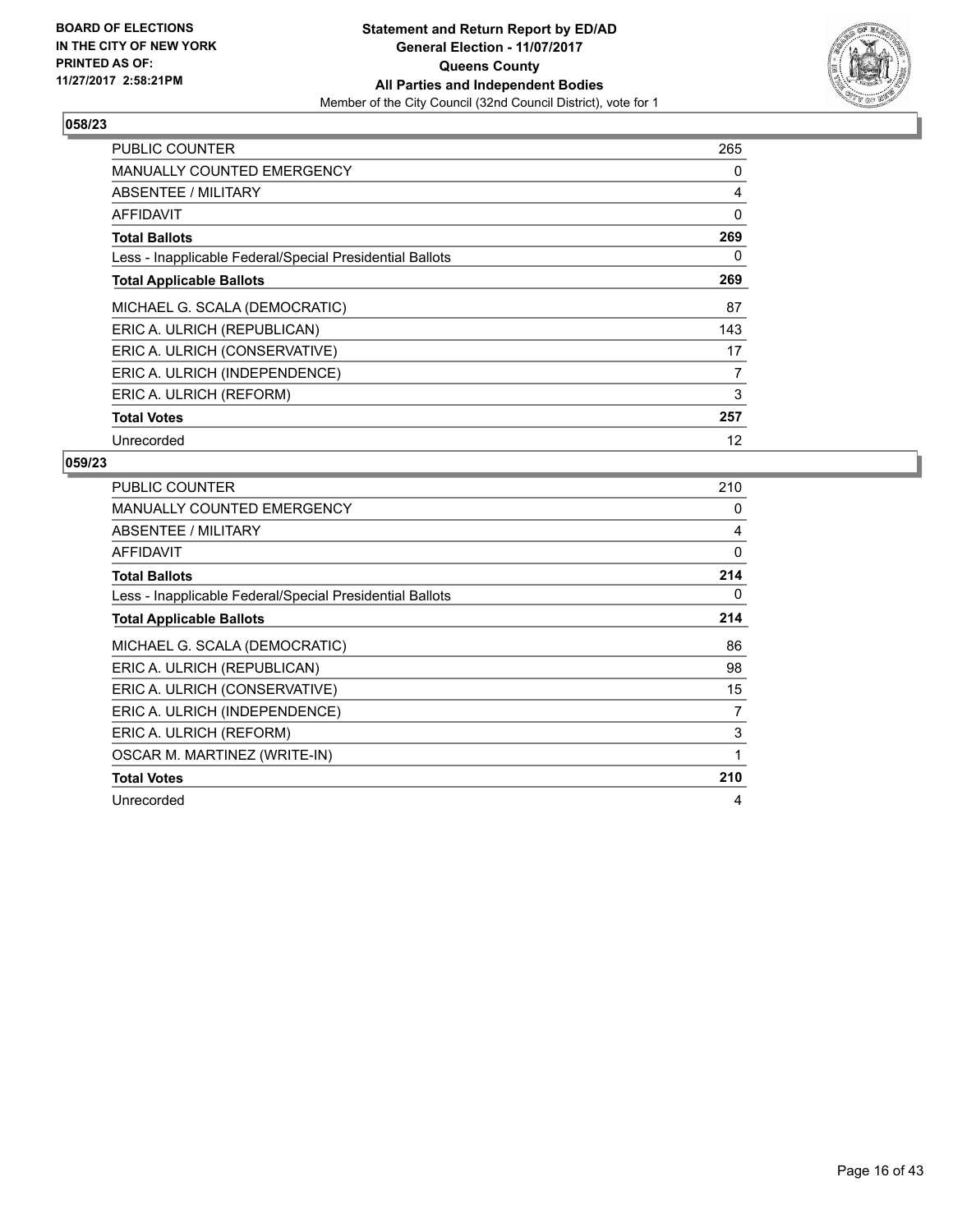

| <b>PUBLIC COUNTER</b>                                    | 220 |
|----------------------------------------------------------|-----|
| <b>MANUALLY COUNTED EMERGENCY</b>                        | 0   |
| ABSENTEE / MILITARY                                      | 4   |
| AFFIDAVIT                                                | 2   |
| <b>Total Ballots</b>                                     | 226 |
| Less - Inapplicable Federal/Special Presidential Ballots | 0   |
| <b>Total Applicable Ballots</b>                          | 226 |
| MICHAEL G. SCALA (DEMOCRATIC)                            | 67  |
| ERIC A. ULRICH (REPUBLICAN)                              | 118 |
| ERIC A. ULRICH (CONSERVATIVE)                            | 16  |
| ERIC A. ULRICH (INDEPENDENCE)                            | 9   |
| ERIC A. ULRICH (REFORM)                                  | 5   |
| <b>VINCENT TABONE (WRITE-IN)</b>                         | 1   |
| <b>Total Votes</b>                                       | 216 |
| Unrecorded                                               | 10  |

| <b>PUBLIC COUNTER</b>                                    | 354 |
|----------------------------------------------------------|-----|
| <b>MANUALLY COUNTED EMERGENCY</b>                        | 0   |
| <b>ABSENTEE / MILITARY</b>                               | 9   |
| AFFIDAVIT                                                | 4   |
| <b>Total Ballots</b>                                     | 367 |
| Less - Inapplicable Federal/Special Presidential Ballots | 0   |
| <b>Total Applicable Ballots</b>                          | 367 |
| MICHAEL G. SCALA (DEMOCRATIC)                            | 112 |
| ERIC A. ULRICH (REPUBLICAN)                              | 194 |
| ERIC A. ULRICH (CONSERVATIVE)                            | 31  |
| ERIC A. ULRICH (INDEPENDENCE)                            | 13  |
| ERIC A. ULRICH (REFORM)                                  | 3   |
| <b>Total Votes</b>                                       | 353 |
| Unrecorded                                               | 14  |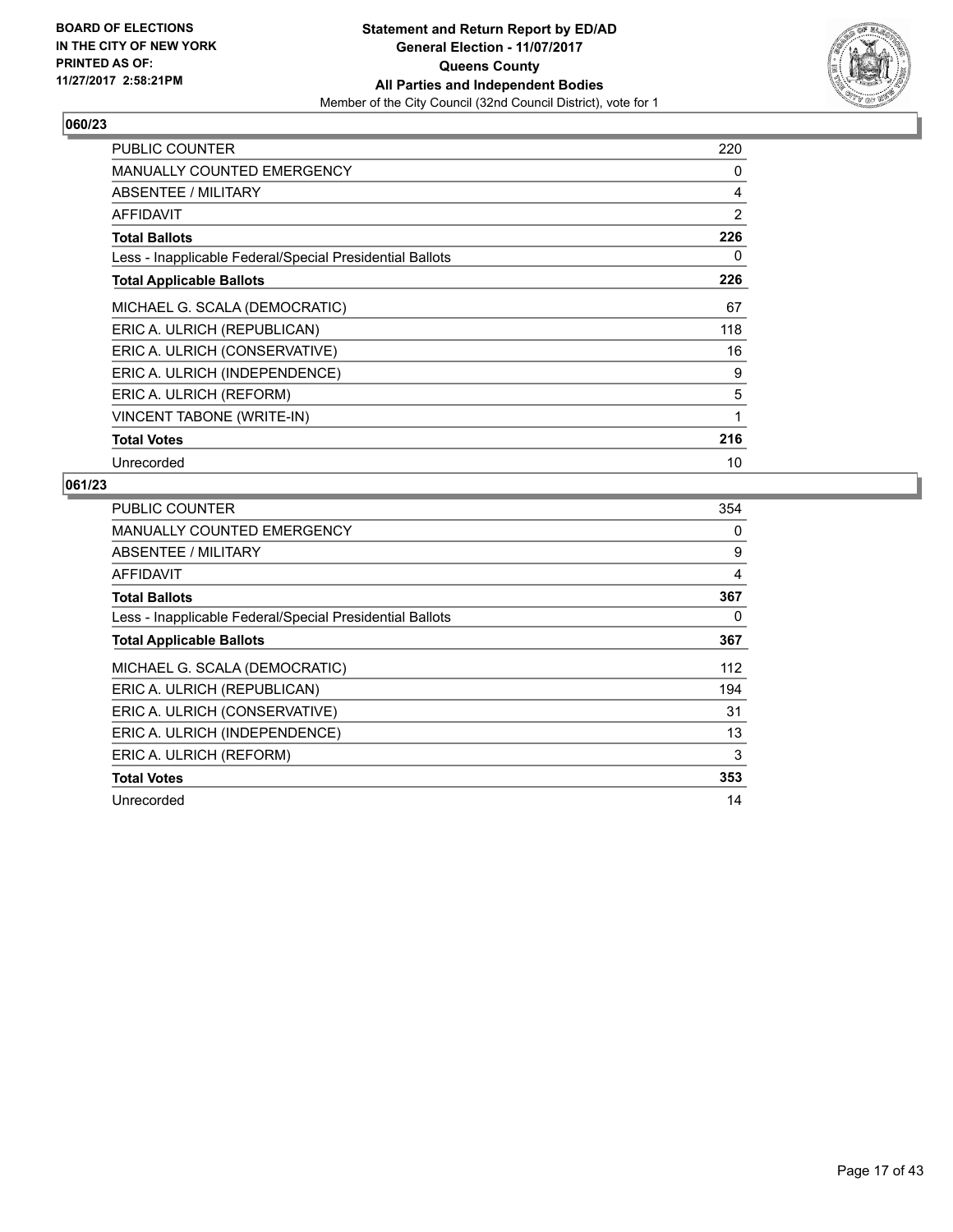

| <b>PUBLIC COUNTER</b>                                    | 399 |
|----------------------------------------------------------|-----|
| <b>MANUALLY COUNTED EMERGENCY</b>                        | 0   |
| ABSENTEE / MILITARY                                      | 14  |
| <b>AFFIDAVIT</b>                                         | 3   |
| <b>Total Ballots</b>                                     | 416 |
| Less - Inapplicable Federal/Special Presidential Ballots | 0   |
| <b>Total Applicable Ballots</b>                          | 416 |
| MICHAEL G. SCALA (DEMOCRATIC)                            | 133 |
| ERIC A. ULRICH (REPUBLICAN)                              | 225 |
| ERIC A. ULRICH (CONSERVATIVE)                            | 39  |
| ERIC A. ULRICH (INDEPENDENCE)                            | 5   |
| ERIC A. ULRICH (REFORM)                                  | 1   |
| ELIZABETH CROWLEY (WRITE-IN)                             | 2   |
| <b>HELAL SHEIKH (WRITE-IN)</b>                           | 1   |
| <b>Total Votes</b>                                       | 406 |
| Unrecorded                                               | 10  |

| <b>PUBLIC COUNTER</b>                                    | 294 |
|----------------------------------------------------------|-----|
| MANUALLY COUNTED EMERGENCY                               | 0   |
| <b>ABSENTEE / MILITARY</b>                               | 17  |
| AFFIDAVIT                                                | 3   |
| <b>Total Ballots</b>                                     | 314 |
| Less - Inapplicable Federal/Special Presidential Ballots | 0   |
| <b>Total Applicable Ballots</b>                          | 314 |
| MICHAEL G. SCALA (DEMOCRATIC)                            | 92  |
| ERIC A. ULRICH (REPUBLICAN)                              | 160 |
| ERIC A. ULRICH (CONSERVATIVE)                            | 37  |
| ERIC A. ULRICH (INDEPENDENCE)                            | 10  |
| ERIC A. ULRICH (REFORM)                                  | 5   |
|                                                          |     |
| <b>Total Votes</b>                                       | 304 |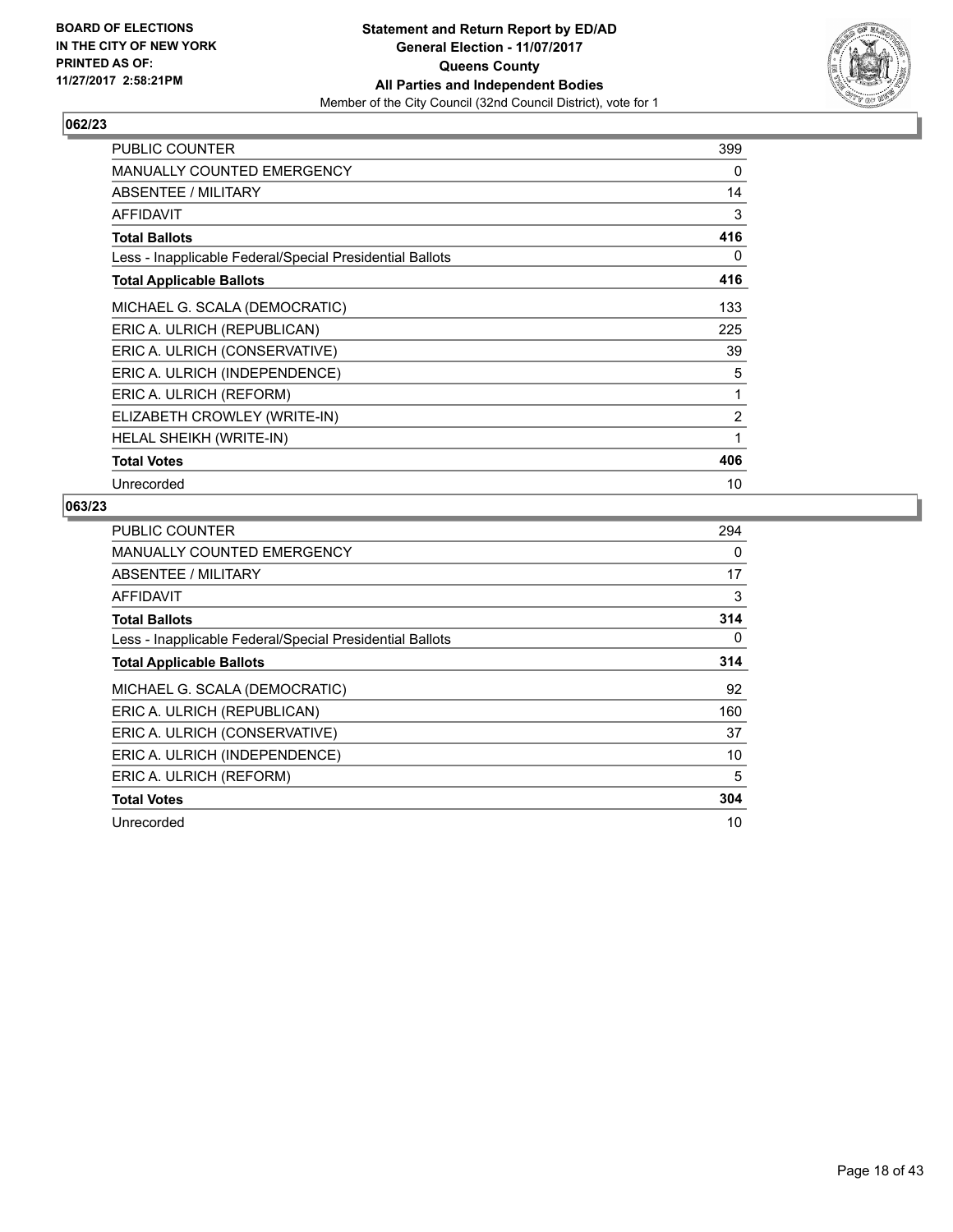

| <b>PUBLIC COUNTER</b>                                    | 418 |
|----------------------------------------------------------|-----|
| <b>MANUALLY COUNTED EMERGENCY</b>                        | 0   |
| ABSENTEE / MILITARY                                      | 21  |
| <b>AFFIDAVIT</b>                                         | 2   |
| <b>Total Ballots</b>                                     | 441 |
| Less - Inapplicable Federal/Special Presidential Ballots | 0   |
| <b>Total Applicable Ballots</b>                          | 441 |
| MICHAEL G. SCALA (DEMOCRATIC)                            | 89  |
| ERIC A. ULRICH (REPUBLICAN)                              | 278 |
| ERIC A. ULRICH (CONSERVATIVE)                            | 43  |
| ERIC A. ULRICH (INDEPENDENCE)                            | 11  |
| ERIC A. ULRICH (REFORM)                                  | 3   |
| <b>Total Votes</b>                                       | 424 |
| Unrecorded                                               | 17  |

## **065/23**

| <b>PUBLIC COUNTER</b>                                    | 280 |
|----------------------------------------------------------|-----|
| <b>MANUALLY COUNTED EMERGENCY</b>                        | 0   |
| ABSENTEE / MILITARY                                      | 5   |
| AFFIDAVIT                                                | 6   |
| <b>Total Ballots</b>                                     | 291 |
| Less - Inapplicable Federal/Special Presidential Ballots | 0   |
| <b>Total Applicable Ballots</b>                          | 291 |
| MICHAEL G. SCALA (DEMOCRATIC)                            | 92  |
| ERIC A. ULRICH (REPUBLICAN)                              | 165 |
| ERIC A. ULRICH (CONSERVATIVE)                            | 9   |
| ERIC A. ULRICH (INDEPENDENCE)                            | 13  |
| ERIC A. ULRICH (REFORM)                                  | 3   |
| UNATTRIBUTABLE WRITE-IN (WRITE-IN)                       | 1   |
| <b>Total Votes</b>                                       | 283 |
| Unrecorded                                               | 8   |

| PUBLIC COUNTER                                           | 134      |
|----------------------------------------------------------|----------|
| <b>MANUALLY COUNTED EMERGENCY</b>                        | 0        |
| ABSENTEE / MILITARY                                      | 1        |
| AFFIDAVIT                                                | 2        |
| <b>Total Ballots</b>                                     | 137      |
| Less - Inapplicable Federal/Special Presidential Ballots | 0        |
| <b>Total Applicable Ballots</b>                          | 137      |
| MICHAEL G. SCALA (DEMOCRATIC)                            | 69       |
| ERIC A. ULRICH (REPUBLICAN)                              | 55       |
| ERIC A. ULRICH (CONSERVATIVE)                            | 3        |
| ERIC A. ULRICH (INDEPENDENCE)                            | 5        |
| ERIC A. ULRICH (REFORM)                                  | $\Omega$ |
| <b>Total Votes</b>                                       | 132      |
| Unrecorded                                               | 5        |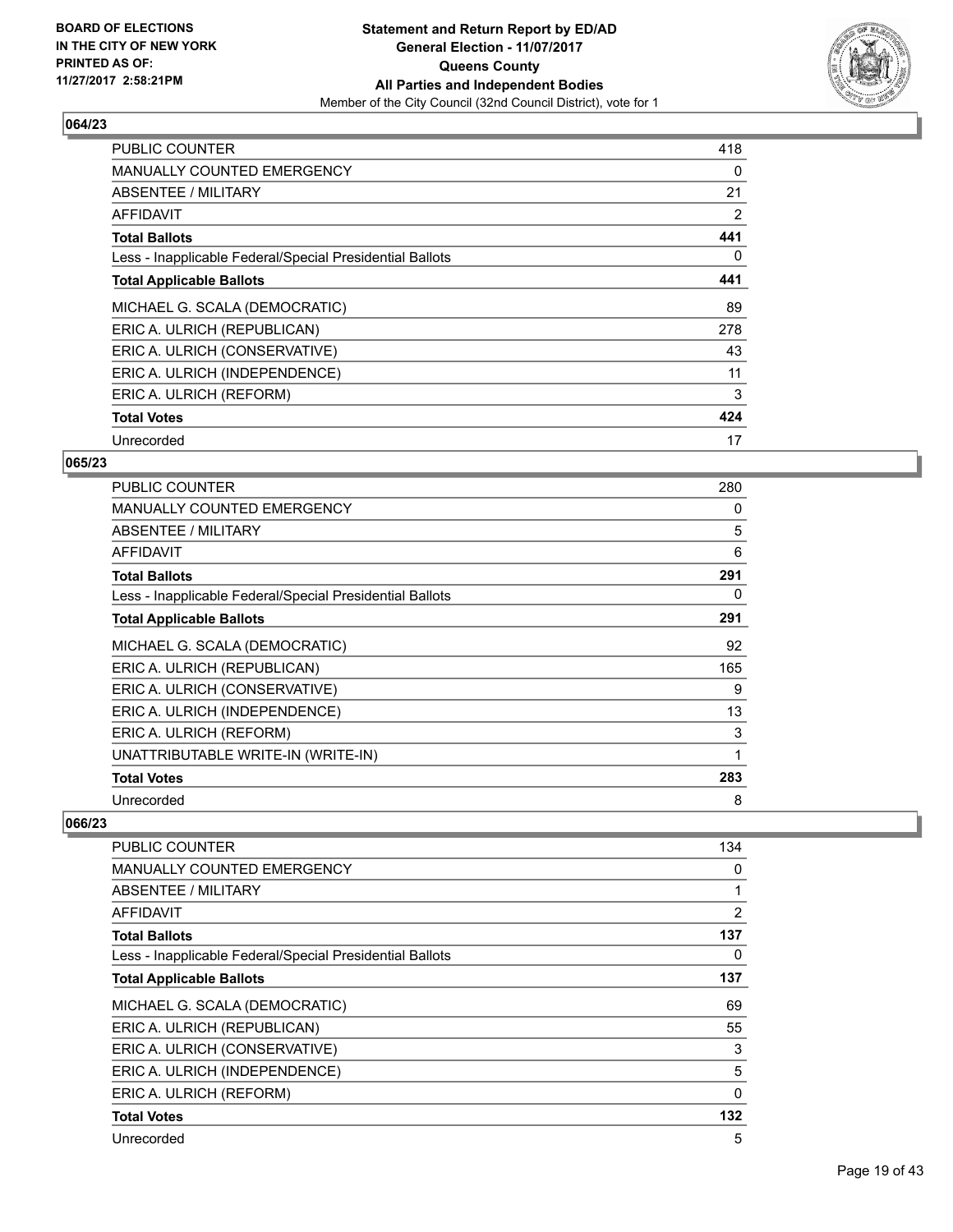

| <b>PUBLIC COUNTER</b>                                    | 96             |
|----------------------------------------------------------|----------------|
| <b>MANUALLY COUNTED EMERGENCY</b>                        | 0              |
| <b>ABSENTEE / MILITARY</b>                               |                |
| AFFIDAVIT                                                |                |
| <b>Total Ballots</b>                                     | 98             |
| Less - Inapplicable Federal/Special Presidential Ballots | 0              |
| <b>Total Applicable Ballots</b>                          | 98             |
| MICHAEL G. SCALA (DEMOCRATIC)                            | 62             |
| ERIC A. ULRICH (REPUBLICAN)                              | 29             |
| ERIC A. ULRICH (CONSERVATIVE)                            | 4              |
| ERIC A. ULRICH (INDEPENDENCE)                            |                |
| ERIC A. ULRICH (REFORM)                                  | 0              |
| <b>Total Votes</b>                                       | 96             |
| Unrecorded                                               | $\overline{2}$ |

## **068/23**

| <b>PUBLIC COUNTER</b>                                    | 134            |
|----------------------------------------------------------|----------------|
| <b>MANUALLY COUNTED EMERGENCY</b>                        | 0              |
| ABSENTEE / MILITARY                                      | $\overline{2}$ |
| <b>AFFIDAVIT</b>                                         | 3              |
| <b>Total Ballots</b>                                     | 139            |
| Less - Inapplicable Federal/Special Presidential Ballots | 0              |
| <b>Total Applicable Ballots</b>                          | 139            |
| MICHAEL G. SCALA (DEMOCRATIC)                            | 81             |
| ERIC A. ULRICH (REPUBLICAN)                              | 46             |
| ERIC A. ULRICH (CONSERVATIVE)                            |                |
| ERIC A. ULRICH (INDEPENDENCE)                            | 7              |
| ERIC A. ULRICH (REFORM)                                  | $\Omega$       |
| <b>Total Votes</b>                                       | 135            |
| Unrecorded                                               | 4              |

| <b>PUBLIC COUNTER</b>                                    | 168 |
|----------------------------------------------------------|-----|
| <b>MANUALLY COUNTED EMERGENCY</b>                        | 0   |
| ABSENTEE / MILITARY                                      | 5   |
| <b>AFFIDAVIT</b>                                         | 3   |
| <b>Total Ballots</b>                                     | 176 |
| Less - Inapplicable Federal/Special Presidential Ballots | 0   |
| <b>Total Applicable Ballots</b>                          | 176 |
| MICHAEL G. SCALA (DEMOCRATIC)                            | 67  |
| ERIC A. ULRICH (REPUBLICAN)                              | 78  |
| ERIC A. ULRICH (CONSERVATIVE)                            | 7   |
| ERIC A. ULRICH (INDEPENDENCE)                            | 10  |
| ERIC A. ULRICH (REFORM)                                  | 5   |
| <b>Total Votes</b>                                       | 167 |
| Unrecorded                                               | 9   |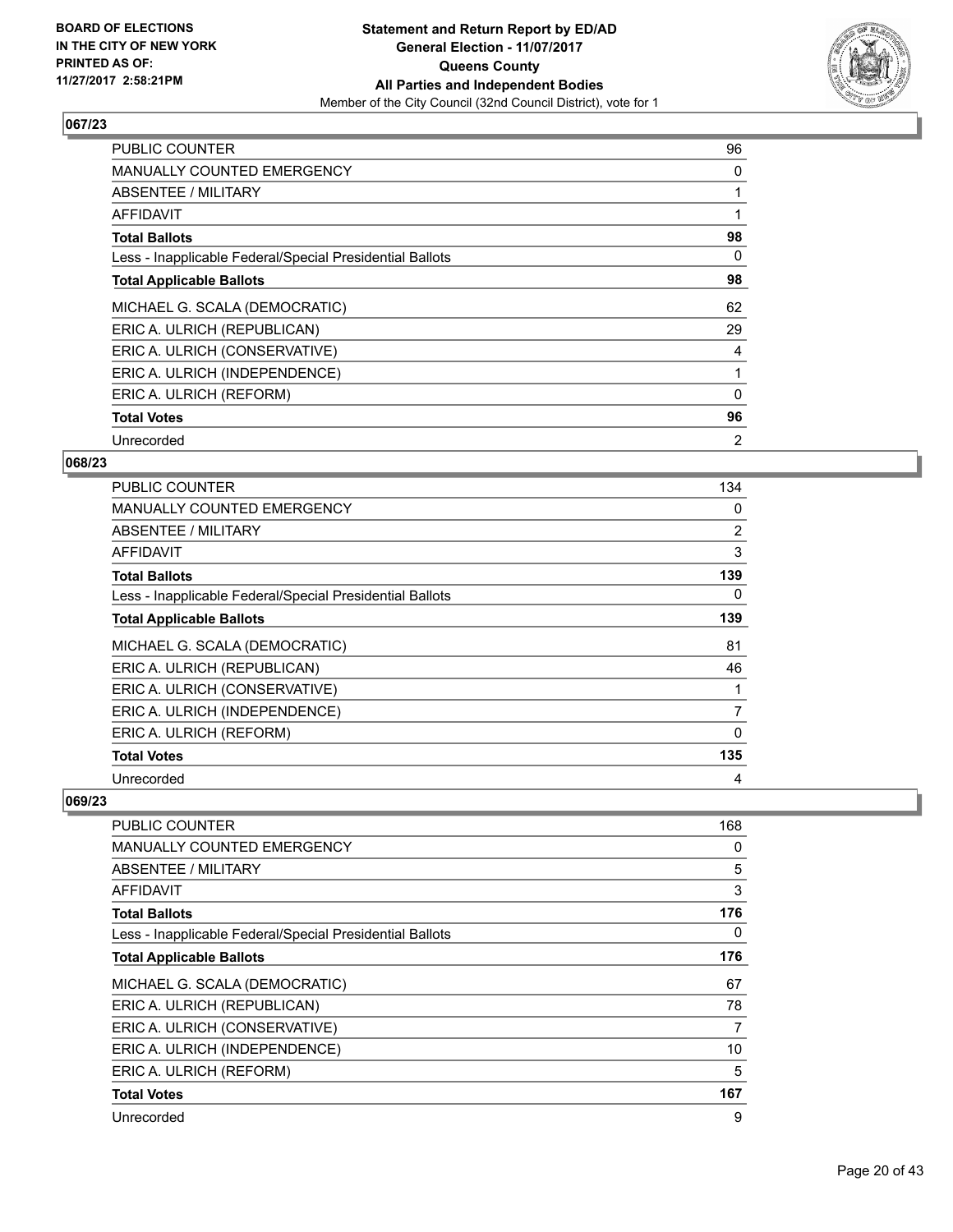

| <b>PUBLIC COUNTER</b>                                    | 167            |
|----------------------------------------------------------|----------------|
| <b>MANUALLY COUNTED EMERGENCY</b>                        | 0              |
| ABSENTEE / MILITARY                                      |                |
| <b>AFFIDAVIT</b>                                         | 0              |
| <b>Total Ballots</b>                                     | 168            |
| Less - Inapplicable Federal/Special Presidential Ballots | 0              |
| <b>Total Applicable Ballots</b>                          | 168            |
| MICHAEL G. SCALA (DEMOCRATIC)                            | 87             |
| ERIC A. ULRICH (REPUBLICAN)                              | 61             |
| ERIC A. ULRICH (CONSERVATIVE)                            | 9              |
| ERIC A. ULRICH (INDEPENDENCE)                            |                |
| ERIC A. ULRICH (REFORM)                                  | $\overline{2}$ |
| SELENE MUNOZ (WRITE-IN)                                  | 1              |
| <b>Total Votes</b>                                       | 161            |
| Unrecorded                                               | 7              |

## **074/23**

| <b>PUBLIC COUNTER</b>                                    | 0 |
|----------------------------------------------------------|---|
| <b>MANUALLY COUNTED EMERGENCY</b>                        | 0 |
| ABSENTEE / MILITARY                                      | 0 |
| AFFIDAVIT                                                | 0 |
| <b>Total Ballots</b>                                     | 0 |
| Less - Inapplicable Federal/Special Presidential Ballots | 0 |
| <b>Total Applicable Ballots</b>                          | 0 |
| MICHAEL G. SCALA (DEMOCRATIC)                            | 0 |
| ERIC A. ULRICH (REPUBLICAN)                              | 0 |
| ERIC A. ULRICH (CONSERVATIVE)                            | 0 |
| ERIC A. ULRICH (INDEPENDENCE)                            | 0 |
| ERIC A. ULRICH (REFORM)                                  | 0 |
| <b>Total Votes</b>                                       | 0 |
|                                                          |   |

| <b>PUBLIC COUNTER</b>                                    | 0 |
|----------------------------------------------------------|---|
| <b>MANUALLY COUNTED EMERGENCY</b>                        | 0 |
| ABSENTEE / MILITARY                                      | 0 |
| <b>AFFIDAVIT</b>                                         | 0 |
| <b>Total Ballots</b>                                     | 0 |
| Less - Inapplicable Federal/Special Presidential Ballots | 0 |
| <b>Total Applicable Ballots</b>                          | 0 |
| MICHAEL G. SCALA (DEMOCRATIC)                            | 0 |
| ERIC A. ULRICH (REPUBLICAN)                              | 0 |
| ERIC A. ULRICH (CONSERVATIVE)                            | 0 |
| ERIC A. ULRICH (INDEPENDENCE)                            | 0 |
| ERIC A. ULRICH (REFORM)                                  | 0 |
| <b>Total Votes</b>                                       | 0 |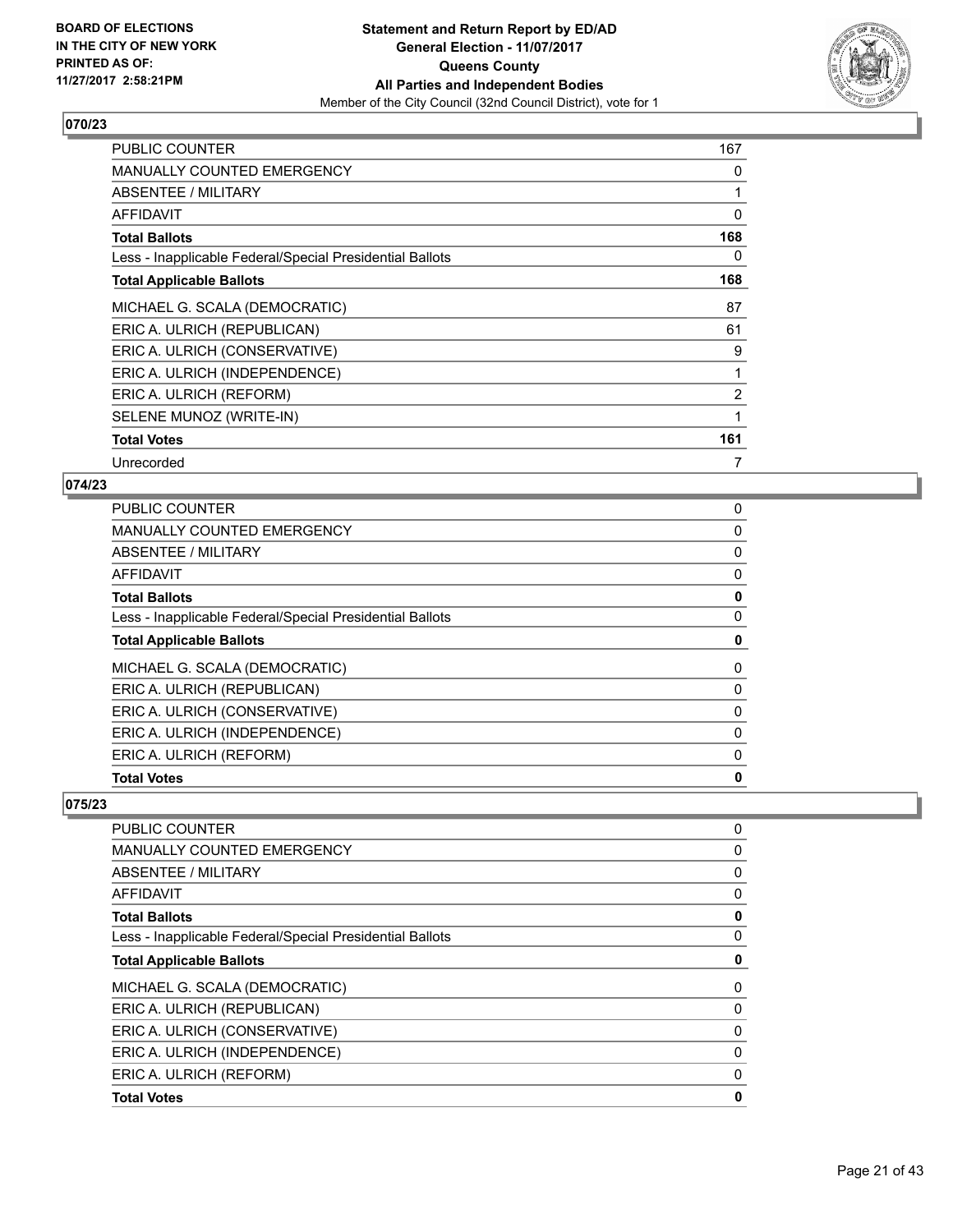

| 0 |
|---|
| 0 |
| 0 |
| 0 |
| 0 |
| 0 |
| 0 |
| 0 |
| 0 |
| 0 |
| 0 |
| 0 |
| 0 |
|   |

## **077/23 COMBINED into: 079/23**

#### **078/23**

| <b>PUBLIC COUNTER</b>                                    | 0 |
|----------------------------------------------------------|---|
| <b>MANUALLY COUNTED EMERGENCY</b>                        | 0 |
| <b>ABSENTEE / MILITARY</b>                               | 0 |
| <b>AFFIDAVIT</b>                                         | 0 |
| <b>Total Ballots</b>                                     | 0 |
| Less - Inapplicable Federal/Special Presidential Ballots | 0 |
| <b>Total Applicable Ballots</b>                          | 0 |
| MICHAEL G. SCALA (DEMOCRATIC)                            | 0 |
| ERIC A. ULRICH (REPUBLICAN)                              | 0 |
| ERIC A. ULRICH (CONSERVATIVE)                            | 0 |
| ERIC A. ULRICH (INDEPENDENCE)                            | 0 |
| ERIC A. ULRICH (REFORM)                                  | 0 |
| <b>Total Votes</b>                                       | 0 |

| 080/23 COMBINED into: 074/23 |                                                          |             |
|------------------------------|----------------------------------------------------------|-------------|
| <b>Total Votes</b>           |                                                          | $\mathbf 0$ |
|                              | ERIC A. ULRICH (REFORM)                                  | 0           |
|                              | ERIC A. ULRICH (INDEPENDENCE)                            | 0           |
|                              | ERIC A. ULRICH (CONSERVATIVE)                            | 0           |
|                              | ERIC A. ULRICH (REPUBLICAN)                              | 0           |
|                              | MICHAEL G. SCALA (DEMOCRATIC)                            | 0           |
|                              | <b>Total Applicable Ballots</b>                          | $\mathbf 0$ |
|                              | Less - Inapplicable Federal/Special Presidential Ballots | 0           |
| <b>Total Ballots</b>         |                                                          | $\mathbf 0$ |
| <b>AFFIDAVIT</b>             |                                                          | 0           |
|                              | <b>ABSENTEE / MILITARY</b>                               | 0           |
|                              | <b>MANUALLY COUNTED EMERGENCY</b>                        | 0           |
| <b>PUBLIC COUNTER</b>        |                                                          | 0           |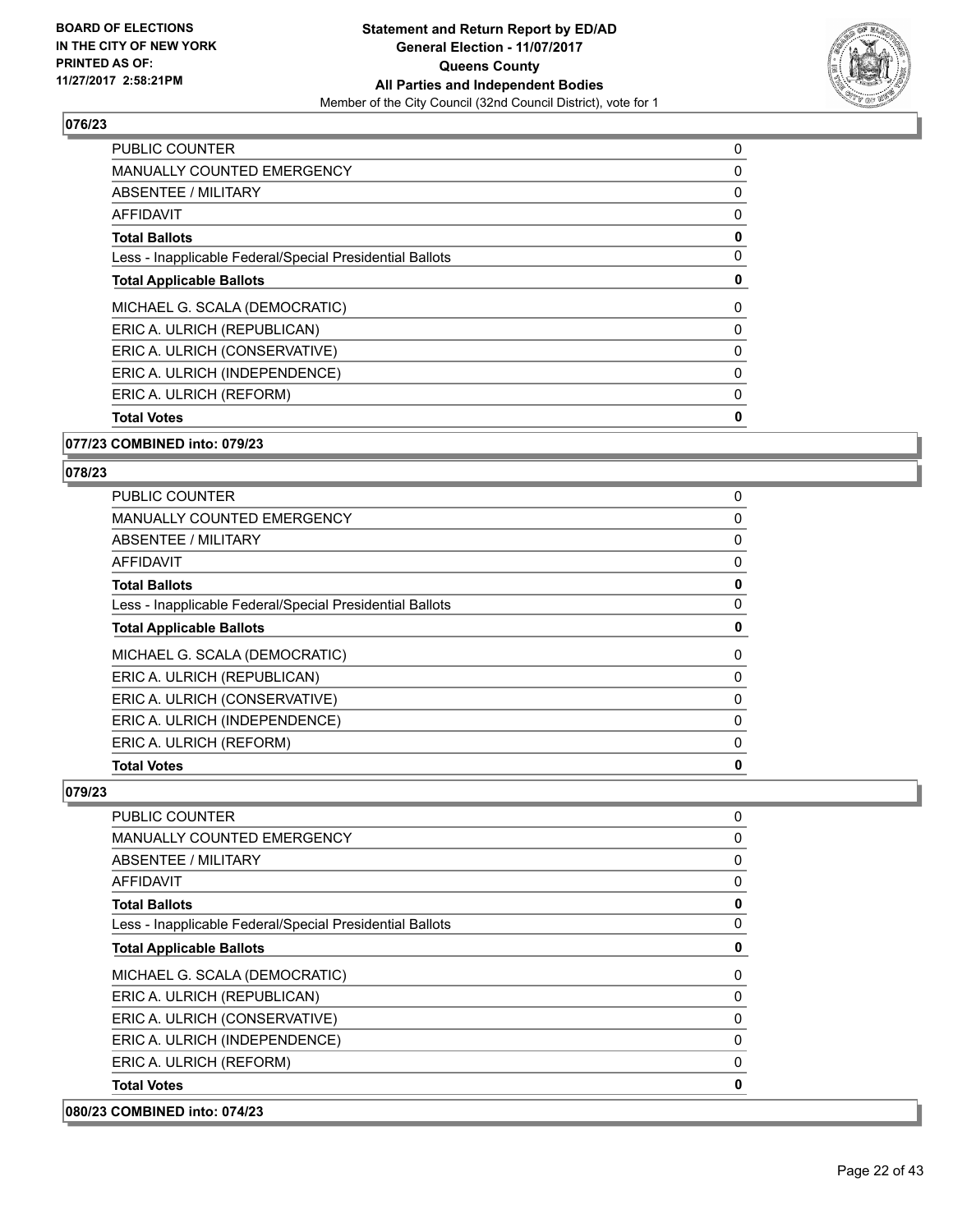

| <b>PUBLIC COUNTER</b>                                    | 182 |
|----------------------------------------------------------|-----|
| <b>MANUALLY COUNTED EMERGENCY</b>                        | 0   |
| <b>ABSENTEE / MILITARY</b>                               | 4   |
| AFFIDAVIT                                                | 6   |
| <b>Total Ballots</b>                                     | 192 |
| Less - Inapplicable Federal/Special Presidential Ballots | 0   |
| <b>Total Applicable Ballots</b>                          | 192 |
| MICHAEL G. SCALA (DEMOCRATIC)                            | 63  |
| ERIC A. ULRICH (REPUBLICAN)                              | 102 |
| ERIC A. ULRICH (CONSERVATIVE)                            | 14  |
| ERIC A. ULRICH (INDEPENDENCE)                            | 3   |
| ERIC A. ULRICH (REFORM)                                  | 3   |
| <b>Total Votes</b>                                       | 185 |
| Unrecorded                                               | 7   |

## **085/23**

| <b>PUBLIC COUNTER</b>                                    | 234 |
|----------------------------------------------------------|-----|
| <b>MANUALLY COUNTED EMERGENCY</b>                        | 0   |
| ABSENTEE / MILITARY                                      | 0   |
| AFFIDAVIT                                                | 3   |
| <b>Total Ballots</b>                                     | 237 |
| Less - Inapplicable Federal/Special Presidential Ballots | 0   |
| <b>Total Applicable Ballots</b>                          | 237 |
| MICHAEL G. SCALA (DEMOCRATIC)                            | 105 |
| ERIC A. ULRICH (REPUBLICAN)                              | 101 |
| ERIC A. ULRICH (CONSERVATIVE)                            | 10  |
| ERIC A. ULRICH (INDEPENDENCE)                            | 8   |
| ERIC A. ULRICH (REFORM)                                  | 1   |
| <b>Total Votes</b>                                       | 225 |
| Unrecorded                                               | 12  |

| <b>PUBLIC COUNTER</b>                                    | 188 |
|----------------------------------------------------------|-----|
| <b>MANUALLY COUNTED EMERGENCY</b>                        | 0   |
| ABSENTEE / MILITARY                                      | 2   |
| AFFIDAVIT                                                | 0   |
| <b>Total Ballots</b>                                     | 190 |
| Less - Inapplicable Federal/Special Presidential Ballots | 0   |
| <b>Total Applicable Ballots</b>                          | 190 |
| MICHAEL G. SCALA (DEMOCRATIC)                            | 97  |
| ERIC A. ULRICH (REPUBLICAN)                              | 72  |
| ERIC A. ULRICH (CONSERVATIVE)                            | 7   |
| ERIC A. ULRICH (INDEPENDENCE)                            | 6   |
| ERIC A. ULRICH (REFORM)                                  | 1   |
| <b>Total Votes</b>                                       | 183 |
| Unrecorded                                               | 7   |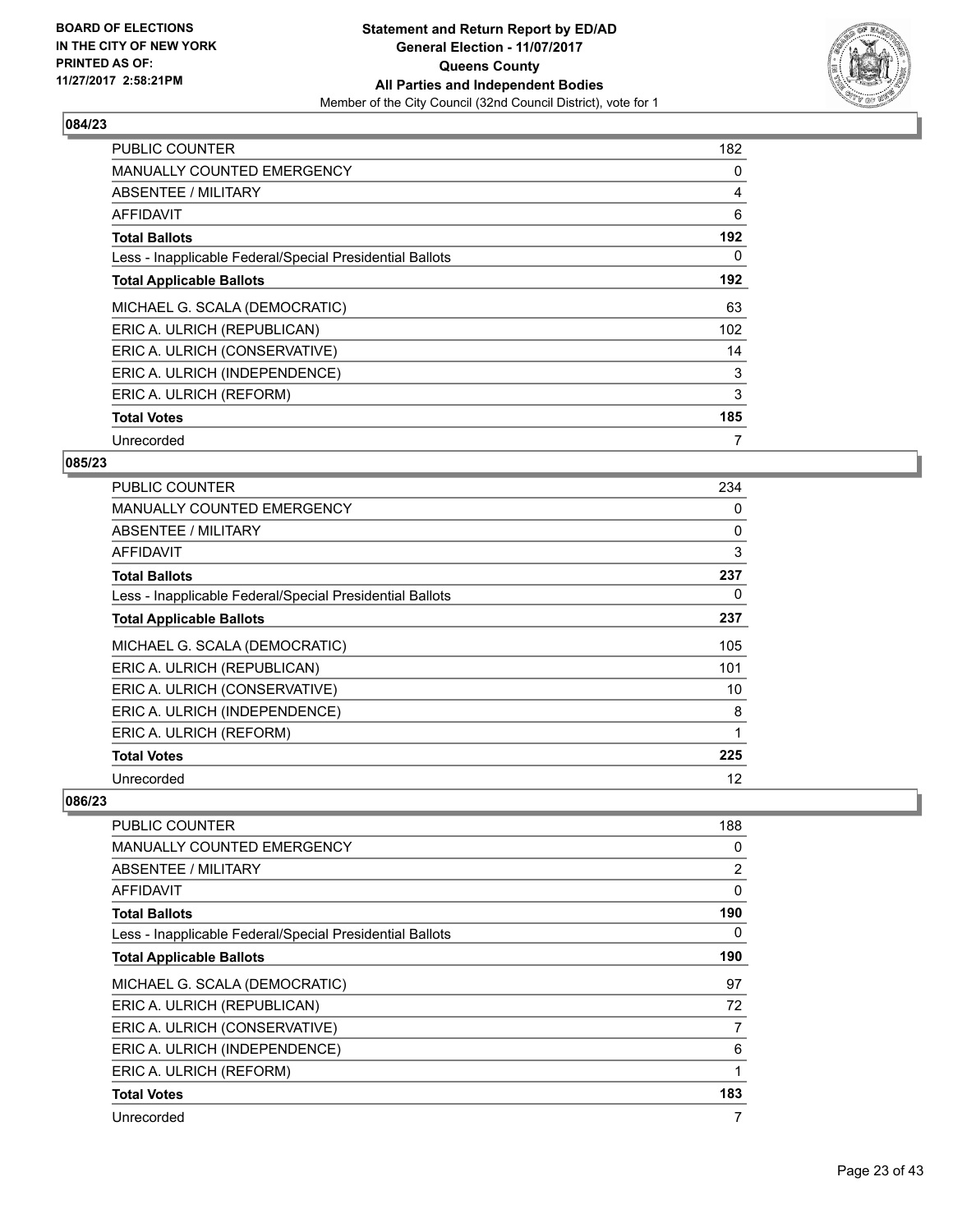

| <b>PUBLIC COUNTER</b>                                    | 179            |
|----------------------------------------------------------|----------------|
| <b>MANUALLY COUNTED EMERGENCY</b>                        | 0              |
| ABSENTEE / MILITARY                                      | $\overline{2}$ |
| AFFIDAVIT                                                | 8              |
| <b>Total Ballots</b>                                     | 189            |
| Less - Inapplicable Federal/Special Presidential Ballots | 0              |
| <b>Total Applicable Ballots</b>                          | 189            |
| MICHAEL G. SCALA (DEMOCRATIC)                            | 99             |
| ERIC A. ULRICH (REPUBLICAN)                              | 67             |
| ERIC A. ULRICH (CONSERVATIVE)                            | 11             |
| ERIC A. ULRICH (INDEPENDENCE)                            | 5              |
| ERIC A. ULRICH (REFORM)                                  | 1              |
| WHITHNEY AYCOCK (WRITE-IN)                               | 1              |
| <b>Total Votes</b>                                       | 184            |
| Unrecorded                                               | 5              |

#### **089/23**

| <b>PUBLIC COUNTER</b>                                    | 197 |
|----------------------------------------------------------|-----|
| <b>MANUALLY COUNTED EMERGENCY</b>                        | 0   |
| ABSENTEE / MILITARY                                      | 3   |
| AFFIDAVIT                                                |     |
| <b>Total Ballots</b>                                     | 201 |
| Less - Inapplicable Federal/Special Presidential Ballots | 0   |
| <b>Total Applicable Ballots</b>                          | 201 |
| MICHAEL G. SCALA (DEMOCRATIC)                            | 69  |
| ERIC A. ULRICH (REPUBLICAN)                              | 102 |
| ERIC A. ULRICH (CONSERVATIVE)                            | 14  |
| ERIC A. ULRICH (INDEPENDENCE)                            | 5   |
| ERIC A. ULRICH (REFORM)                                  | 1   |
| <b>Total Votes</b>                                       | 191 |
| Unrecorded                                               | 10  |

| PUBLIC COUNTER                                           | 279 |
|----------------------------------------------------------|-----|
| <b>MANUALLY COUNTED EMERGENCY</b>                        | 0   |
| ABSENTEE / MILITARY                                      | 6   |
| AFFIDAVIT                                                | 5   |
| <b>Total Ballots</b>                                     | 290 |
| Less - Inapplicable Federal/Special Presidential Ballots | 0   |
| <b>Total Applicable Ballots</b>                          | 290 |
| MICHAEL G. SCALA (DEMOCRATIC)                            | 35  |
| ERIC A. ULRICH (REPUBLICAN)                              | 211 |
| ERIC A. ULRICH (CONSERVATIVE)                            | 33  |
| ERIC A. ULRICH (INDEPENDENCE)                            | 3   |
| ERIC A. ULRICH (REFORM)                                  | 3   |
| <b>Total Votes</b>                                       | 285 |
| Unrecorded                                               | 5   |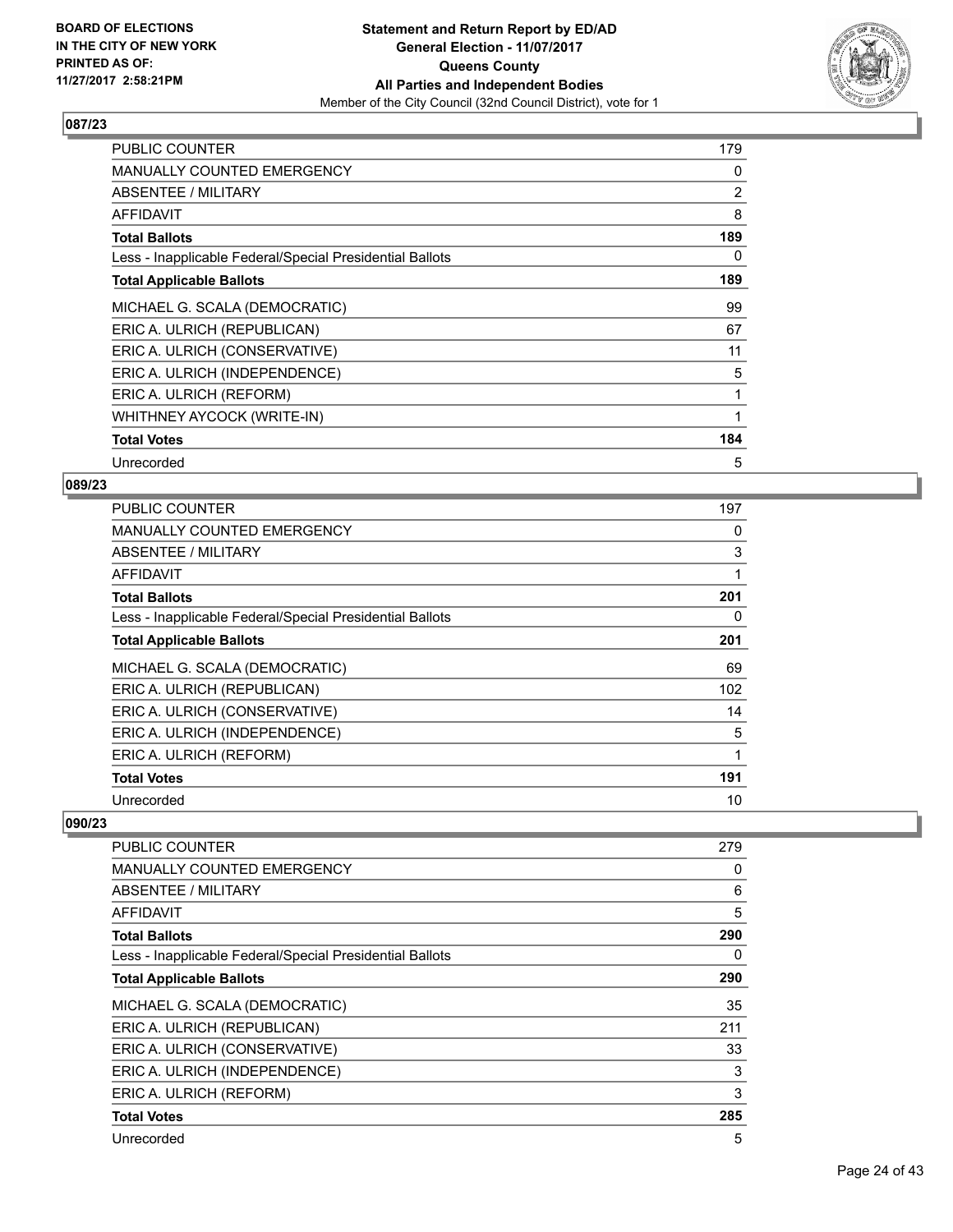

| <b>PUBLIC COUNTER</b>                                    | 19           |
|----------------------------------------------------------|--------------|
| <b>MANUALLY COUNTED EMERGENCY</b>                        | 0            |
| ABSENTEE / MILITARY                                      | 0            |
| <b>AFFIDAVIT</b>                                         | 0            |
| <b>Total Ballots</b>                                     | 19           |
| Less - Inapplicable Federal/Special Presidential Ballots | 0            |
| <b>Total Applicable Ballots</b>                          | 19           |
| MICHAEL G. SCALA (DEMOCRATIC)                            | 8            |
| ERIC A. ULRICH (REPUBLICAN)                              | 9            |
| ERIC A. ULRICH (CONSERVATIVE)                            | 0            |
| ERIC A. ULRICH (INDEPENDENCE)                            | 0            |
| ERIC A. ULRICH (REFORM)                                  | 0            |
| UNATTRIBUTABLE WRITE-IN (WRITE-IN)                       | $\mathbf{1}$ |
| <b>Total Votes</b>                                       | 18           |
| Unrecorded                                               | 1            |

| <b>PUBLIC COUNTER</b>                                    | 380          |
|----------------------------------------------------------|--------------|
| <b>MANUALLY COUNTED EMERGENCY</b>                        | 0            |
| ABSENTEE / MILITARY                                      | 39           |
| <b>AFFIDAVIT</b>                                         | 2            |
| <b>Total Ballots</b>                                     | 421          |
| Less - Inapplicable Federal/Special Presidential Ballots | 0            |
| <b>Total Applicable Ballots</b>                          | 421          |
| MICHAEL G. SCALA (DEMOCRATIC)                            | 93           |
| ERIC A. ULRICH (REPUBLICAN)                              | 254          |
| ERIC A. ULRICH (CONSERVATIVE)                            | 39           |
| ERIC A. ULRICH (INDEPENDENCE)                            | 12           |
| ERIC A. ULRICH (REFORM)                                  | 3            |
| JOHN SIMONELLI (WRITE-IN)                                | $\mathbf{1}$ |
| <b>Total Votes</b>                                       | 402          |
| Unrecorded                                               | 19           |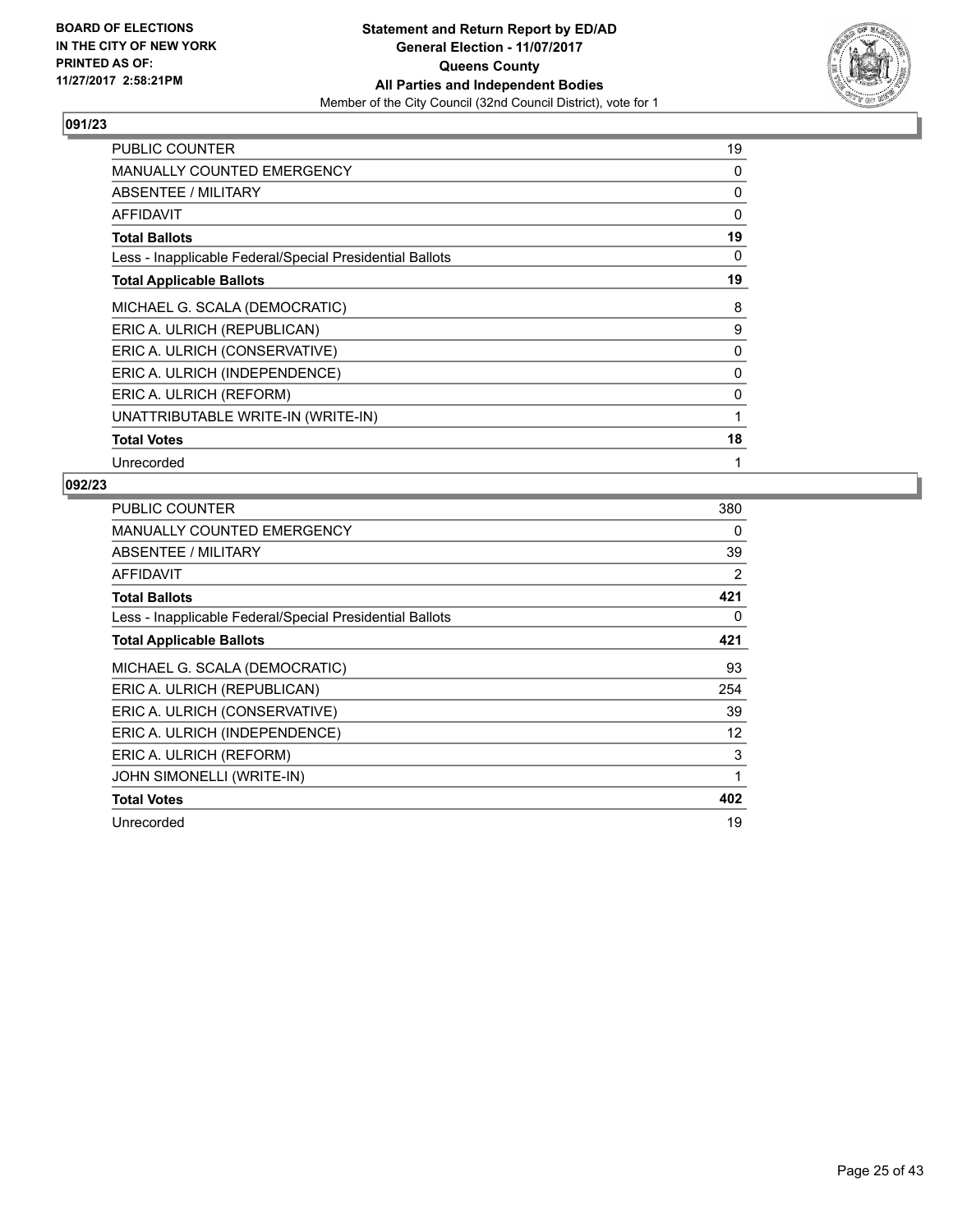

| <b>PUBLIC COUNTER</b>                                    | 216 |
|----------------------------------------------------------|-----|
| <b>MANUALLY COUNTED EMERGENCY</b>                        | 0   |
| <b>ABSENTEE / MILITARY</b>                               | 7   |
| AFFIDAVIT                                                | 3   |
| <b>Total Ballots</b>                                     | 226 |
| Less - Inapplicable Federal/Special Presidential Ballots | 0   |
| <b>Total Applicable Ballots</b>                          | 226 |
| MICHAEL G. SCALA (DEMOCRATIC)                            | 78  |
| ERIC A. ULRICH (REPUBLICAN)                              | 106 |
| ERIC A. ULRICH (CONSERVATIVE)                            | 20  |
| ERIC A. ULRICH (INDEPENDENCE)                            | 6   |
| ERIC A. ULRICH (REFORM)                                  | 2   |
| <b>Total Votes</b>                                       | 212 |
| Unrecorded                                               | 14  |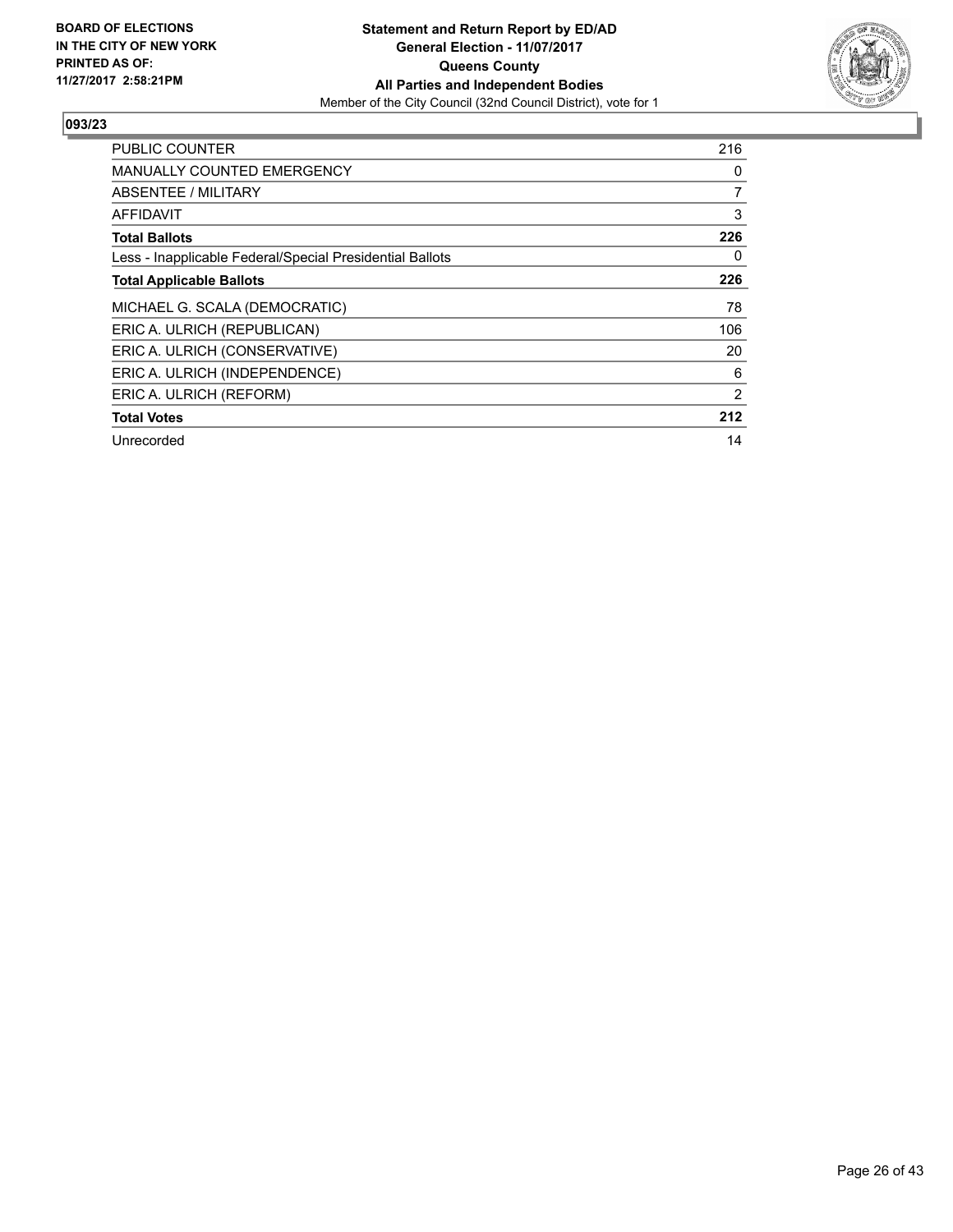

| <b>PUBLIC COUNTER</b>                                    | 161          |
|----------------------------------------------------------|--------------|
| MANUALLY COUNTED EMERGENCY                               | 0            |
| ABSENTEE / MILITARY                                      | 3            |
| <b>AFFIDAVIT</b>                                         | 2            |
| <b>Total Ballots</b>                                     | 166          |
| Less - Inapplicable Federal/Special Presidential Ballots | 0            |
| <b>Total Applicable Ballots</b>                          | 166          |
| MICHAEL G. SCALA (DEMOCRATIC)                            | 109          |
| ERIC A. ULRICH (REPUBLICAN)                              | 39           |
| ERIC A. ULRICH (CONSERVATIVE)                            | 6            |
| ERIC A. ULRICH (INDEPENDENCE)                            | 4            |
| ERIC A. ULRICH (REFORM)                                  | 0            |
| UNATTRIBUTABLE WRITE-IN (WRITE-IN)                       | $\mathbf{1}$ |
| <b>Total Votes</b>                                       | 159          |
| Unrecorded                                               | 7            |

| <b>PUBLIC COUNTER</b>                                    | 119 |
|----------------------------------------------------------|-----|
| <b>MANUALLY COUNTED EMERGENCY</b>                        | 0   |
| <b>ABSENTEE / MILITARY</b>                               |     |
| AFFIDAVIT                                                |     |
| <b>Total Ballots</b>                                     | 121 |
| Less - Inapplicable Federal/Special Presidential Ballots | 0   |
| <b>Total Applicable Ballots</b>                          | 121 |
| MICHAEL G. SCALA (DEMOCRATIC)                            | 58  |
| ERIC A. ULRICH (REPUBLICAN)                              | 51  |
| ERIC A. ULRICH (CONSERVATIVE)                            | 4   |
|                                                          |     |
| ERIC A. ULRICH (INDEPENDENCE)                            | 3   |
| ERIC A. ULRICH (REFORM)                                  | 0   |
| <b>Total Votes</b>                                       | 116 |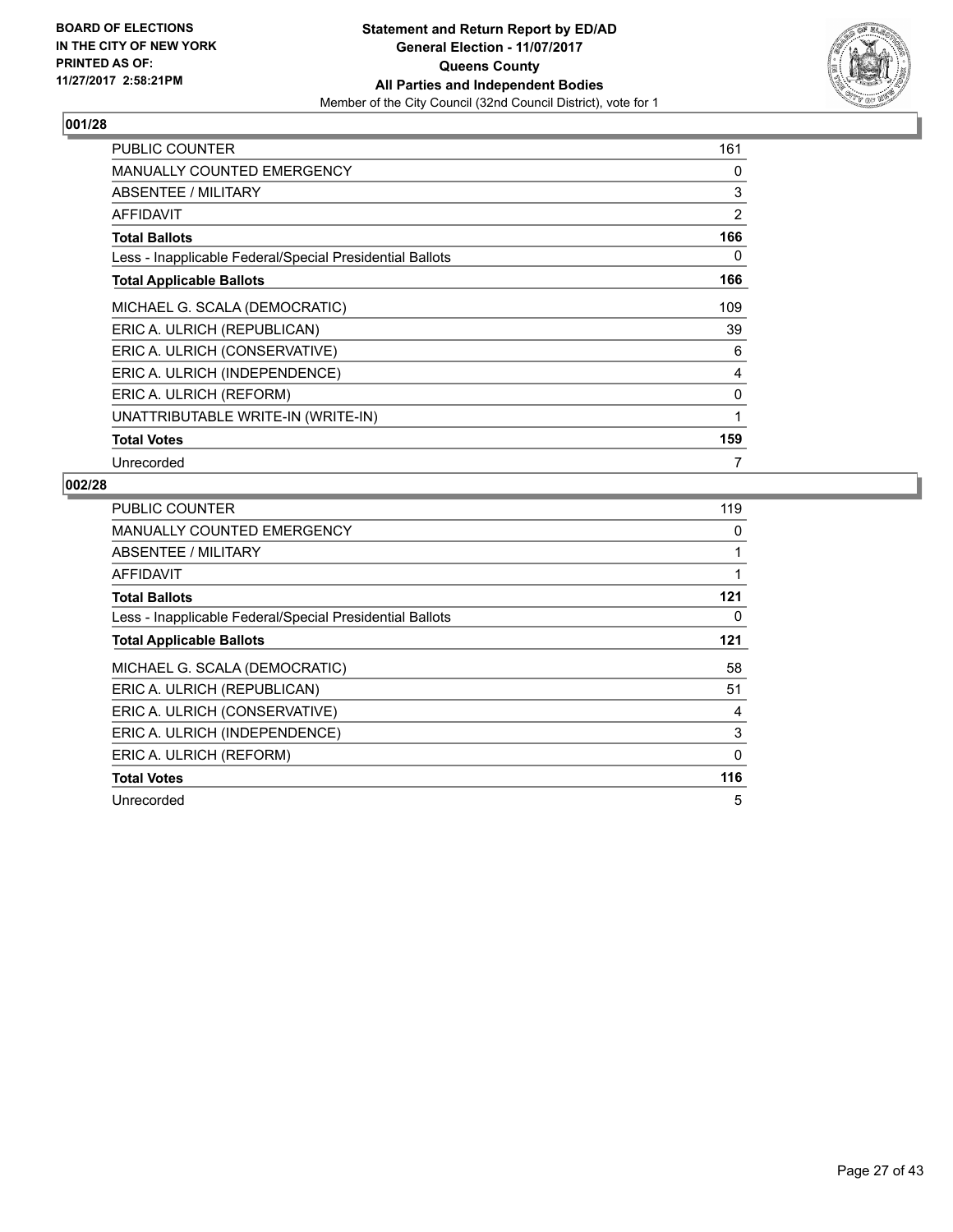

| <b>PUBLIC COUNTER</b>                                    | 279 |
|----------------------------------------------------------|-----|
| <b>MANUALLY COUNTED EMERGENCY</b>                        | 0   |
| ABSENTEE / MILITARY                                      | 2   |
| AFFIDAVIT                                                | 2   |
| <b>Total Ballots</b>                                     | 283 |
| Less - Inapplicable Federal/Special Presidential Ballots | 0   |
| <b>Total Applicable Ballots</b>                          | 283 |
| MICHAEL G. SCALA (DEMOCRATIC)                            | 130 |
| ERIC A. ULRICH (REPUBLICAN)                              | 107 |
| ERIC A. ULRICH (CONSERVATIVE)                            | 24  |
| ERIC A. ULRICH (INDEPENDENCE)                            | 8   |
| ERIC A. ULRICH (REFORM)                                  | 3   |
| UNATTRIBUTABLE WRITE-IN (WRITE-IN)                       | 1   |
| <b>Total Votes</b>                                       | 273 |
| Unrecorded                                               | 10  |

## **004/28**

| <b>PUBLIC COUNTER</b>                                    | 102              |
|----------------------------------------------------------|------------------|
| MANUALLY COUNTED EMERGENCY                               | 0                |
| ABSENTEE / MILITARY                                      | 0                |
| AFFIDAVIT                                                | 0                |
| <b>Total Ballots</b>                                     | 102 <sub>2</sub> |
| Less - Inapplicable Federal/Special Presidential Ballots | 0                |
| <b>Total Applicable Ballots</b>                          | 102 <sub>2</sub> |
| MICHAEL G. SCALA (DEMOCRATIC)                            | 52               |
| ERIC A. ULRICH (REPUBLICAN)                              | 38               |
| ERIC A. ULRICH (CONSERVATIVE)                            | 7                |
| ERIC A. ULRICH (INDEPENDENCE)                            |                  |
| ERIC A. ULRICH (REFORM)                                  | $\Omega$         |
| <b>Total Votes</b>                                       | 98               |
| Unrecorded                                               | 4                |

| PUBLIC COUNTER                                           | 194 |
|----------------------------------------------------------|-----|
| MANUALLY COUNTED EMERGENCY                               | 0   |
| ABSENTEE / MILITARY                                      | 10  |
| <b>AFFIDAVIT</b>                                         | 4   |
| <b>Total Ballots</b>                                     | 208 |
| Less - Inapplicable Federal/Special Presidential Ballots | 0   |
| <b>Total Applicable Ballots</b>                          | 208 |
| MICHAEL G. SCALA (DEMOCRATIC)                            | 101 |
| ERIC A. ULRICH (REPUBLICAN)                              | 79  |
| ERIC A. ULRICH (CONSERVATIVE)                            | 7   |
| ERIC A. ULRICH (INDEPENDENCE)                            | 5   |
| ERIC A. ULRICH (REFORM)                                  | 4   |
| <b>Total Votes</b>                                       | 196 |
| Unrecorded                                               | 12  |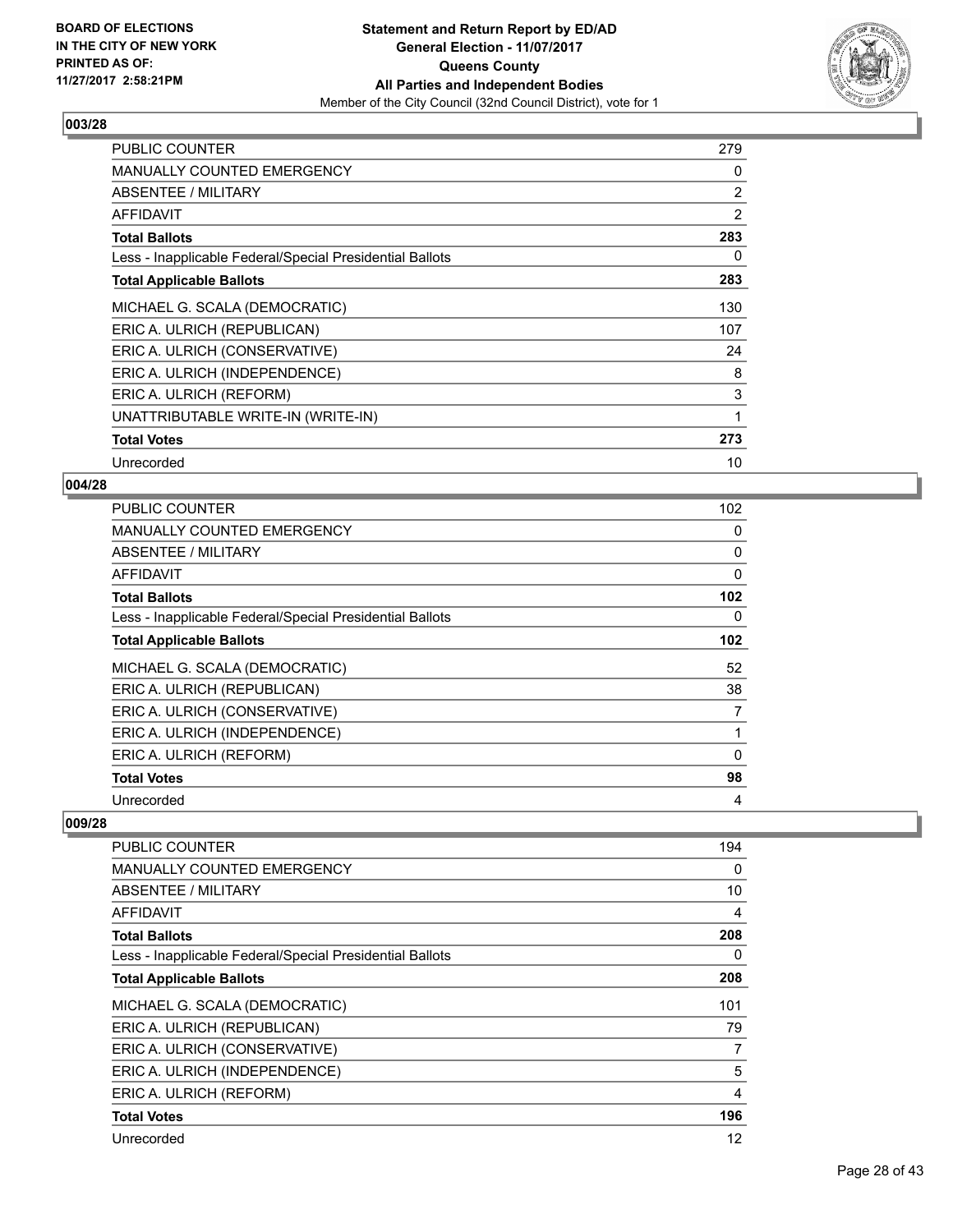

| <b>PUBLIC COUNTER</b>                                    | 11 |
|----------------------------------------------------------|----|
| <b>MANUALLY COUNTED EMERGENCY</b>                        | 0  |
| ABSENTEE / MILITARY                                      | 1  |
| AFFIDAVIT                                                | 0  |
| <b>Total Ballots</b>                                     | 12 |
| Less - Inapplicable Federal/Special Presidential Ballots | 0  |
| <b>Total Applicable Ballots</b>                          | 12 |
| MICHAEL G. SCALA (DEMOCRATIC)                            | 7  |
|                                                          |    |
| ERIC A. ULRICH (REPUBLICAN)                              | 4  |
| ERIC A. ULRICH (CONSERVATIVE)                            | 0  |
| ERIC A. ULRICH (INDEPENDENCE)                            | 0  |
| ERIC A. ULRICH (REFORM)                                  | 0  |
| <b>Total Votes</b>                                       | 11 |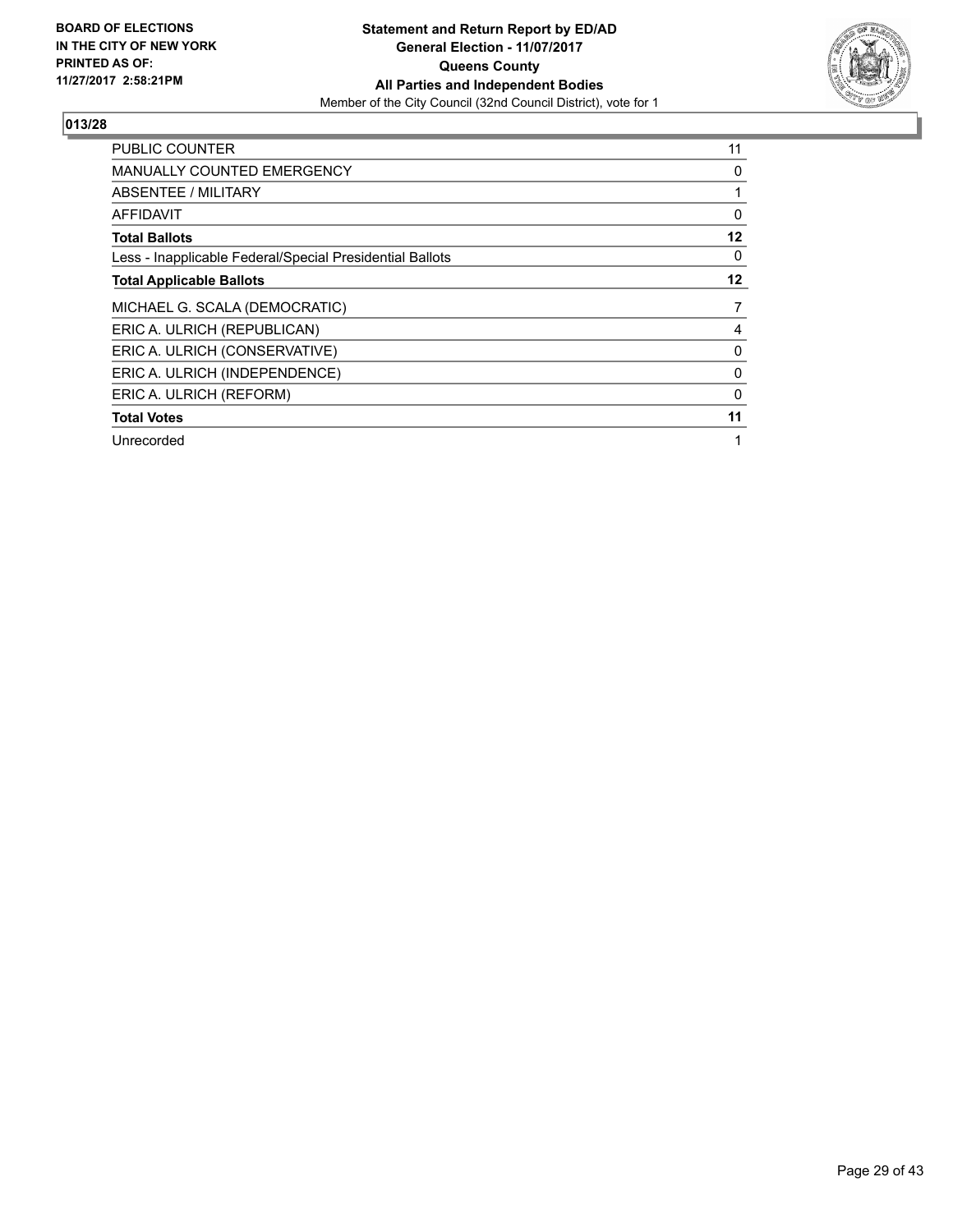

| <b>PUBLIC COUNTER</b>                                    | 111 |
|----------------------------------------------------------|-----|
| <b>MANUALLY COUNTED EMERGENCY</b>                        | 0   |
| <b>ABSENTEE / MILITARY</b>                               |     |
| <b>AFFIDAVIT</b>                                         | 3   |
| <b>Total Ballots</b>                                     | 115 |
| Less - Inapplicable Federal/Special Presidential Ballots | 0   |
| <b>Total Applicable Ballots</b>                          | 115 |
| MICHAEL G. SCALA (DEMOCRATIC)                            | 54  |
|                                                          |     |
| ERIC A. ULRICH (REPUBLICAN)                              | 49  |
| ERIC A. ULRICH (CONSERVATIVE)                            | 7   |
| ERIC A. ULRICH (INDEPENDENCE)                            | 0   |
| ERIC A. ULRICH (REFORM)                                  | 0   |
| <b>Total Votes</b>                                       | 110 |

## **008/31**

| <b>PUBLIC COUNTER</b>                                    | 145 |
|----------------------------------------------------------|-----|
| <b>MANUALLY COUNTED EMERGENCY</b>                        | 0   |
| ABSENTEE / MILITARY                                      |     |
| AFFIDAVIT                                                |     |
| <b>Total Ballots</b>                                     | 147 |
| Less - Inapplicable Federal/Special Presidential Ballots | 0   |
| <b>Total Applicable Ballots</b>                          | 147 |
| MICHAEL G. SCALA (DEMOCRATIC)                            | 69  |
| ERIC A. ULRICH (REPUBLICAN)                              | 58  |
| ERIC A. ULRICH (CONSERVATIVE)                            | 10  |
| ERIC A. ULRICH (INDEPENDENCE)                            | 2   |
| ERIC A. ULRICH (REFORM)                                  |     |
| <b>Total Votes</b>                                       | 140 |
| Unrecorded                                               |     |

| PUBLIC COUNTER                                           | 164 |
|----------------------------------------------------------|-----|
| MANUALLY COUNTED EMERGENCY                               | 0   |
| ABSENTEE / MILITARY                                      | 4   |
| AFFIDAVIT                                                | 1   |
| <b>Total Ballots</b>                                     | 169 |
| Less - Inapplicable Federal/Special Presidential Ballots | 0   |
| <b>Total Applicable Ballots</b>                          | 169 |
| MICHAEL G. SCALA (DEMOCRATIC)                            | 93  |
| ERIC A. ULRICH (REPUBLICAN)                              | 55  |
| ERIC A. ULRICH (CONSERVATIVE)                            | 10  |
| ERIC A. ULRICH (INDEPENDENCE)                            | 3   |
| ERIC A. ULRICH (REFORM)                                  | 1   |
| <b>Total Votes</b>                                       | 162 |
| Unrecorded                                               | 7   |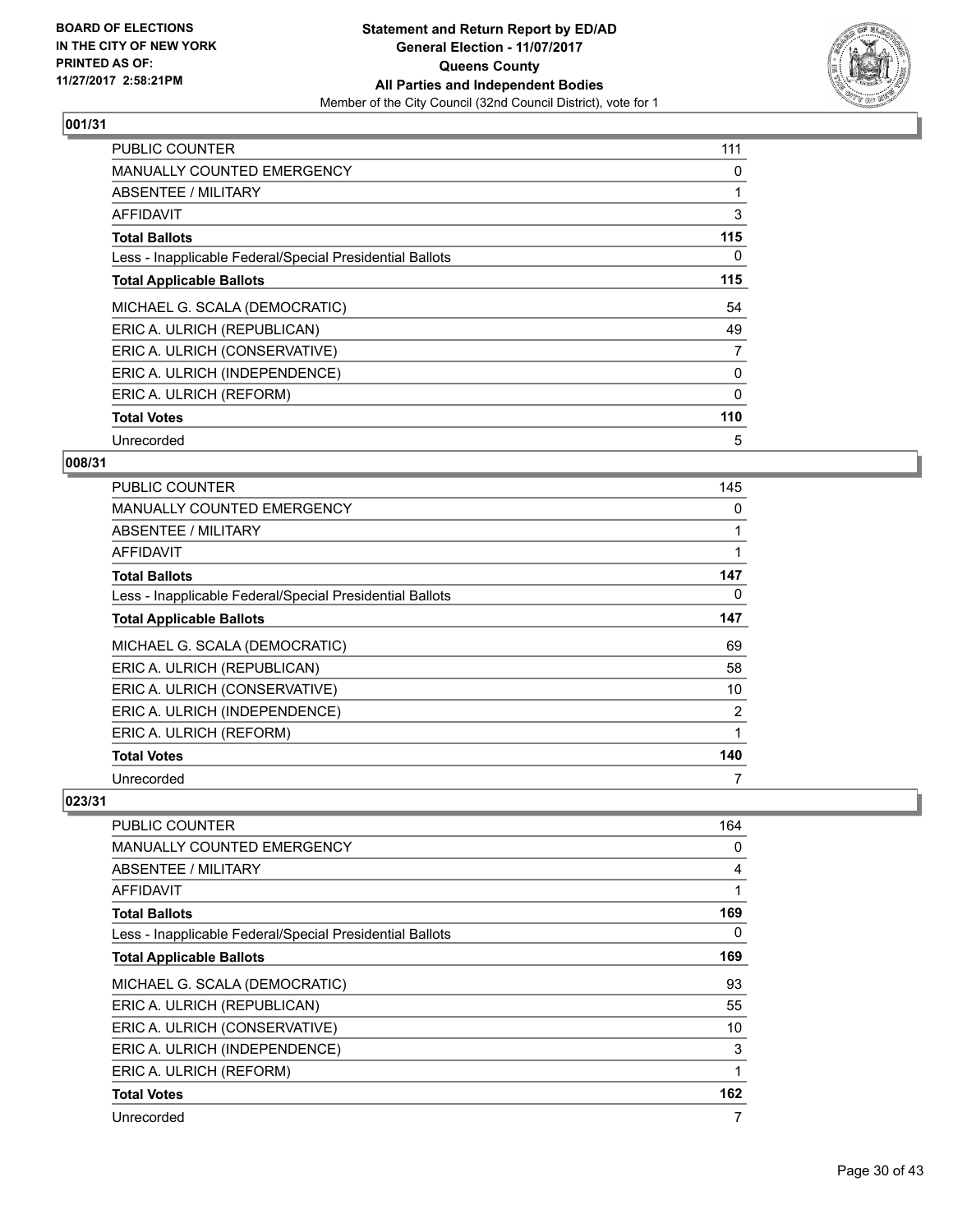

| <b>PUBLIC COUNTER</b>                                    | 175 |
|----------------------------------------------------------|-----|
| <b>MANUALLY COUNTED EMERGENCY</b>                        | 0   |
| ABSENTEE / MILITARY                                      | 4   |
| AFFIDAVIT                                                |     |
| <b>Total Ballots</b>                                     | 180 |
| Less - Inapplicable Federal/Special Presidential Ballots | 0   |
| <b>Total Applicable Ballots</b>                          | 180 |
| MICHAEL G. SCALA (DEMOCRATIC)                            | 98  |
| ERIC A. ULRICH (REPUBLICAN)                              | 67  |
| ERIC A. ULRICH (CONSERVATIVE)                            | 5   |
| ERIC A. ULRICH (INDEPENDENCE)                            | 3   |
| ERIC A. ULRICH (REFORM)                                  | 2   |
| <b>Total Votes</b>                                       | 175 |
| Unrecorded                                               | 5   |

| PUBLIC COUNTER                                           | 140            |
|----------------------------------------------------------|----------------|
| MANUALLY COUNTED EMERGENCY                               | 0              |
| ABSENTEE / MILITARY                                      | 5              |
| <b>AFFIDAVIT</b>                                         | $\overline{2}$ |
| <b>Total Ballots</b>                                     | 147            |
| Less - Inapplicable Federal/Special Presidential Ballots | 0              |
| <b>Total Applicable Ballots</b>                          | 147            |
| MICHAEL G. SCALA (DEMOCRATIC)                            | 48             |
| ERIC A. ULRICH (REPUBLICAN)                              | 74             |
| ERIC A. ULRICH (CONSERVATIVE)                            | 11             |
| ERIC A. ULRICH (INDEPENDENCE)                            | 4              |
| ERIC A. ULRICH (REFORM)                                  | 0              |
| JEANETTE BATISTA (WRITE-IN)                              | 1              |
| UNATTRIBUTABLE WRITE-IN (WRITE-IN)                       | 1              |
| <b>Total Votes</b>                                       | 139            |
| Unrecorded                                               | 8              |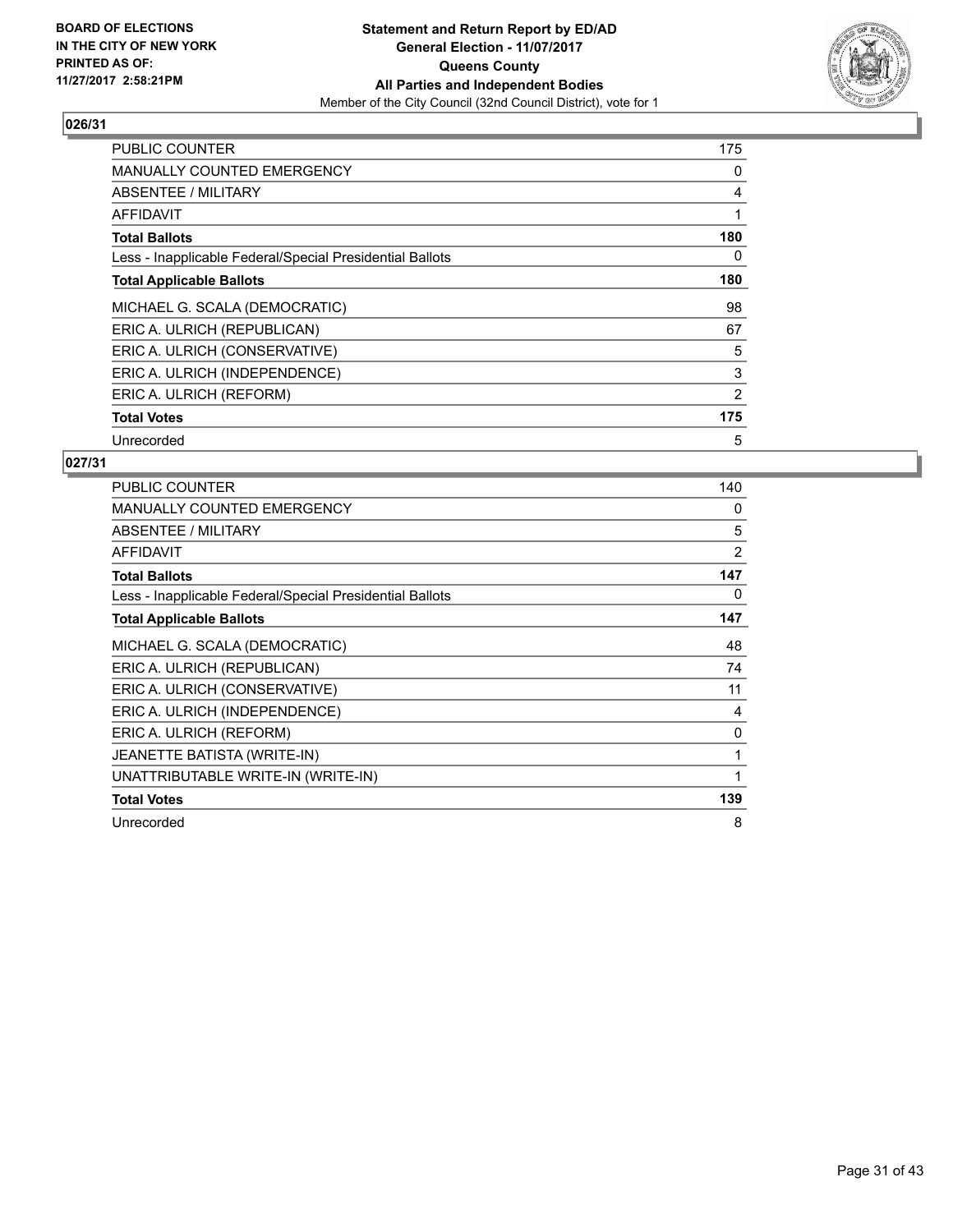

| <b>PUBLIC COUNTER</b>                                    | 109 |
|----------------------------------------------------------|-----|
| <b>MANUALLY COUNTED EMERGENCY</b>                        | 0   |
| <b>ABSENTEE / MILITARY</b>                               | 8   |
| AFFIDAVIT                                                | 0   |
| <b>Total Ballots</b>                                     | 117 |
| Less - Inapplicable Federal/Special Presidential Ballots | 0   |
| <b>Total Applicable Ballots</b>                          | 117 |
| MICHAEL G. SCALA (DEMOCRATIC)                            | 46  |
| ERIC A. ULRICH (REPUBLICAN)                              | 49  |
| ERIC A. ULRICH (CONSERVATIVE)                            | 8   |
| ERIC A. ULRICH (INDEPENDENCE)                            | 5   |
| ERIC A. ULRICH (REFORM)                                  | 1   |
| <b>Total Votes</b>                                       | 109 |
| Unrecorded                                               | 8   |

**030/31 COMBINED into: 031/31**

#### **031/31**

| <b>PUBLIC COUNTER</b>                                    | 9  |
|----------------------------------------------------------|----|
| <b>MANUALLY COUNTED EMERGENCY</b>                        | 0  |
| ABSENTEE / MILITARY                                      |    |
| AFFIDAVIT                                                | 0  |
| <b>Total Ballots</b>                                     | 10 |
| Less - Inapplicable Federal/Special Presidential Ballots | 0  |
| <b>Total Applicable Ballots</b>                          | 10 |
| MICHAEL G. SCALA (DEMOCRATIC)                            | 6  |
| ERIC A. ULRICH (REPUBLICAN)                              | 3  |
| ERIC A. ULRICH (CONSERVATIVE)                            | 0  |
| ERIC A. ULRICH (INDEPENDENCE)                            |    |
| ERIC A. ULRICH (REFORM)                                  | 0  |
| <b>Total Votes</b>                                       | 10 |
|                                                          |    |

| <b>PUBLIC COUNTER</b>                                    | 0 |
|----------------------------------------------------------|---|
| <b>MANUALLY COUNTED EMERGENCY</b>                        | 0 |
| ABSENTEE / MILITARY                                      | 0 |
| AFFIDAVIT                                                | 0 |
| <b>Total Ballots</b>                                     | 0 |
| Less - Inapplicable Federal/Special Presidential Ballots | 0 |
| <b>Total Applicable Ballots</b>                          | 0 |
| MICHAEL G. SCALA (DEMOCRATIC)                            | 0 |
| ERIC A. ULRICH (REPUBLICAN)                              | 0 |
| ERIC A. ULRICH (CONSERVATIVE)                            | 0 |
| ERIC A. ULRICH (INDEPENDENCE)                            | 0 |
| ERIC A. ULRICH (REFORM)                                  | 0 |
| <b>Total Votes</b>                                       | 0 |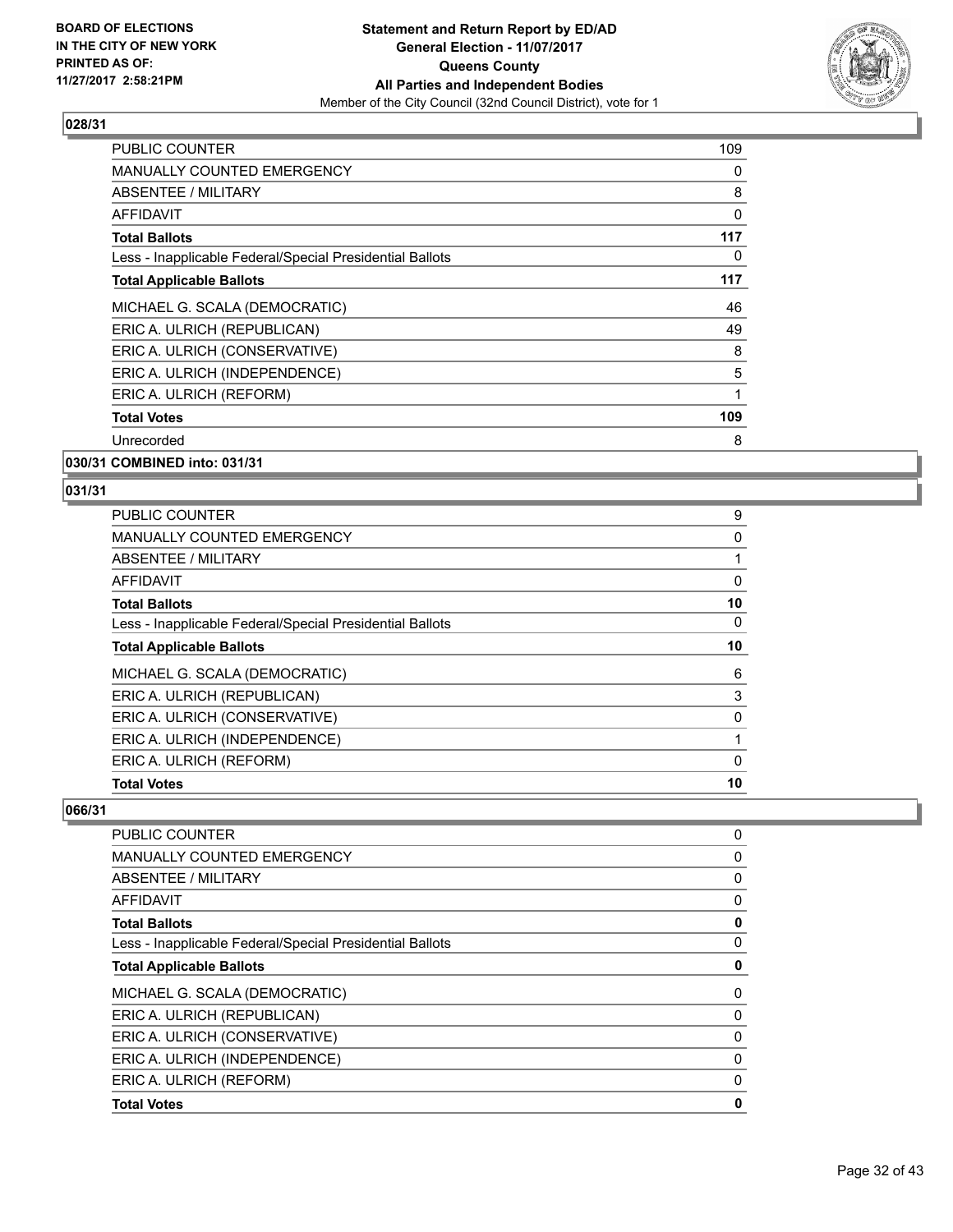

| 0 |
|---|
| 0 |
| 0 |
| 0 |
| 0 |
| 0 |
| 0 |
| 0 |
| 0 |
| 0 |
| 0 |
| 0 |
| 0 |
|   |

| <b>PUBLIC COUNTER</b>                                    | 79             |
|----------------------------------------------------------|----------------|
| <b>MANUALLY COUNTED EMERGENCY</b>                        | 0              |
| ABSENTEE / MILITARY                                      | $\overline{2}$ |
| AFFIDAVIT                                                | $\mathbf{0}$   |
| <b>Total Ballots</b>                                     | 81             |
| Less - Inapplicable Federal/Special Presidential Ballots | 0              |
| <b>Total Applicable Ballots</b>                          | 81             |
| MICHAEL G. SCALA (DEMOCRATIC)                            | 57             |
| ERIC A. ULRICH (REPUBLICAN)                              | 15             |
| ERIC A. ULRICH (CONSERVATIVE)                            | 2              |
| ERIC A. ULRICH (INDEPENDENCE)                            | 0              |
| ERIC A. ULRICH (REFORM)                                  | 1              |
| <b>Total Votes</b>                                       | 75             |
| Unrecorded                                               | 6              |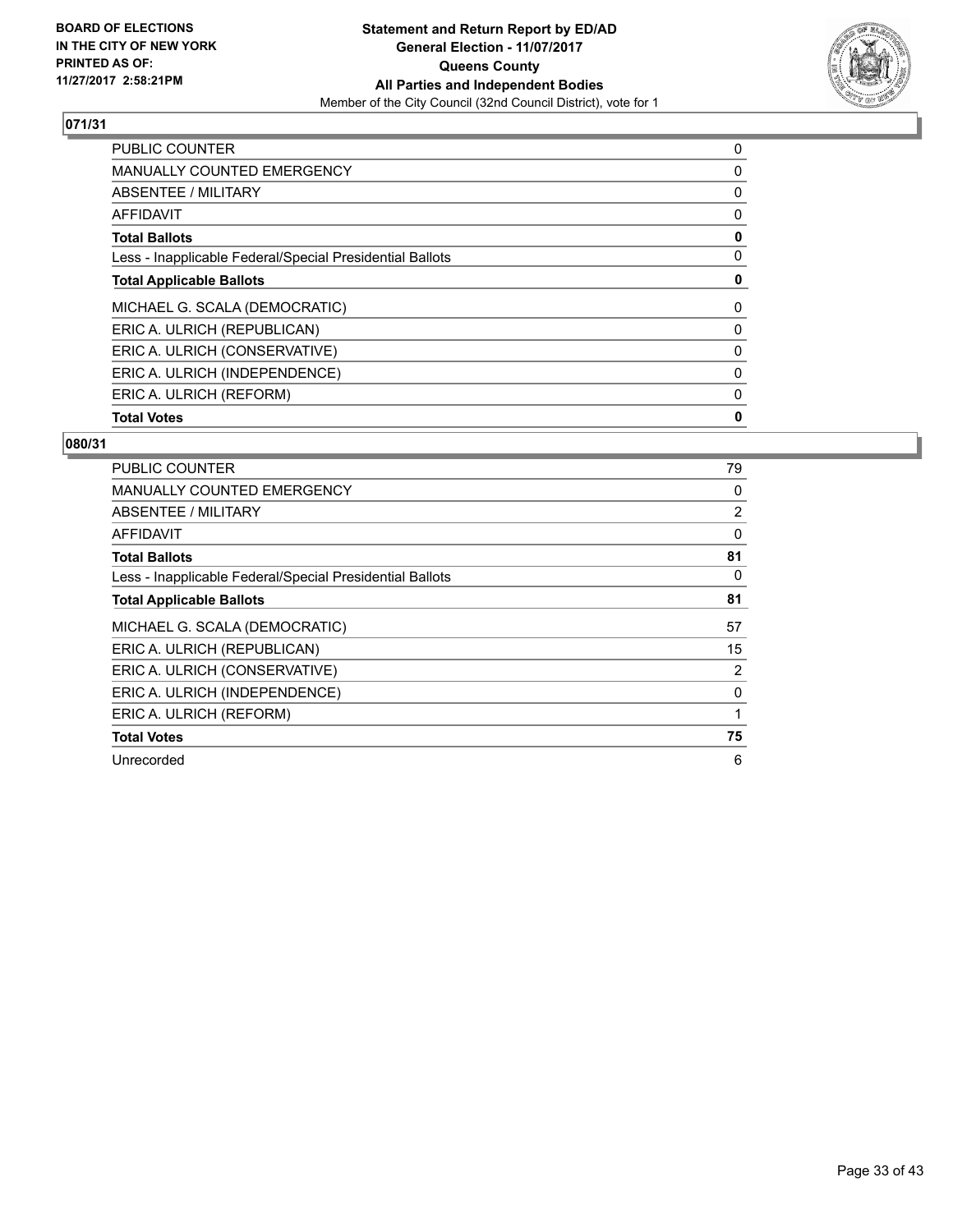

| <b>PUBLIC COUNTER</b>                                    | 154 |
|----------------------------------------------------------|-----|
| <b>MANUALLY COUNTED EMERGENCY</b>                        | 0   |
| <b>ABSENTEE / MILITARY</b>                               |     |
| AFFIDAVIT                                                | 2   |
| <b>Total Ballots</b>                                     | 157 |
| Less - Inapplicable Federal/Special Presidential Ballots | 0   |
| <b>Total Applicable Ballots</b>                          | 157 |
| MICHAEL G. SCALA (DEMOCRATIC)                            | 109 |
| ERIC A. ULRICH (REPUBLICAN)                              | 33  |
| ERIC A. ULRICH (CONSERVATIVE)                            | 3   |
| ERIC A. ULRICH (INDEPENDENCE)                            | 1   |
| ERIC A. ULRICH (REFORM)                                  | 2   |
| <b>Total Votes</b>                                       | 148 |
| Unrecorded                                               | 9   |

## **029/38**

| <b>PUBLIC COUNTER</b>                                    | 102 |
|----------------------------------------------------------|-----|
| <b>MANUALLY COUNTED EMERGENCY</b>                        | 0   |
| ABSENTEE / MILITARY                                      | 1   |
| AFFIDAVIT                                                | 2   |
| <b>Total Ballots</b>                                     | 105 |
| Less - Inapplicable Federal/Special Presidential Ballots | 0   |
| <b>Total Applicable Ballots</b>                          | 105 |
| MICHAEL G. SCALA (DEMOCRATIC)                            | 57  |
| ERIC A. ULRICH (REPUBLICAN)                              | 31  |
| ERIC A. ULRICH (CONSERVATIVE)                            | 7   |
| ERIC A. ULRICH (INDEPENDENCE)                            | 4   |
| ERIC A. ULRICH (REFORM)                                  | 3   |
| <b>Total Votes</b>                                       | 102 |
| Unrecorded                                               | 3   |

| PUBLIC COUNTER                                           | 192 |
|----------------------------------------------------------|-----|
| <b>MANUALLY COUNTED EMERGENCY</b>                        | 0   |
| ABSENTEE / MILITARY                                      | 6   |
| AFFIDAVIT                                                | 4   |
| <b>Total Ballots</b>                                     | 202 |
| Less - Inapplicable Federal/Special Presidential Ballots | 0   |
| <b>Total Applicable Ballots</b>                          | 202 |
| MICHAEL G. SCALA (DEMOCRATIC)                            | 118 |
| ERIC A. ULRICH (REPUBLICAN)                              | 63  |
| ERIC A. ULRICH (CONSERVATIVE)                            | 10  |
| ERIC A. ULRICH (INDEPENDENCE)                            | 1   |
| ERIC A. ULRICH (REFORM)                                  | 0   |
| ELIZABETH CROWLEY (WRITE-IN)                             | 1   |
| <b>Total Votes</b>                                       | 193 |
| Unrecorded                                               | 9   |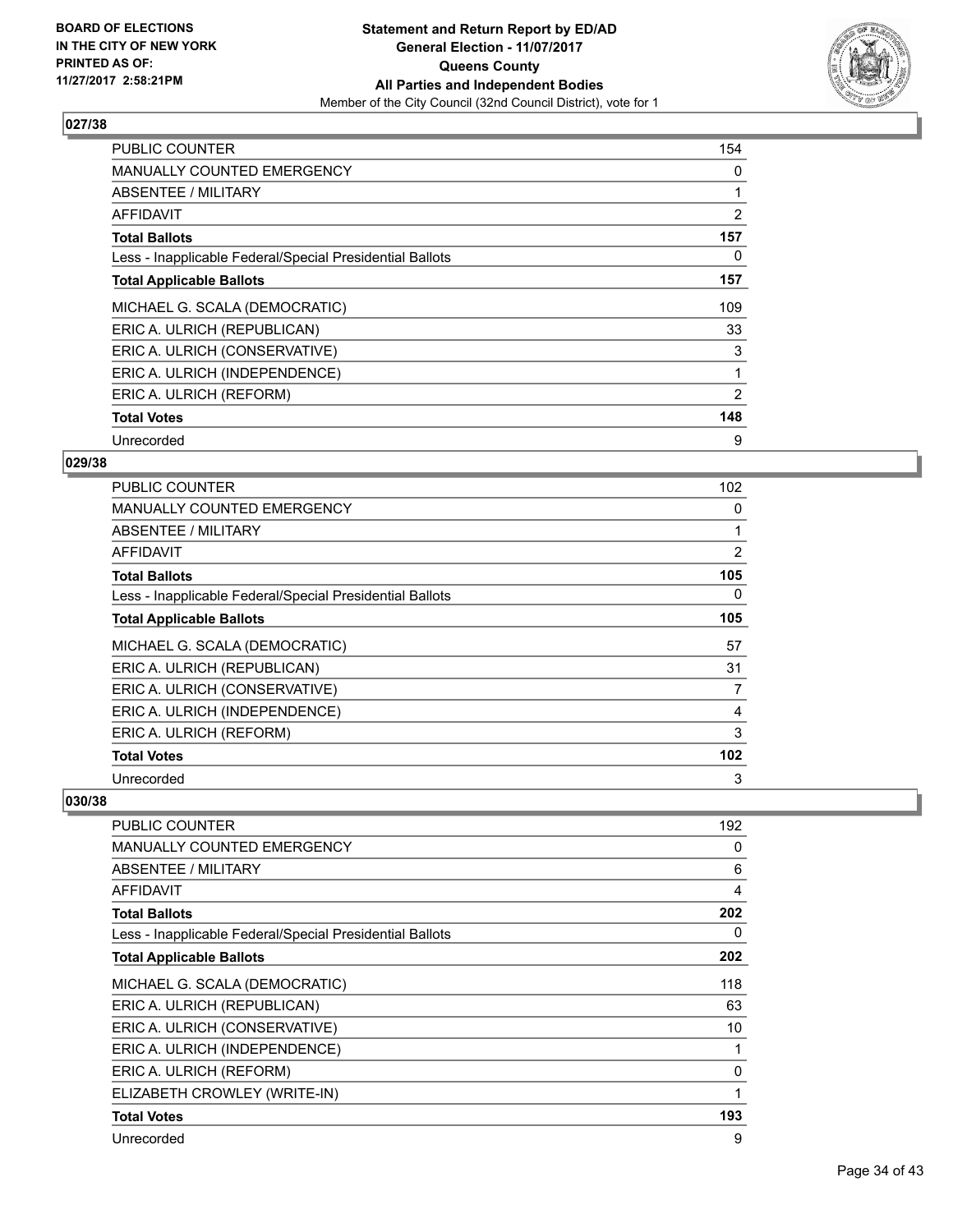

| <b>PUBLIC COUNTER</b>                                    | 170 |
|----------------------------------------------------------|-----|
| <b>MANUALLY COUNTED EMERGENCY</b>                        | 0   |
| ABSENTEE / MILITARY                                      | 5   |
| AFFIDAVIT                                                | 4   |
| <b>Total Ballots</b>                                     | 179 |
| Less - Inapplicable Federal/Special Presidential Ballots | 0   |
| <b>Total Applicable Ballots</b>                          | 179 |
| MICHAEL G. SCALA (DEMOCRATIC)                            | 95  |
| ERIC A. ULRICH (REPUBLICAN)                              | 59  |
| ERIC A. ULRICH (CONSERVATIVE)                            | 12  |
| ERIC A. ULRICH (INDEPENDENCE)                            | 7   |
| ERIC A. ULRICH (REFORM)                                  | 0   |
| <b>Total Votes</b>                                       | 173 |
| Unrecorded                                               | 6   |

## **032/38**

| <b>PUBLIC COUNTER</b>                                    | 168 |
|----------------------------------------------------------|-----|
| <b>MANUALLY COUNTED EMERGENCY</b>                        | 0   |
| ABSENTEE / MILITARY                                      | 3   |
| AFFIDAVIT                                                | 5   |
| <b>Total Ballots</b>                                     | 176 |
| Less - Inapplicable Federal/Special Presidential Ballots | 0   |
| <b>Total Applicable Ballots</b>                          | 176 |
| MICHAEL G. SCALA (DEMOCRATIC)                            | 87  |
| ERIC A. ULRICH (REPUBLICAN)                              | 68  |
| ERIC A. ULRICH (CONSERVATIVE)                            | 9   |
| ERIC A. ULRICH (INDEPENDENCE)                            | 7   |
| ERIC A. ULRICH (REFORM)                                  | 0   |
| <b>Total Votes</b>                                       | 171 |
| Unrecorded                                               | 5   |

| PUBLIC COUNTER                                           | 155 |
|----------------------------------------------------------|-----|
| <b>MANUALLY COUNTED EMERGENCY</b>                        | 0   |
| ABSENTEE / MILITARY                                      | 4   |
| <b>AFFIDAVIT</b>                                         | 0   |
| <b>Total Ballots</b>                                     | 159 |
| Less - Inapplicable Federal/Special Presidential Ballots | 0   |
| <b>Total Applicable Ballots</b>                          | 159 |
| MICHAEL G. SCALA (DEMOCRATIC)                            | 74  |
| ERIC A. ULRICH (REPUBLICAN)                              | 60  |
| ERIC A. ULRICH (CONSERVATIVE)                            | 11  |
| ERIC A. ULRICH (INDEPENDENCE)                            | 7   |
| ERIC A. ULRICH (REFORM)                                  | 1   |
| <b>JESUS CHRIST (WRITE-IN)</b>                           | 1   |
| <b>Total Votes</b>                                       | 154 |
| Unrecorded                                               | 5   |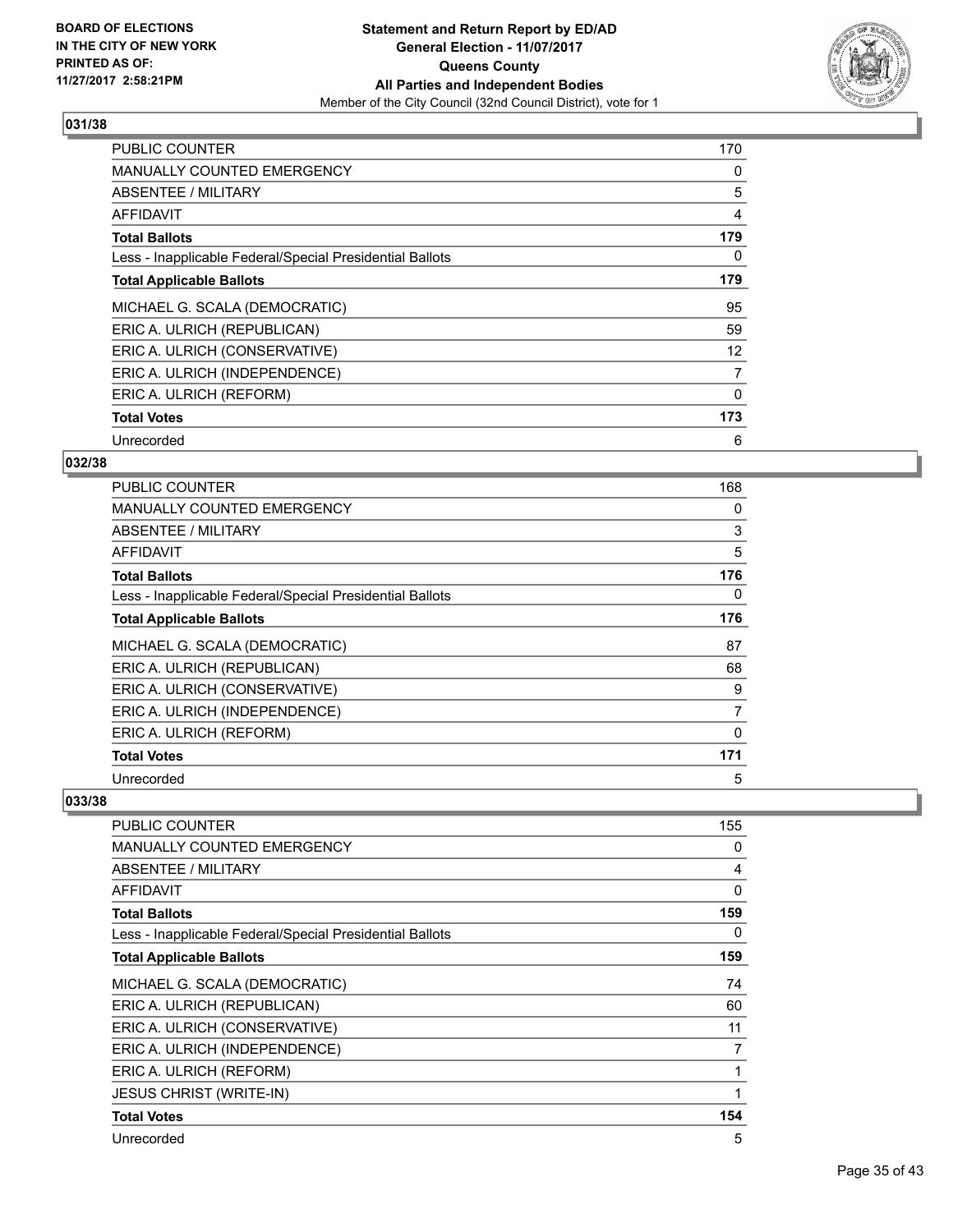

| <b>Total Votes</b>                                       | 66             |
|----------------------------------------------------------|----------------|
| ERIC A. ULRICH (REFORM)                                  | 3              |
| ERIC A. ULRICH (INDEPENDENCE)                            | $\overline{2}$ |
| ERIC A. ULRICH (CONSERVATIVE)                            | 4              |
| ERIC A. ULRICH (REPUBLICAN)                              | 28             |
| MICHAEL G. SCALA (DEMOCRATIC)                            | 29             |
| <b>Total Applicable Ballots</b>                          | 66             |
| Less - Inapplicable Federal/Special Presidential Ballots | 0              |
| <b>Total Ballots</b>                                     | 66             |
| AFFIDAVIT                                                | $\overline{2}$ |
| ABSENTEE / MILITARY                                      |                |
| <b>MANUALLY COUNTED EMERGENCY</b>                        | 0              |
| <b>PUBLIC COUNTER</b>                                    | 63             |

#### **035/38**

| <b>PUBLIC COUNTER</b>                                    | 35 |
|----------------------------------------------------------|----|
| <b>MANUALLY COUNTED EMERGENCY</b>                        | 0  |
| ABSENTEE / MILITARY                                      | 0  |
| AFFIDAVIT                                                |    |
| <b>Total Ballots</b>                                     | 36 |
| Less - Inapplicable Federal/Special Presidential Ballots | 0  |
| <b>Total Applicable Ballots</b>                          | 36 |
| MICHAEL G. SCALA (DEMOCRATIC)                            | 29 |
| ERIC A. ULRICH (REPUBLICAN)                              | 6  |
| ERIC A. ULRICH (CONSERVATIVE)                            | 0  |
| ERIC A. ULRICH (INDEPENDENCE)                            | 0  |
| ERIC A. ULRICH (REFORM)                                  | 0  |
| <b>Total Votes</b>                                       | 35 |
| Unrecorded                                               |    |

| PUBLIC COUNTER                                           | 43 |
|----------------------------------------------------------|----|
| <b>MANUALLY COUNTED EMERGENCY</b>                        | 0  |
| ABSENTEE / MILITARY                                      | 1  |
| AFFIDAVIT                                                | 0  |
| <b>Total Ballots</b>                                     | 44 |
| Less - Inapplicable Federal/Special Presidential Ballots | 0  |
| <b>Total Applicable Ballots</b>                          | 44 |
| MICHAEL G. SCALA (DEMOCRATIC)                            | 27 |
| ERIC A. ULRICH (REPUBLICAN)                              | 13 |
| ERIC A. ULRICH (CONSERVATIVE)                            | 2  |
| ERIC A. ULRICH (INDEPENDENCE)                            | 1  |
| ERIC A. ULRICH (REFORM)                                  | 0  |
| <b>Total Votes</b>                                       | 43 |
| Unrecorded                                               | 1  |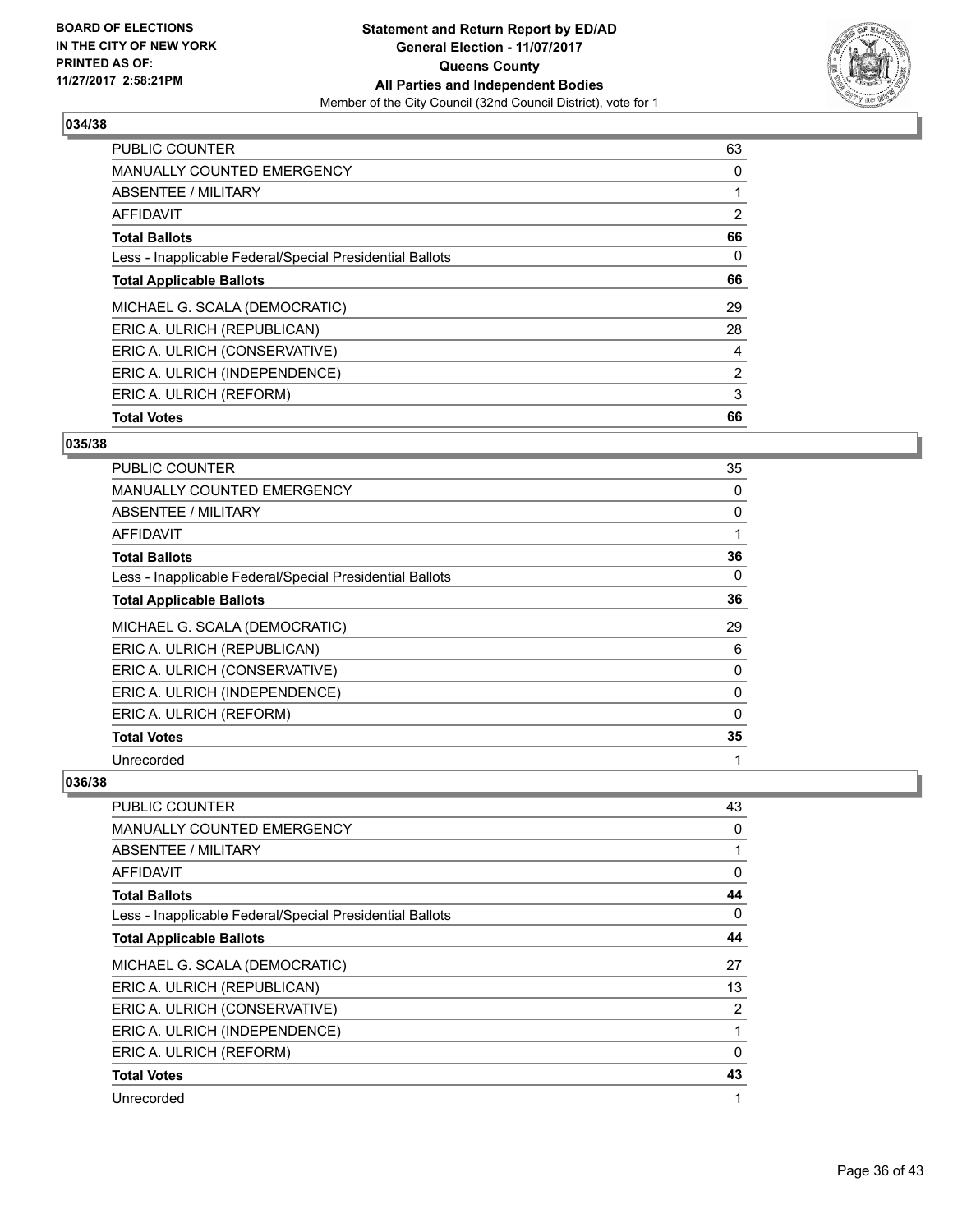

| <b>PUBLIC COUNTER</b>                                    | 67 |
|----------------------------------------------------------|----|
| <b>MANUALLY COUNTED EMERGENCY</b>                        | 0  |
| <b>ABSENTEE / MILITARY</b>                               |    |
| AFFIDAVIT                                                | 2  |
| <b>Total Ballots</b>                                     | 70 |
| Less - Inapplicable Federal/Special Presidential Ballots | 0  |
| <b>Total Applicable Ballots</b>                          | 70 |
| MICHAEL G. SCALA (DEMOCRATIC)                            | 31 |
| ERIC A. ULRICH (REPUBLICAN)                              | 20 |
| ERIC A. ULRICH (CONSERVATIVE)                            | 6  |
| ERIC A. ULRICH (INDEPENDENCE)                            |    |
| ERIC A. ULRICH (REFORM)                                  | 0  |
| <b>Total Votes</b>                                       | 58 |
| Unrecorded                                               | 12 |

## **044/38**

| <b>PUBLIC COUNTER</b>                                    | 151 |
|----------------------------------------------------------|-----|
| <b>MANUALLY COUNTED EMERGENCY</b>                        | 0   |
| ABSENTEE / MILITARY                                      | 5   |
| AFFIDAVIT                                                | 5   |
| <b>Total Ballots</b>                                     | 161 |
| Less - Inapplicable Federal/Special Presidential Ballots | 0   |
| <b>Total Applicable Ballots</b>                          | 161 |
| MICHAEL G. SCALA (DEMOCRATIC)                            | 91  |
| ERIC A. ULRICH (REPUBLICAN)                              | 45  |
| ERIC A. ULRICH (CONSERVATIVE)                            | 6   |
| ERIC A. ULRICH (INDEPENDENCE)                            | 2   |
| ERIC A. ULRICH (REFORM)                                  | 2   |
| FRANK GULLUSCIO (WRITE-IN)                               |     |
| <b>Total Votes</b>                                       | 147 |
| Unrecorded                                               | 14  |

| PUBLIC COUNTER                                           | 112 |
|----------------------------------------------------------|-----|
| <b>MANUALLY COUNTED EMERGENCY</b>                        | 0   |
| ABSENTEE / MILITARY                                      | 3   |
| AFFIDAVIT                                                | 1   |
| <b>Total Ballots</b>                                     | 116 |
| Less - Inapplicable Federal/Special Presidential Ballots | 0   |
| <b>Total Applicable Ballots</b>                          | 116 |
| MICHAEL G. SCALA (DEMOCRATIC)                            | 64  |
| ERIC A. ULRICH (REPUBLICAN)                              | 31  |
| ERIC A. ULRICH (CONSERVATIVE)                            | 8   |
| ERIC A. ULRICH (INDEPENDENCE)                            | 1   |
| ERIC A. ULRICH (REFORM)                                  | 1   |
| <b>Total Votes</b>                                       | 105 |
| Unrecorded                                               | 11  |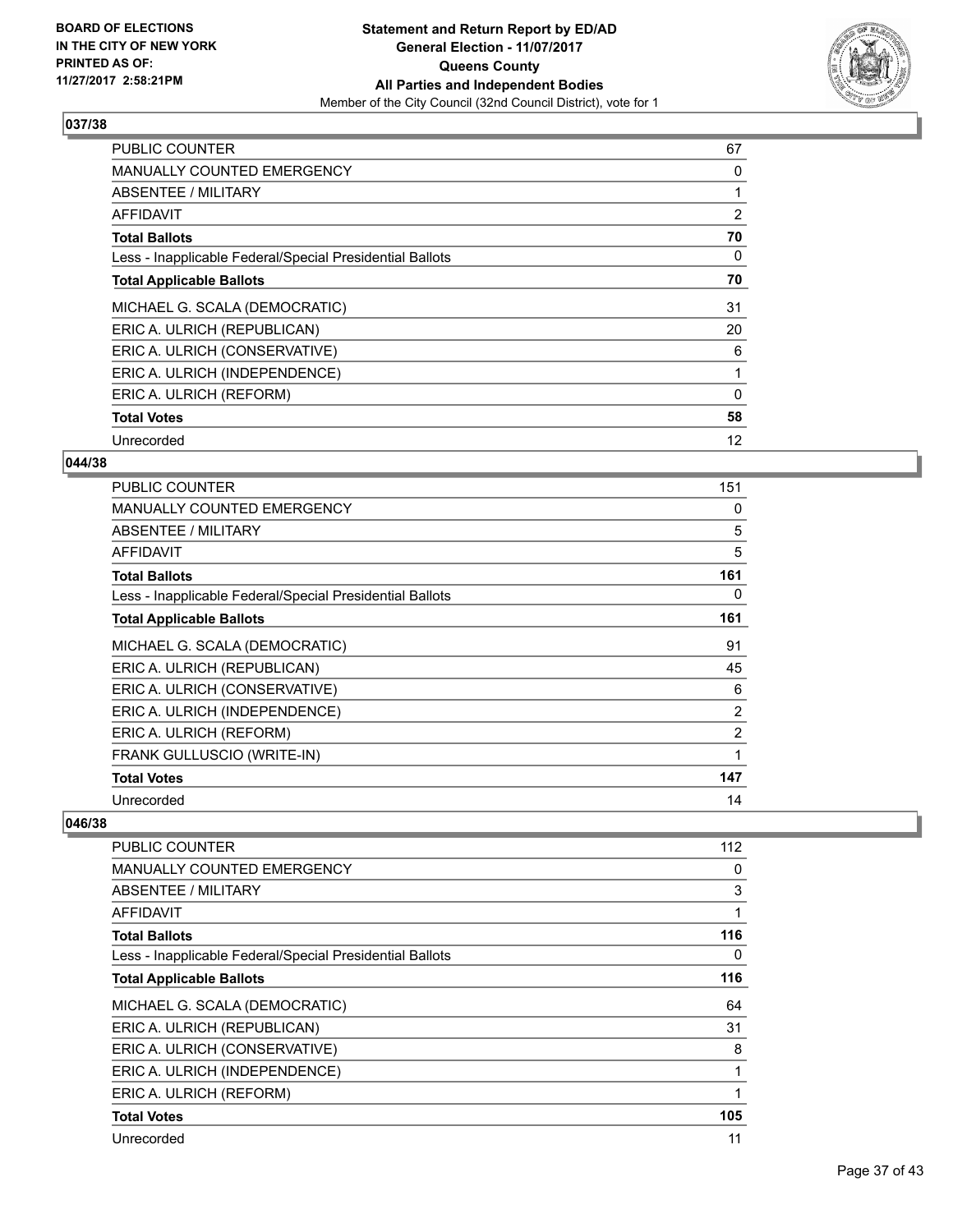

| <b>PUBLIC COUNTER</b>                                    | 136            |
|----------------------------------------------------------|----------------|
| <b>MANUALLY COUNTED EMERGENCY</b>                        | 0              |
| <b>ABSENTEE / MILITARY</b>                               | 3              |
| AFFIDAVIT                                                | 2              |
| <b>Total Ballots</b>                                     | 141            |
| Less - Inapplicable Federal/Special Presidential Ballots | 0              |
| <b>Total Applicable Ballots</b>                          | 141            |
| MICHAEL G. SCALA (DEMOCRATIC)                            | 82             |
| ERIC A. ULRICH (REPUBLICAN)                              | 38             |
| ERIC A. ULRICH (CONSERVATIVE)                            | 9              |
| ERIC A. ULRICH (INDEPENDENCE)                            | $\overline{7}$ |
| ERIC A. ULRICH (REFORM)                                  |                |
| <b>Total Votes</b>                                       | 137            |
| Unrecorded                                               | 4              |

## **048/38**

| <b>PUBLIC COUNTER</b>                                    | 197            |
|----------------------------------------------------------|----------------|
| <b>MANUALLY COUNTED EMERGENCY</b>                        | 0              |
| ABSENTEE / MILITARY                                      | $\overline{2}$ |
| AFFIDAVIT                                                | 0              |
| <b>Total Ballots</b>                                     | 199            |
| Less - Inapplicable Federal/Special Presidential Ballots | 0              |
| <b>Total Applicable Ballots</b>                          | 199            |
| MICHAEL G. SCALA (DEMOCRATIC)                            | 96             |
| ERIC A. ULRICH (REPUBLICAN)                              | 76             |
| ERIC A. ULRICH (CONSERVATIVE)                            | 15             |
| ERIC A. ULRICH (INDEPENDENCE)                            | 3              |
| ERIC A. ULRICH (REFORM)                                  |                |
| <b>Total Votes</b>                                       | 191            |
| Unrecorded                                               | 8              |

| <b>PUBLIC COUNTER</b>                                    | 141 |
|----------------------------------------------------------|-----|
|                                                          |     |
| MANUALLY COUNTED EMERGENCY                               | 0   |
| ABSENTEE / MILITARY                                      | 2   |
| <b>AFFIDAVIT</b>                                         | 3   |
| <b>Total Ballots</b>                                     | 146 |
| Less - Inapplicable Federal/Special Presidential Ballots | 0   |
| <b>Total Applicable Ballots</b>                          | 146 |
| MICHAEL G. SCALA (DEMOCRATIC)                            | 82  |
| ERIC A. ULRICH (REPUBLICAN)                              | 45  |
| ERIC A. ULRICH (CONSERVATIVE)                            | 9   |
| ERIC A. ULRICH (INDEPENDENCE)                            | 0   |
| ERIC A. ULRICH (REFORM)                                  | 2   |
| <b>Total Votes</b>                                       | 138 |
| Unrecorded                                               | 8   |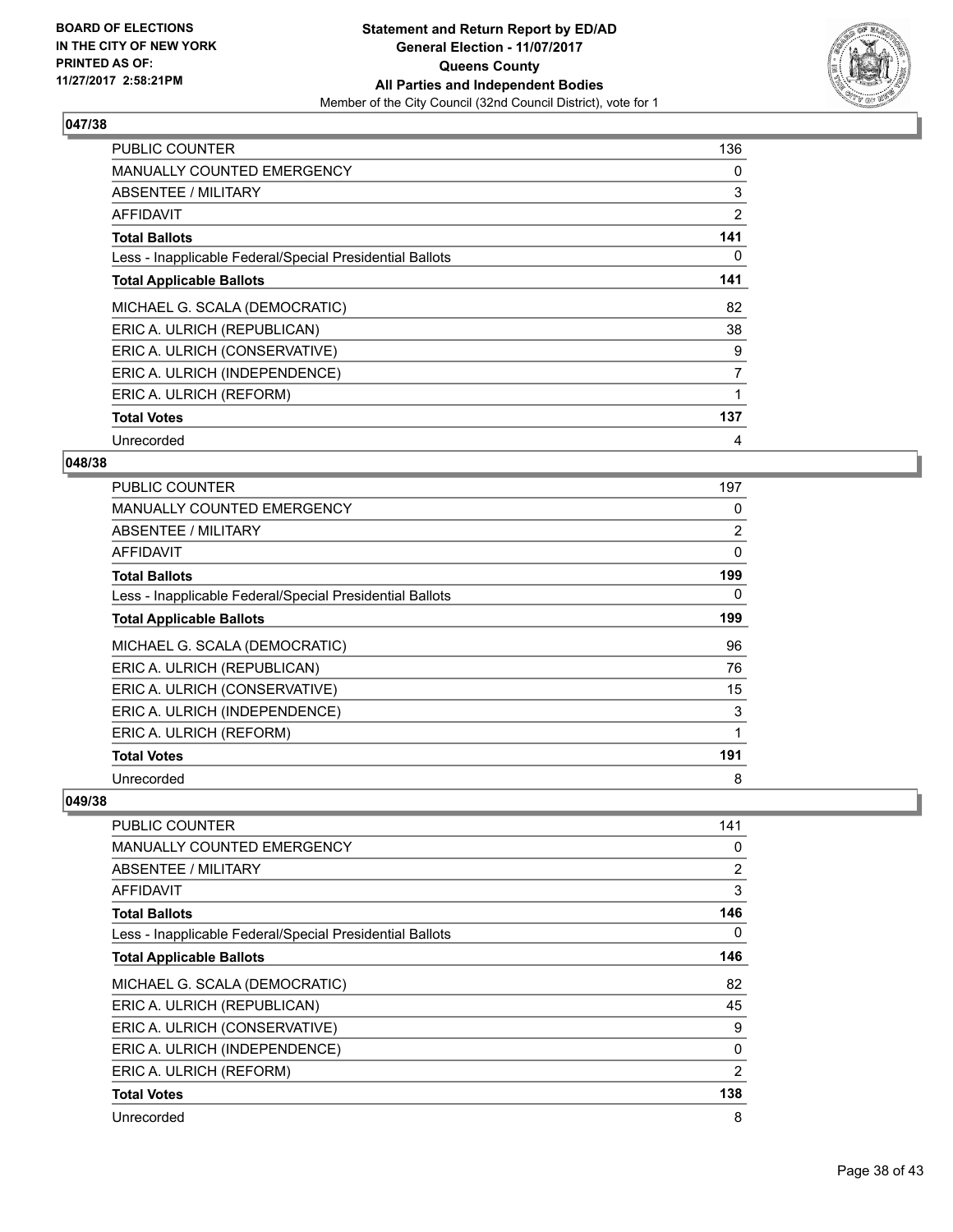

| <b>PUBLIC COUNTER</b>                                    | 170 |
|----------------------------------------------------------|-----|
| <b>MANUALLY COUNTED EMERGENCY</b>                        | 0   |
| <b>ABSENTEE / MILITARY</b>                               | 4   |
| AFFIDAVIT                                                | 3   |
| <b>Total Ballots</b>                                     | 177 |
| Less - Inapplicable Federal/Special Presidential Ballots | 0   |
| <b>Total Applicable Ballots</b>                          | 177 |
| MICHAEL G. SCALA (DEMOCRATIC)                            | 99  |
| ERIC A. ULRICH (REPUBLICAN)                              | 49  |
| ERIC A. ULRICH (CONSERVATIVE)                            | 6   |
| ERIC A. ULRICH (INDEPENDENCE)                            | 7   |
| ERIC A. ULRICH (REFORM)                                  | 4   |
| <b>Total Votes</b>                                       | 165 |
| Unrecorded                                               | 12  |

## **051/38**

| <b>PUBLIC COUNTER</b>                                    | 201 |
|----------------------------------------------------------|-----|
| <b>MANUALLY COUNTED EMERGENCY</b>                        | 0   |
| ABSENTEE / MILITARY                                      |     |
| <b>AFFIDAVIT</b>                                         | 0   |
| <b>Total Ballots</b>                                     | 202 |
| Less - Inapplicable Federal/Special Presidential Ballots | 0   |
| <b>Total Applicable Ballots</b>                          | 202 |
| MICHAEL G. SCALA (DEMOCRATIC)                            | 107 |
| ERIC A. ULRICH (REPUBLICAN)                              | 61  |
| ERIC A. ULRICH (CONSERVATIVE)                            | 14  |
| ERIC A. ULRICH (INDEPENDENCE)                            | 3   |
| ERIC A. ULRICH (REFORM)                                  | 1   |
| ELIZABETH CROWLEY (WRITE-IN)                             |     |
| <b>Total Votes</b>                                       | 187 |
| Unrecorded                                               | 15  |

| PUBLIC COUNTER                                           | 200 |
|----------------------------------------------------------|-----|
| <b>MANUALLY COUNTED EMERGENCY</b>                        | 0   |
| ABSENTEE / MILITARY                                      | 6   |
| AFFIDAVIT                                                | 4   |
| <b>Total Ballots</b>                                     | 210 |
| Less - Inapplicable Federal/Special Presidential Ballots | 0   |
| <b>Total Applicable Ballots</b>                          | 210 |
| MICHAEL G. SCALA (DEMOCRATIC)                            | 98  |
| ERIC A. ULRICH (REPUBLICAN)                              | 75  |
| ERIC A. ULRICH (CONSERVATIVE)                            | 16  |
| ERIC A. ULRICH (INDEPENDENCE)                            | 7   |
| ERIC A. ULRICH (REFORM)                                  | 0   |
| <b>Total Votes</b>                                       | 196 |
| Unrecorded                                               | 14  |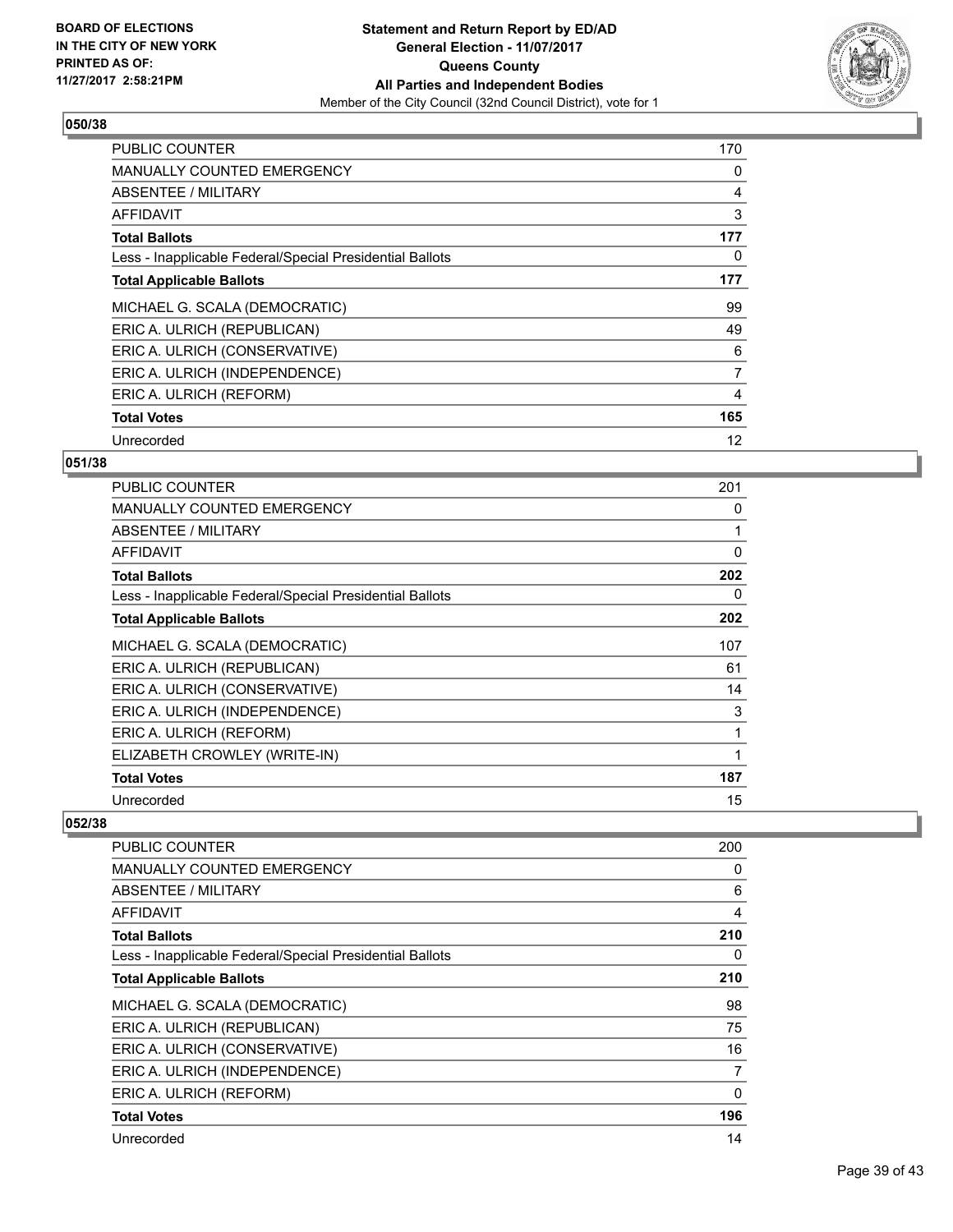

| <b>PUBLIC COUNTER</b>                                    | 202 |
|----------------------------------------------------------|-----|
| <b>MANUALLY COUNTED EMERGENCY</b>                        | 0   |
| ABSENTEE / MILITARY                                      | 0   |
| <b>AFFIDAVIT</b>                                         | 3   |
| <b>Total Ballots</b>                                     | 205 |
| Less - Inapplicable Federal/Special Presidential Ballots | 0   |
| <b>Total Applicable Ballots</b>                          | 205 |
| MICHAEL G. SCALA (DEMOCRATIC)                            | 119 |
| ERIC A. ULRICH (REPUBLICAN)                              | 53  |
| ERIC A. ULRICH (CONSERVATIVE)                            | 14  |
| ERIC A. ULRICH (INDEPENDENCE)                            | 5   |
| ERIC A. ULRICH (REFORM)                                  | 1   |
| ELIZABETH CROWLEY (WRITE-IN)                             | 1   |
| <b>Total Votes</b>                                       | 193 |
| Unrecorded                                               | 12  |

## **055/38**

| <b>PUBLIC COUNTER</b>                                    | 204            |
|----------------------------------------------------------|----------------|
| <b>MANUALLY COUNTED EMERGENCY</b>                        | 0              |
| ABSENTEE / MILITARY                                      | 6              |
| <b>AFFIDAVIT</b>                                         |                |
| <b>Total Ballots</b>                                     | 211            |
| Less - Inapplicable Federal/Special Presidential Ballots | 0              |
| <b>Total Applicable Ballots</b>                          | 211            |
| MICHAEL G. SCALA (DEMOCRATIC)                            | 99             |
| ERIC A. ULRICH (REPUBLICAN)                              | 69             |
| ERIC A. ULRICH (CONSERVATIVE)                            | 23             |
| ERIC A. ULRICH (INDEPENDENCE)                            | 4              |
| ERIC A. ULRICH (REFORM)                                  | $\overline{2}$ |
| <b>Total Votes</b>                                       | 197            |
| Unrecorded                                               | 14             |

| PUBLIC COUNTER                                           | 194 |
|----------------------------------------------------------|-----|
| <b>MANUALLY COUNTED EMERGENCY</b>                        | 0   |
| ABSENTEE / MILITARY                                      | 2   |
| AFFIDAVIT                                                | 4   |
| <b>Total Ballots</b>                                     | 200 |
| Less - Inapplicable Federal/Special Presidential Ballots | 0   |
| <b>Total Applicable Ballots</b>                          | 200 |
| MICHAEL G. SCALA (DEMOCRATIC)                            | 98  |
| ERIC A. ULRICH (REPUBLICAN)                              | 58  |
| ERIC A. ULRICH (CONSERVATIVE)                            | 11  |
| ERIC A. ULRICH (INDEPENDENCE)                            | 9   |
| ERIC A. ULRICH (REFORM)                                  | 3   |
| <b>Total Votes</b>                                       | 179 |
| Unrecorded                                               | 21  |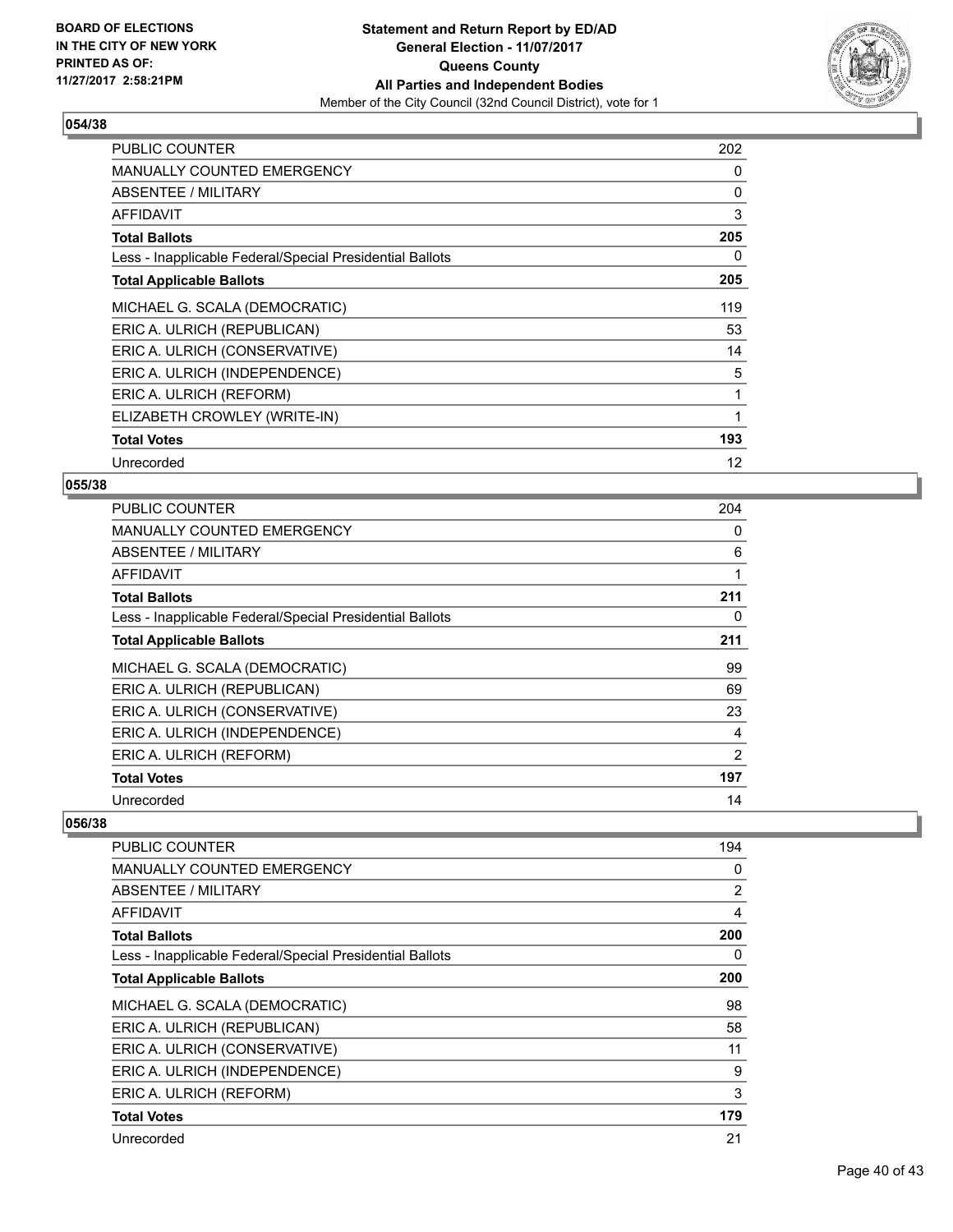

| <b>PUBLIC COUNTER</b>                                    | 233            |
|----------------------------------------------------------|----------------|
| <b>MANUALLY COUNTED EMERGENCY</b>                        | 0              |
| ABSENTEE / MILITARY                                      |                |
| <b>AFFIDAVIT</b>                                         |                |
| <b>Total Ballots</b>                                     | 235            |
| Less - Inapplicable Federal/Special Presidential Ballots | 0              |
| <b>Total Applicable Ballots</b>                          | 235            |
| MICHAEL G. SCALA (DEMOCRATIC)                            | 124            |
| ERIC A. ULRICH (REPUBLICAN)                              | 75             |
| ERIC A. ULRICH (CONSERVATIVE)                            | 21             |
| ERIC A. ULRICH (INDEPENDENCE)                            | $\overline{2}$ |
| ERIC A. ULRICH (REFORM)                                  | 2              |
|                                                          |                |
| <b>Total Votes</b>                                       | 224            |

## **058/38**

| <b>PUBLIC COUNTER</b>                                    | 248 |
|----------------------------------------------------------|-----|
| <b>MANUALLY COUNTED EMERGENCY</b>                        | 0   |
| ABSENTEE / MILITARY                                      |     |
| AFFIDAVIT                                                | 8   |
| <b>Total Ballots</b>                                     | 257 |
| Less - Inapplicable Federal/Special Presidential Ballots | 0   |
| <b>Total Applicable Ballots</b>                          | 257 |
| MICHAEL G. SCALA (DEMOCRATIC)                            | 119 |
| ERIC A. ULRICH (REPUBLICAN)                              | 101 |
| ERIC A. ULRICH (CONSERVATIVE)                            | 15  |
| ERIC A. ULRICH (INDEPENDENCE)                            | 6   |
| ERIC A. ULRICH (REFORM)                                  | 2   |
| <b>Total Votes</b>                                       | 243 |
| Unrecorded                                               | 14  |

| PUBLIC COUNTER                                           | 213            |
|----------------------------------------------------------|----------------|
| <b>MANUALLY COUNTED EMERGENCY</b>                        | 0              |
| <b>ABSENTEE / MILITARY</b>                               | $\overline{2}$ |
| AFFIDAVIT                                                | 1              |
| <b>Total Ballots</b>                                     | 216            |
| Less - Inapplicable Federal/Special Presidential Ballots | 0              |
| <b>Total Applicable Ballots</b>                          | 216            |
| MICHAEL G. SCALA (DEMOCRATIC)                            | 113            |
| ERIC A. ULRICH (REPUBLICAN)                              | 78             |
| ERIC A. ULRICH (CONSERVATIVE)                            | 7              |
| ERIC A. ULRICH (INDEPENDENCE)                            | 5              |
| ERIC A. ULRICH (REFORM)                                  | 0              |
| MIKE MILLER (WRITE-IN)                                   | 1              |
| <b>Total Votes</b>                                       | 204            |
| Unrecorded                                               | 12             |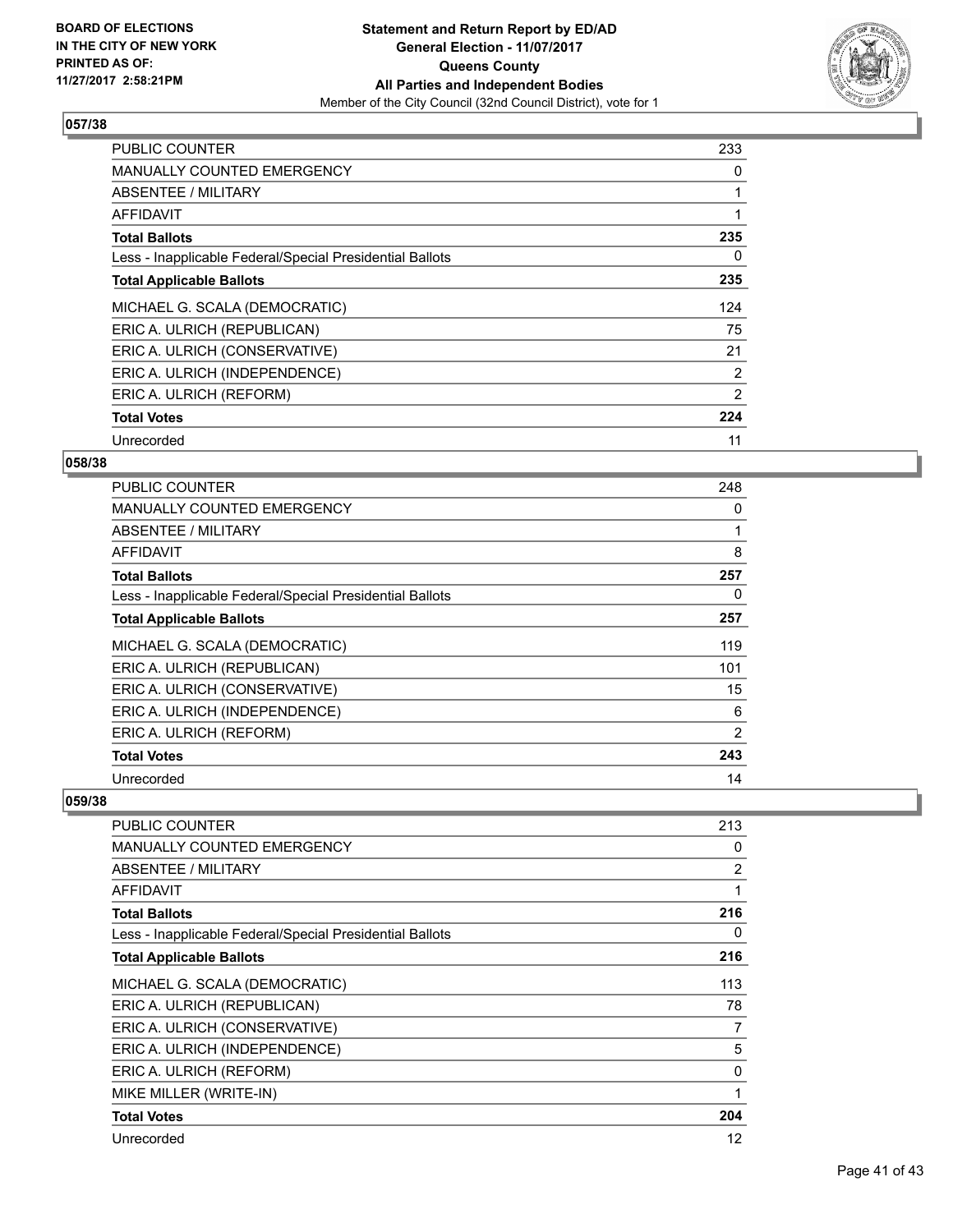

| <b>PUBLIC COUNTER</b>                                    | 137      |
|----------------------------------------------------------|----------|
| <b>MANUALLY COUNTED EMERGENCY</b>                        | 0        |
| <b>ABSENTEE / MILITARY</b>                               | 3        |
| AFFIDAVIT                                                | 2        |
| <b>Total Ballots</b>                                     | 142      |
| Less - Inapplicable Federal/Special Presidential Ballots | 0        |
| <b>Total Applicable Ballots</b>                          | 142      |
| MICHAEL G. SCALA (DEMOCRATIC)                            | 69       |
| ERIC A. ULRICH (REPUBLICAN)                              | 42       |
| ERIC A. ULRICH (CONSERVATIVE)                            | 15       |
| ERIC A. ULRICH (INDEPENDENCE)                            | 3        |
| ERIC A. ULRICH (REFORM)                                  | $\Omega$ |
| <b>Total Votes</b>                                       | 129      |
| Unrecorded                                               | 13       |

| <b>PUBLIC COUNTER</b>                                    | 191 |
|----------------------------------------------------------|-----|
| <b>MANUALLY COUNTED EMERGENCY</b>                        | 0   |
| ABSENTEE / MILITARY                                      | 5   |
| AFFIDAVIT                                                | 2   |
| <b>Total Ballots</b>                                     | 198 |
| Less - Inapplicable Federal/Special Presidential Ballots | 0   |
| <b>Total Applicable Ballots</b>                          | 198 |
| MICHAEL G. SCALA (DEMOCRATIC)                            | 84  |
| ERIC A. ULRICH (REPUBLICAN)                              | 78  |
| ERIC A. ULRICH (CONSERVATIVE)                            | 13  |
| ERIC A. ULRICH (INDEPENDENCE)                            | 9   |
| ERIC A. ULRICH (REFORM)                                  | 0   |
| UNATTRIBUTABLE WRITE-IN (WRITE-IN)                       | 1   |
| <b>Total Votes</b>                                       | 185 |
| Unrecorded                                               | 13  |